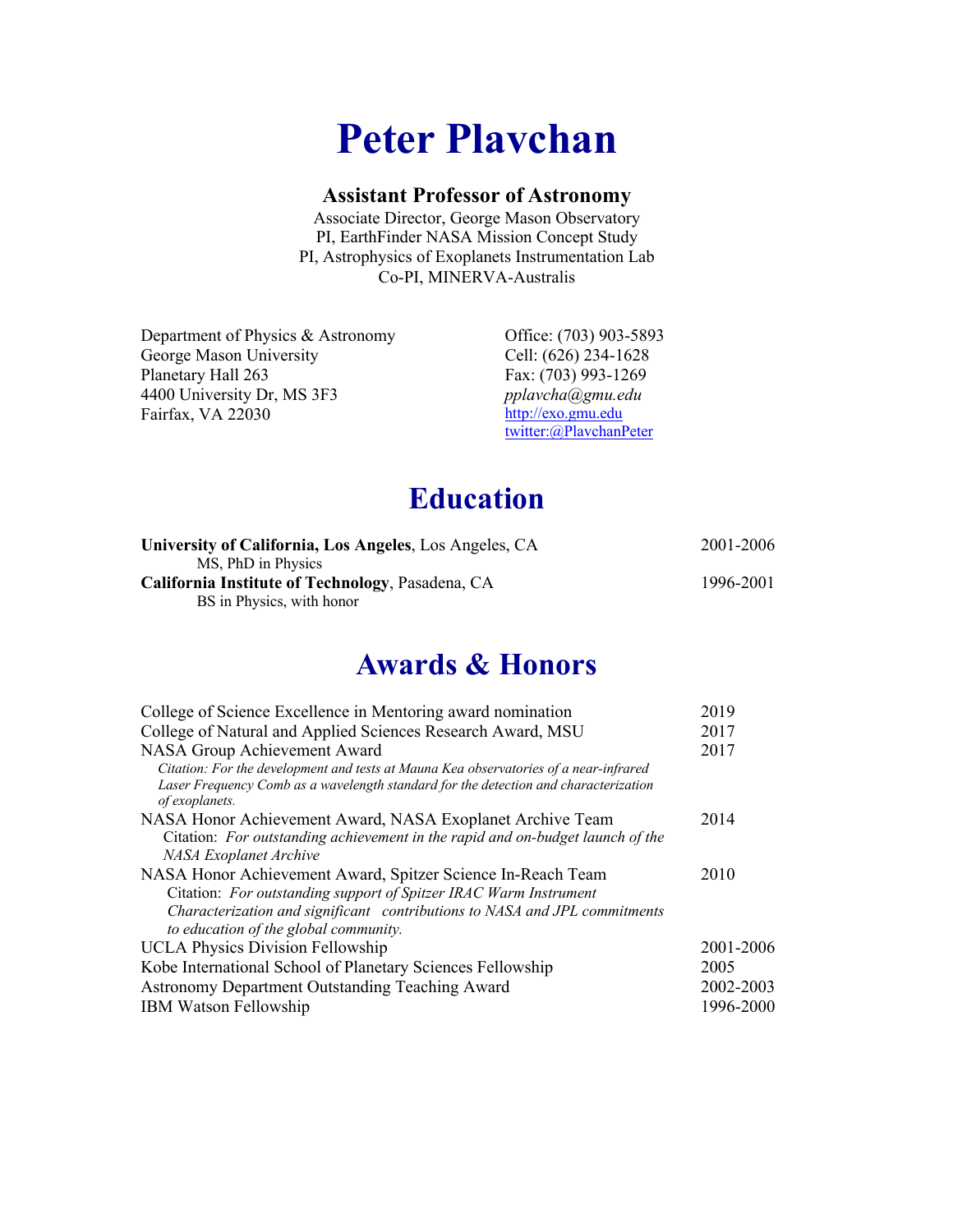# **Employment History**

| Assistant Professor, George Mason University, Fairfax, VA                                | 2017-current |
|------------------------------------------------------------------------------------------|--------------|
| Assistant Professor, Missouri State University, Springfield, MO                          | 2014-2017    |
| Visiting Professor, University of Pennsylvania, Philadelphia, PA                         | 2014-2017    |
| Assistant Research Scientist, NASA Exoplanet Science Institute, Caltech                  | 2014         |
| Adjunct Professor, Cerritos College, Los Angeles, CA                                     | 2014         |
| Assistant Staff Scientist, NASA Exoplanet Science Institute, Caltech, Pasadena 2008-2014 |              |
| Visiting Professor, University of California, Los Angeles, CA                            | 2010         |
| Post-Doctoral Scholar, Caltech, Pasadena, CA                                             | 2006-2008    |
| <b>Doctoral Research, University of California, Los Angeles</b>                          | 2004-2006    |
| Thesis Title: "M Dwarf Planetary Systems"                                                |              |
| Thesis Advisor: Professor Michael Jura (deceased)                                        |              |
| Adjunct Professor, University of Judaism (now American Jewish U), CA                     | 2004-2006    |
| Graduate Research, University of California, Los Angeles                                 | 2001-2004    |
| Volunteer Teacher Team Leader, Crossing the Digital Divide, Los Angeles, CA2003-2004     |              |
| Teaching Associate, University of California, Los Angeles                                | 2002-2003    |
| Teaching Assistant, University of California, Los Angeles                                | 2001-2002    |
| Academic Part-Time Employee, Jet Propulsion Laboratory, Pasadena, CA                     | 1999-2001    |
| Undergraduate Teaching Assistant, Caltech, Pasadena, CA                                  | 2001         |
| Summer Undergraduate Research Fellow, Caltech, Pasadena, CA                              | 1997,1999    |

# **Professional Membership**

| Sigma Xi                                                   | $2016$ -current |
|------------------------------------------------------------|-----------------|
| <b>American Astronomical Society</b>                       | 2003-current    |
| <b>American Association for the Advancement of Science</b> | 2011-current    |
| <b>International Astronomical Union</b>                    | $2003$ -present |
| <b>American Chemical Society</b>                           | 2011-2016       |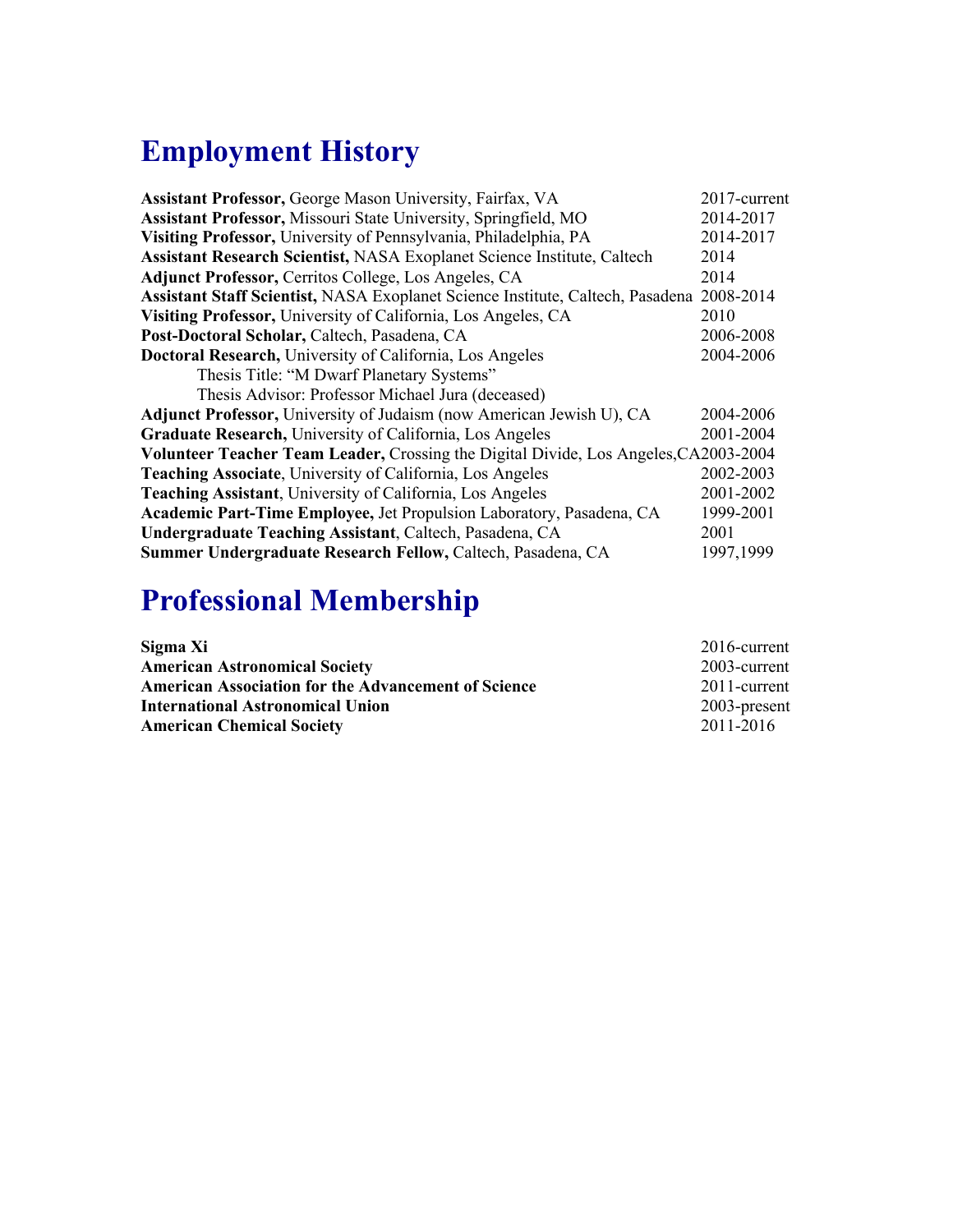# **Press & Outreach**

| Mason College of Science Transfer Student Welcome Events                                                                                                                                                      | 2018-current |
|---------------------------------------------------------------------------------------------------------------------------------------------------------------------------------------------------------------|--------------|
| Astronomy Festival on the National Mall, organized by Hofstra University                                                                                                                                      | 2018-current |
| WFIRST Congressional Advocacy Day, Capitol Hill                                                                                                                                                               | 2018-2019    |
| SPACEREF news coverage                                                                                                                                                                                        | 2019         |
| "The Revised TESS Input Catalog and Candidate Target List"                                                                                                                                                    |              |
| http://www.spaceref.com/news/viewsr.html?pid=52529                                                                                                                                                            |              |
| Astrobiology Web                                                                                                                                                                                              | 2019         |
| "Ground-based Radial Velocity as Critical Support for Future NASA Earth-Finding Missions"                                                                                                                     |              |
| http://astrobiology.com/2019/03/ground-based-radial-velocity-as-critical-support-for-future-nasa-earth-                                                                                                       |              |
| finding-missions.html                                                                                                                                                                                         |              |
| "Towards Finding Earth 2.0: Masses and Orbits of Small Planets with Extreme Radial Velocity Precision"                                                                                                        |              |
| http://astrobiology.com/2019/03/toward-finding-earth-20-masses-and-orbits-of-small-planets-with-extreme-<br>radial-velocity-precision.html                                                                    |              |
| Skype call with $2nd$ graders, 2019/02/04                                                                                                                                                                     | 2019         |
| JPL NASA Press Release, "Taking the astronomical road less traveled,"                                                                                                                                         | 2018         |
| https://exoplanets.nasa.gov/news/1510/taking-the-astronomical-road-less-traveled/                                                                                                                             |              |
| NOVA Community College Transfer Student event, 2018/11/13                                                                                                                                                     | 2018         |
| Book reading with childcare center                                                                                                                                                                            | 2018         |
| <b>NASA Press Release</b>                                                                                                                                                                                     | 2017         |
|                                                                                                                                                                                                               |              |
| "NASA Selects Medium-scale Space Mission Concepts to Study for 2020 Astrophysics Decadal Survey"<br>https://exoplanets.nasa.gov/news/1425/nasa-selects-medium-scale-space-mission-concepts-to-study-for-2020- |              |
| astrophysics-decadal-survey/                                                                                                                                                                                  |              |
| MSU Press Release: "The age-old question: Are there other Earths?"                                                                                                                                            | 2017         |
| https://news.missouristate.edu/2017/03/23/age-old-question-earths/                                                                                                                                            |              |
| The Standard, MSU Newspaper                                                                                                                                                                                   | 2017         |
| "Spotlight Series: MSU team funded by NASA, researching exoplanets"                                                                                                                                           |              |
| http://www.the-standard.org/life/spotlight-series-msu-team-funded-by-nasa-researching-                                                                                                                        |              |
| exoplanets/article_259a90d0-2ee5-11e7-b4f7-33f2608de1f8.html                                                                                                                                                  |              |
| Missouri State University Solar Eclipse Event                                                                                                                                                                 | 2017         |
| Springfield Public Library Solar Eclipse Event                                                                                                                                                                | 2017         |
| Skype call with elementary school children about Solar Eclipse                                                                                                                                                | 2017         |
| Debunking claims of alien civilization detections, various                                                                                                                                                    | 2017         |
| http://fivethirtyeight.com/features/is-that-an-alien-signal-please-answer-on-a-scale-of-1-to-10/                                                                                                              |              |
| OTC "Middle College" final class project presentation evaluator                                                                                                                                               | 2016-2017    |
| Astronomy Journal Club, MSU                                                                                                                                                                                   | 2016-2017    |
| <b>KSMU NPR Radio, STEM Spots</b>                                                                                                                                                                             | 2016-2017    |
| http://ksmu.org/post/eclipse-it-doesnt-block-our-love-science                                                                                                                                                 |              |
| http://ksmu.org/post/trappist-1-system-now-it-getting-close-home                                                                                                                                              |              |
| http://ksmu.org/post/how-microvae-helped-find-new-galaxies                                                                                                                                                    |              |
| http://ksmu.org/post/planets-formed-dust-gas-and-some-luck                                                                                                                                                    |              |
| KOLR 10 News Lead Story on "Snow Moon"                                                                                                                                                                        | 2017         |
| https://twitter.com/PlaychanPeter/status/830268723130990593                                                                                                                                                   |              |
| Ferguson High School Physics Class MSU Recruiting Talk, 2016/10/06                                                                                                                                            | 2016         |
| JPL NASA Press Release, "Light echoes give clues to young star's                                                                                                                                              | 2016         |
| protoplanetary disc"                                                                                                                                                                                          |              |
| "Surely You're Joking" science comedy podcast                                                                                                                                                                 | 2016         |
| "Prof. Peter Plavchan, Richard Chassler and the ensemble of alien mega-structures,"                                                                                                                           |              |
| https://soundcloud.com/surely-youre-joking/peter-playchan                                                                                                                                                     |              |
| <b>KSMU NPR Radio, STEM Spots</b>                                                                                                                                                                             | 2016         |
| "Planets: Formed From Dust, Gas, and Some Luck,"                                                                                                                                                              |              |
| http://ksmu.org/post/planets-formed-dust-gas-and-some-luck                                                                                                                                                    | 2016         |
| Carnegie Science Press Release                                                                                                                                                                                |              |
| "New Tool Refines Exoplanet Search"                                                                                                                                                                           |              |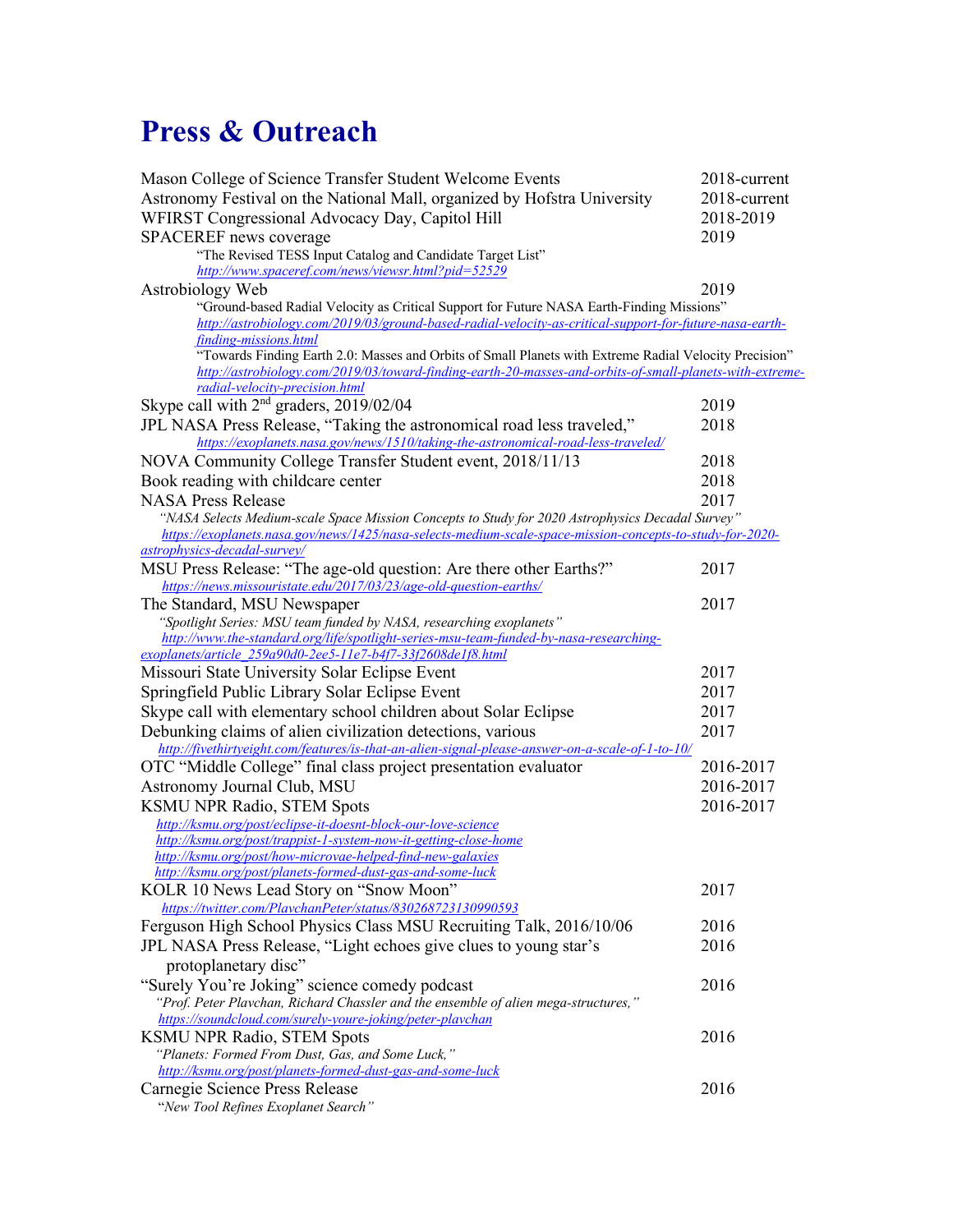| Caltech, Keck Observatory Press Release (covered in Pasadena NOW)                  | 2016 |
|------------------------------------------------------------------------------------|------|
| "Novel Calibration Tool Will Help Astronomers Look for Habitable Exoplanets"       |      |
| Springfield News Leader Newspaper article                                          | 2015 |
| "MSU student working to solve costly problem in astronomy"                         |      |
| <b>KSMU NPR Radio, STEM Spots</b>                                                  | 2015 |
| "MSU Professor Explores The Heavens to Find the Next Earth,"                       |      |
| http://ksmu.org/post/msu-professor-explores-heavens-find-next-earth                |      |
| MSU Press Release, "Astronomy professor studies Earth-like planets,"               | 2015 |
| Featured in Science Magazine news as "Closest Exoplanet is Remarkably Earth-Sized" |      |
| https://news.missouristate.edu/2015/03/23/professoreyesearthlikeplanet/            |      |
| The Standard, MSU Newspaper, "Twinkle twinkle, little star"                        | 2015 |
| JPL NASA Press Release, "Spitzer Discovers Young Stars with a Hula-Hoop"           | 2013 |
| JPL NASA Press Release, "Stars Don't Obliterate Their Planets (Very Often)"        | 2013 |
| AAS, UCLA Press Release, "The Case of the Missing Disks"                           | 2005 |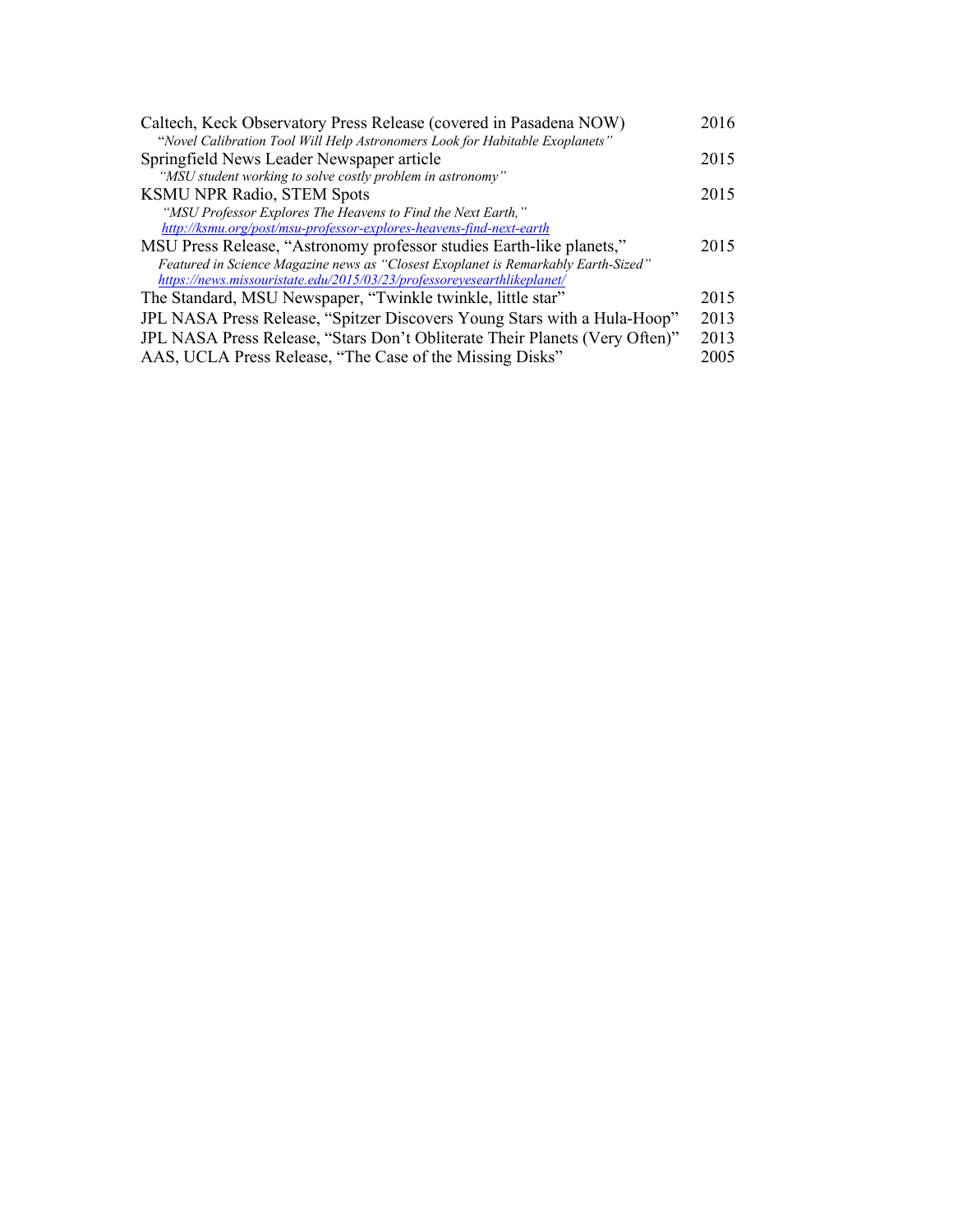## **External Grants**

|     |         | <b>Principal Investigator or Science Lead:</b> |  |  |
|-----|---------|------------------------------------------------|--|--|
| $-$ | _______ |                                                |  |  |

| Sci-STEPS Summer Student Fellowship              | 2019 | \$5k   |
|--------------------------------------------------|------|--------|
| Mt Cuba Astronomical Foundation Grant            | 2018 | \$100k |
| NSF Astronomy and Astrophysics Grant             | 2017 | \$363k |
| NASA EarthFinder Probe Mission Study Grant       | 2017 | \$128k |
| <b>NASA ExEP Research Contract</b>               | 2017 | \$106k |
| <b>AAS</b> International Travel Grant            | 2016 | \$1.2k |
| NASA EPSCoR Research Infrastructure Development  | 2015 | \$38k  |
| <b>JPL Research Contract</b>                     | 2015 | \$5k   |
| JPL Research and Technology Development          | 2013 | \$200k |
| JPL Research and Technology Development          | 2012 | \$190k |
| JPL Center for Exoplanet Science                 | 2011 | \$15k  |
| JPL Center for Exoplanet Science                 | 2010 | \$6k   |
| JPL Center for Exoplanet Science                 | 2009 | \$14k  |
| Spitzer Space Telescope, GO-6                    | 2009 | \$35k  |
| Spitzer Space Telescope, GO-5                    | 2008 | \$46k  |
| Co-Investigator: (significant funded role):      |      |        |
| Spitzer Space Telescope, GO-8                    | 2011 | \$15k  |
| Spitzer Space Telescope GO-6 Exploration Science | 2009 | \$600k |
| <b>SIM Science Study</b>                         | 2009 | \$75k  |
| Spitzer Space Telescope, GO-4                    | 2007 | \$5k   |

**Total at George Mason in two years: \$0.70M Total in rank of assistant professor in five years: \$0.75M Total: \$1.95M**

### **Internal Grants**

| <b>Principal Investigator or Science Lead:</b>        |      |        |
|-------------------------------------------------------|------|--------|
| <b>GMU Observatory Operating Budget</b>               | 2019 | \$16k  |
| <b>GMU OSCAR USRP Summer Intensive</b>                | 2019 | \$5k   |
| <b>GMU OSCAR USRP Summer Intensive</b>                | 2018 | \$10k  |
| <b>GMU Department Student Travel Fund</b>             | 2018 | \$2k   |
| <b>GMU COS Research Instructional Equipment Grant</b> | 2017 | \$150k |
| George Mason Startup Funds                            | 2017 | \$125k |
| Missouri State University Graduate College Research   | 2014 | \$7.5k |
| Missouri State University Startup Funds               | 2014 | \$75k  |
|                                                       |      |        |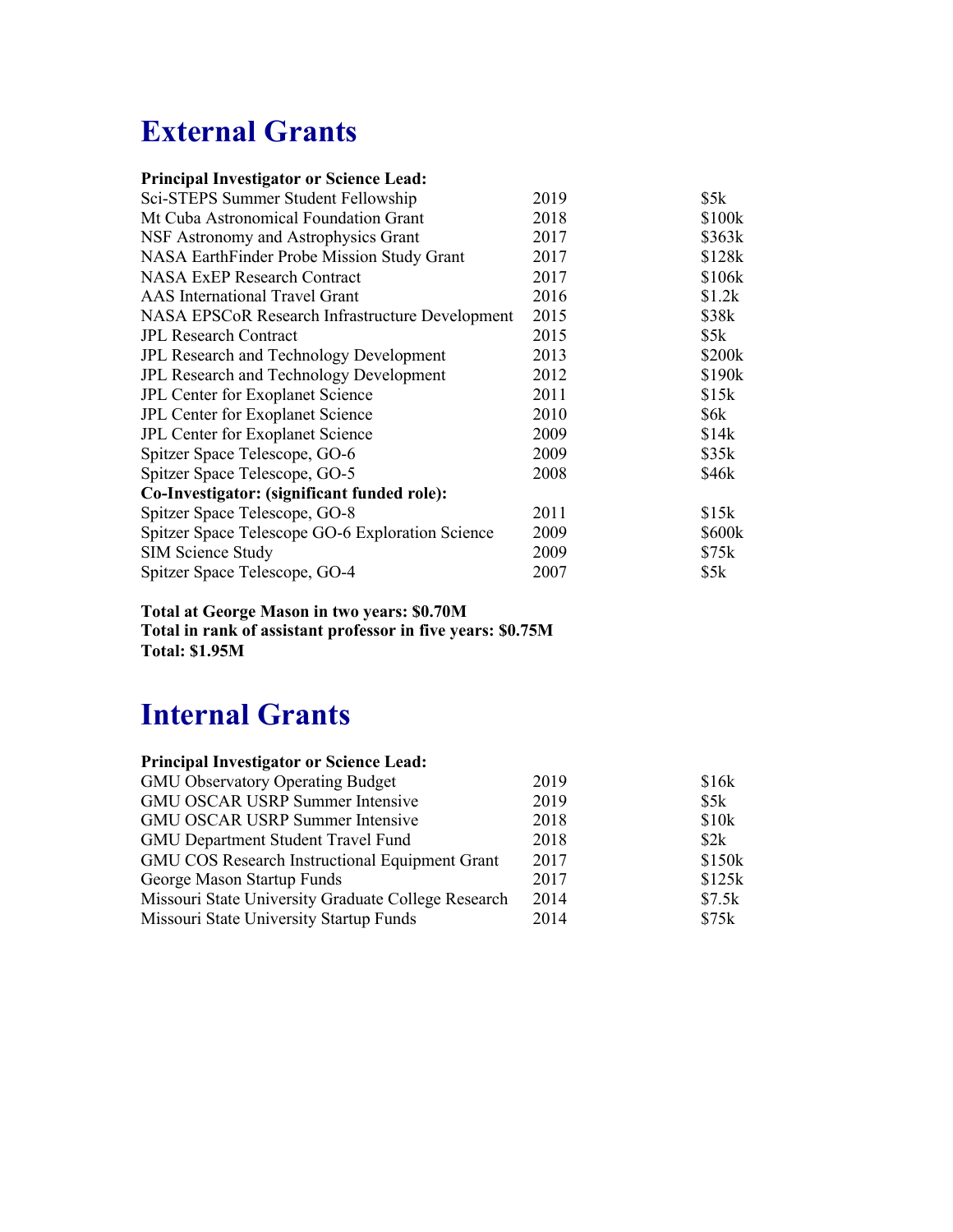# **Accepted Observing Proposals**

#### **Principal Investigator/Technical Contact:**

| Many nights, IRTF iSHELL near-infrared absorption gas cell instrument  | 2016-current     |
|------------------------------------------------------------------------|------------------|
| 24 hours, Spitzer Space Telescope Director's Discretionary Time        | 2019             |
| 24 hours, Spitzer Space Telescope Director's Discretionary Time        | 2019             |
| 76 nights, IRTF CSHELL near-infrared absorption gas cell instrument    | 2014-2016        |
| 2 nights, Palomar AO imaging                                           | 2012-2013        |
| 23 nights, IRTF CSHELL near-infrared absorption gas cell instrument    | 2010-2012        |
| 10 nights, SMARTS Andicam                                              | 2009-2011        |
| 51 hours, Spitzer Space Telescope, IRAC, MIPS & IRS                    | GTO-4,5, GO-5, 6 |
| 2.5 nights, Keck Observatory, 10m Keck II, Nirspec Spectrograph        | 2006-2008        |
| 32 nights, Lick Observatory, 3.0m Shane, KAST + Hamilton Spectrographs | 2004-2006        |
| 18 nights, Lick Observatory, 1.0m Nickel, CCD imaging                  | 2004             |
|                                                                        |                  |
| Co-Investigator: (significant role):                                   |                  |
| 29 orbits, Hubble Space Telescope, Cycle 27                            | 2019             |
| 2672 hours, Spitzer Space Telescope, warm IRAC imaging, and multiple   |                  |
| ground-based supporting observations                                   | 2009-2013        |
| 2 nights, Keck Observatory                                             | 2009A, 2012B     |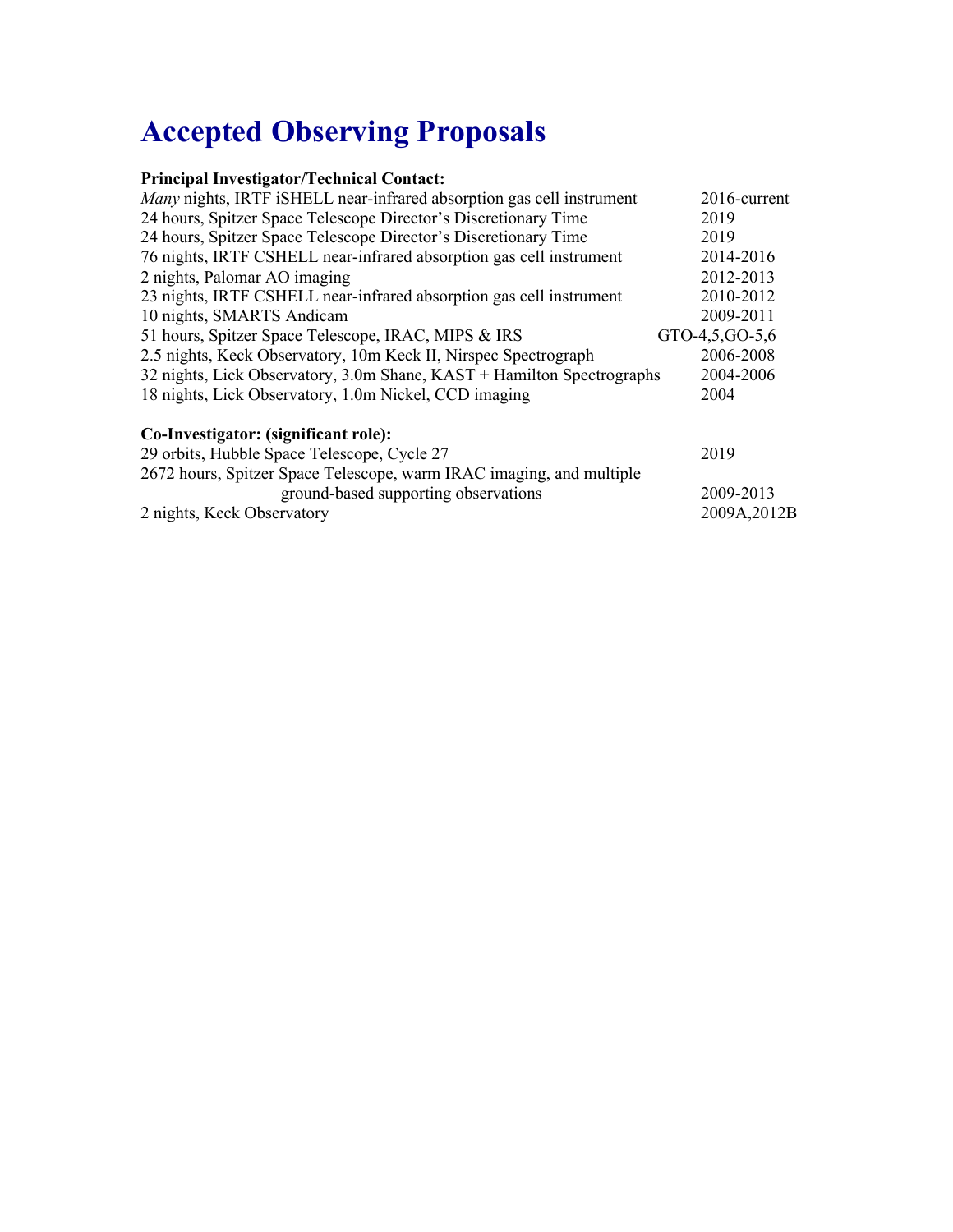### **Graduate Students (16) and Postdocs (1)**

Will be forming thesis committee as advisor – **4 bold**; Thesis committee – **3 blue**

| <b>Bryson Cale</b>                               | Graduate                                                                                      | MSU→GMU                        | 2016-current |
|--------------------------------------------------|-----------------------------------------------------------------------------------------------|--------------------------------|--------------|
| <b>Patrick Newman</b>                            | Graduate                                                                                      | $MSU \rightarrow GMU$          | 2016-current |
| Mohammed El Mufti                                | Graduate                                                                                      | <b>GMU</b>                     | 2018-current |
| <b>Justin Wittrock</b>                           | Graduate                                                                                      | <b>GMU</b>                     | 2018-current |
| <b>David Vermilion</b>                           | Graduate                                                                                      | <b>GMU</b>                     | 2018-current |
| <b>Shannon Dulz</b>                              | Graduate                                                                                      | Notre Dame                     | 2018-current |
| Kevin Collins                                    | Graduate                                                                                      | <b>GMU</b>                     | 2019-current |
| Sheldon Takeall                                  | Graduate                                                                                      | <b>GMU</b>                     | 2019-current |
| <b>Brianna Galgano</b>                           | <b>Masters Bridge</b>                                                                         | Vanderbilt                     | 2019-current |
| Dax Feliz                                        | <b>Masters Bridge</b>                                                                         | Vanderbilt                     | 2018-current |
| Elise Furlan                                     | Postdoctoral Scholar                                                                          | NExScI/Caltech                 | 2014         |
| $\rightarrow$ Caltech/IPAC Research Associate    |                                                                                               |                                |              |
|                                                  | Jonathan Gagne Visiting graduate student                                                      | NExScI/U.Montreal              | 2014-2015    |
|                                                  | $\rightarrow$ NASA Sagan Prize Postdoctoral Fellow                                            |                                |              |
| Michael Bottom Graduate student                  |                                                                                               | Caltech                        | 2012-2013    |
| $\rightarrow$ JPL Research Scientist             |                                                                                               |                                |              |
| Peter Gao                                        | Graduate student                                                                              | Caltech                        | 2011-2015    |
|                                                  | $\rightarrow$ NASA Ames Prize Postdoctoral Fellow $\rightarrow$ 51 Peg b Fellow @ UC Berkeley |                                |              |
|                                                  | Huan Meng Visiting graduate student                                                           | NExScI/U.Arizona               | 2013         |
|                                                  | $\rightarrow$ University of Arizona postdoctoral scholar                                      |                                |              |
| Tina Gueth Research Assistant                    |                                                                                               | Caltech                        | 2010         |
|                                                  | $\rightarrow$ New Mexico Tech graduate student in physics                                     |                                |              |
|                                                  | <b>J. Rob Parks</b> Visiting graduate student                                                 | NExScI/Georgia State 2009-2010 |              |
| $\rightarrow$ Georgia State postdoctoral scholar |                                                                                               |                                |              |

### **Post-bac (3), Undergraduate (35), High School (10), and Middle School Students (2)**

| <b>Shawn Foster</b> | Post-Bac      |                    | 2018-current |
|---------------------|---------------|--------------------|--------------|
| Natasha Latouf      | Undergraduate | <b>GMU</b>         | 2017-current |
| Carl Tchatchouang   | Undergraduate | <b>GMU</b>         | 2017-current |
| Mary Jimenez        | Undergraduate | <b>GMU</b>         | 2018-current |
| Nick Pepin          | Undergraduate | <b>GMU</b>         | 2018-current |
| Caitlin Stibbard    | Undergraduate | <b>GMU</b>         | 2019-current |
| Vedhas Banaji       | High School   | VA.                | 2019-current |
| John Berbarian      | High School   | VA.                | 2019-current |
| Anoushka Chintada   | High School   | <b>ASSIP</b>       | 2019-current |
| Sherrie Feng        | High School   | <b>ASSIP</b>       | 2019-current |
| Shreyas Banaji      | Middle School | VA.                | 2019-current |
| Sophia Economon     | Undergraduate | Florida Tech/ASSIP | 2019         |
| Srihan Kotnana      | Middle School | <b>ASSIP-YR</b>    | 2019         |
| Saptarshi Biswas    | High School   | VA.                | 2019         |
| Kennedy Jeter       | High School   | ASSIP/STEMShip     | 2019         |
| Krupa Natarajan     | High School   | VA.                | 2019         |
|                     |               |                    |              |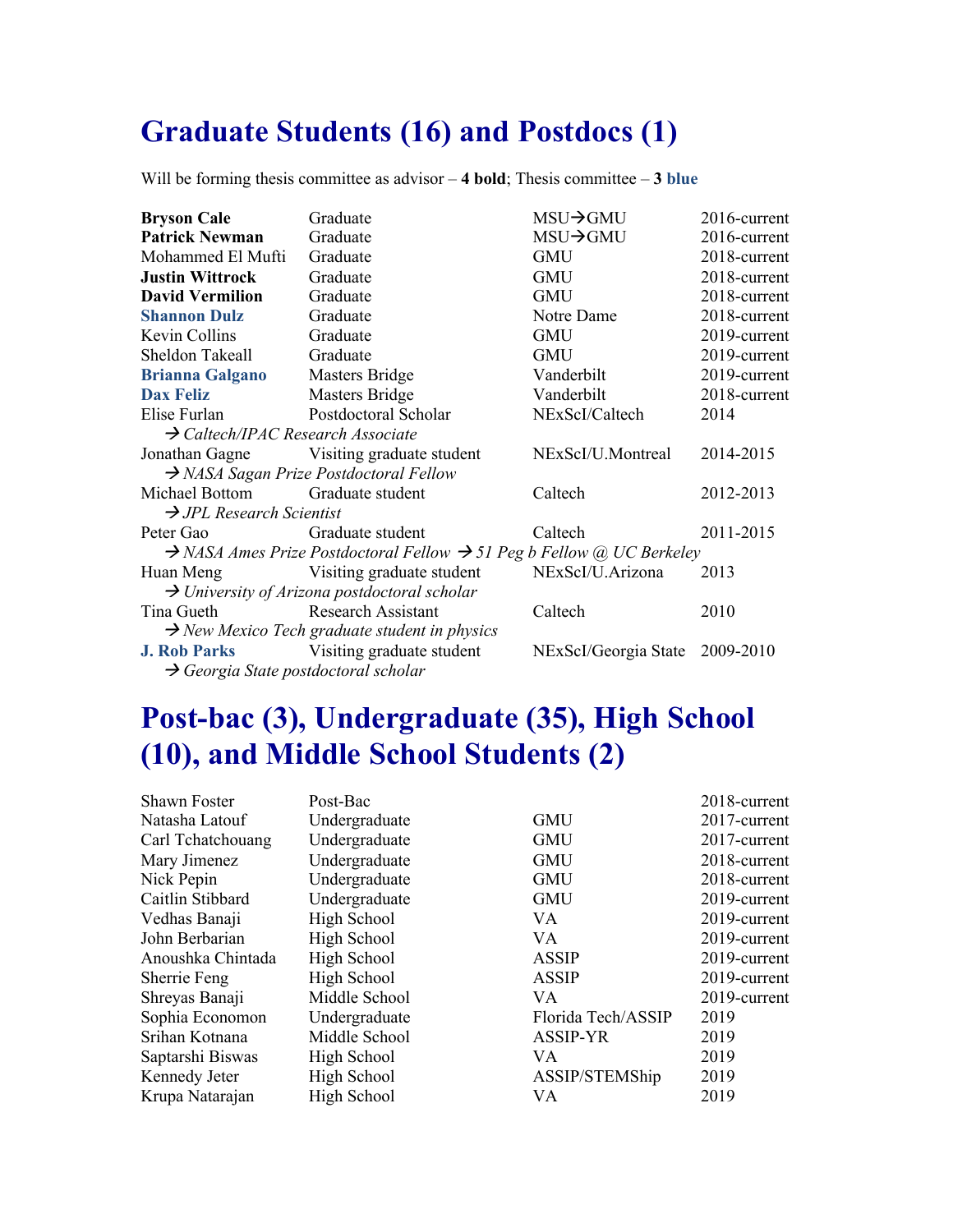| Bahaa Hamze                                             | Post-Bac, Observatory Asst.                                                                                  | <b>GMU</b>          | 2018-2019 |
|---------------------------------------------------------|--------------------------------------------------------------------------------------------------------------|---------------------|-----------|
| Jocelyn Quispe                                          | Post-Bac                                                                                                     | <b>GMU</b>          | 2018-2019 |
| Ben Tieu                                                | Undergraduate                                                                                                | <b>GMU</b>          | 2018-2019 |
| William Matzko                                          | Undergraduate                                                                                                | <b>GMU</b>          | 2018-2019 |
|                                                         | $\rightarrow$ George Mason PhD student in astronomy                                                          |                     |           |
| David Rea                                               | Undergraduate                                                                                                | <b>GMU</b>          | 2017-2019 |
| $\rightarrow$ Iowa State PhD student in astronomy       |                                                                                                              |                     |           |
| Bahaa Hamze                                             | Undergraduate                                                                                                | <b>GMU</b>          | 2017-2018 |
| $\rightarrow$ GMU Observatory Assistant                 |                                                                                                              |                     |           |
| Daniel LeBrun                                           | Undergraduate                                                                                                | <b>GMU</b>          | 2017-2018 |
|                                                         | $\rightarrow$ Lockheed Martin detector development                                                           |                     |           |
| Heena Chotani                                           | Undergraduate                                                                                                | <b>GMU</b>          | 2018      |
| Monica Vidaurri                                         | Undergraduate                                                                                                | <b>GMU</b>          | 2018      |
| Scott Webster                                           | Undergraduate                                                                                                | <b>GMU</b>          | 2018      |
| Matthew Cheung                                          | High School                                                                                                  | STEMShip            | 2018      |
| Zach Nofal                                              | High School                                                                                                  | VA                  | 2018      |
| Shannon Dulz                                            | Undergraduate                                                                                                | <b>MSU</b>          | 2016-2017 |
|                                                         | $\rightarrow$ Notre Dame PhD student in astronomy                                                            |                     |           |
| America Nishimoto                                       | Undergraduate                                                                                                | <b>MSU</b>          | 2016-2017 |
| Chris Klenke                                            | Undergraduate                                                                                                | <b>MSU</b>          | 2016-2017 |
| <b>Frank Giddens</b>                                    | Undergraduate                                                                                                | <b>MSU</b>          | 2016-2017 |
| Andrew Cancino                                          | Undergraduate                                                                                                | <b>MSU</b>          | 2016-2017 |
| Joseph Huber                                            | Undergraduate                                                                                                | <b>MSU</b>          | 2015-2017 |
| Ryan Hall                                               | Undergraduate                                                                                                | <b>MSU</b>          | 2015-2017 |
|                                                         | $\rightarrow$ Georgia State PhD student in astronomy                                                         |                     |           |
| Perri Zilberman                                         | High School                                                                                                  | JFK, NY             | 2015-2017 |
| $\rightarrow$ Boston University undergraduate           |                                                                                                              |                     |           |
| Claire Geneser                                          | Undergraduate                                                                                                | <b>MSU</b>          | 2014-2016 |
|                                                         | $\rightarrow$ Mississippi State PhD student in astronomy                                                     |                     |           |
| Denise Weigand                                          | Undergraduate                                                                                                | Central Methodist U | 2016      |
| Krishan Nelson                                          | Undergraduate                                                                                                | <b>MSU</b>          | 2016      |
| Joe Regan                                               | Undergraduate                                                                                                | <b>MSU</b>          | 2015      |
| Andrew Stufflebeam                                      | Undergraduate                                                                                                | <b>MSU</b>          | 2014-2015 |
|                                                         | $\rightarrow$ Network management for 600-person brewery                                                      |                     |           |
| Garrett Pohl                                            | Undergraduate                                                                                                | <b>MSU</b>          | 2014      |
| Nick Ogden                                              | Undergraduate                                                                                                | <b>MSU</b>          | 2014      |
| Chris Bilinski                                          | Undergraduate                                                                                                | Caltech             | 2010-2011 |
| $\rightarrow$ U. Arizona Graduate School in astronomy   |                                                                                                              |                     |           |
| Sean Mills                                              | Undergraduate                                                                                                | Caltech             | 2010-2012 |
|                                                         | $\rightarrow$ U. Chicago Graduate School in astronomy $\rightarrow$ Caltech Postdoctoral Scholar             |                     |           |
| Nadanai Laohakunakorn Visiting undergraduate            |                                                                                                              | Caltech/UK          | 2009      |
|                                                         | $\rightarrow$ University College London Graduate School in Applied Physics                                   |                     |           |
| Giri Gopalan                                            | Undergraduate                                                                                                | Caltech             | 2009      |
|                                                         | $\rightarrow$ Harvard Graduate School in Statistics $\rightarrow$ Iceland Graduate School in Climate Science |                     |           |
| Alan Gee                                                | Undergraduate                                                                                                | Caltech             | 2007      |
| $\rightarrow$ MIT Lincoln Labs                          |                                                                                                              |                     |           |
| Lisbeth Jensen<br><b>UCLA</b><br>2005<br>Undergraduate  |                                                                                                              |                     |           |
| $\rightarrow$ Cal State Northridge Masters in Astronomy |                                                                                                              |                     |           |
| Patricia Wells                                          | Undergraduate                                                                                                | <b>UCLA</b>         | 2005      |
|                                                         |                                                                                                              |                     |           |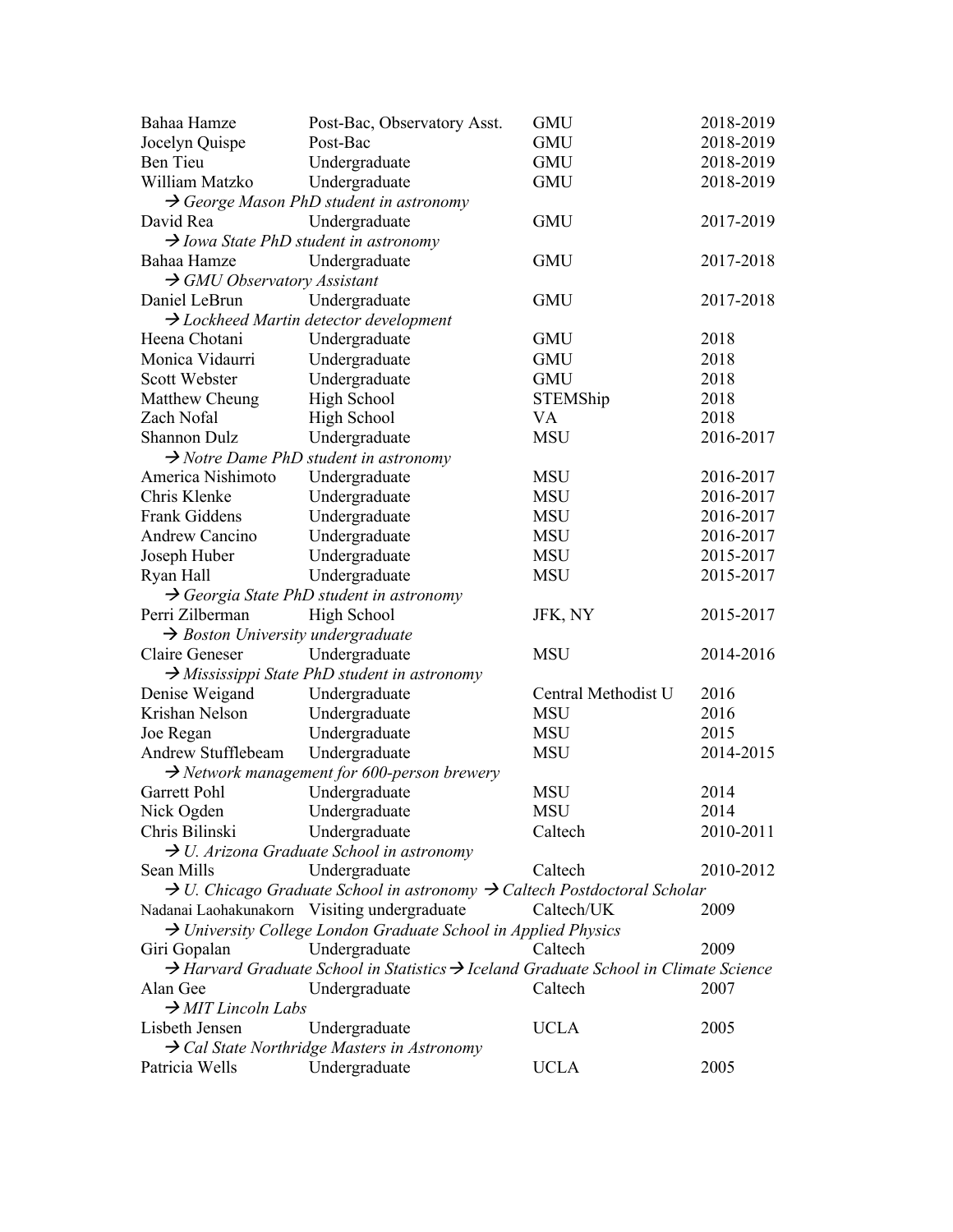# **Local Service**

| GMU University Bike Advisory committee                               | 2019-current |
|----------------------------------------------------------------------|--------------|
| SPS Society Faculty Contact for GMU Chapter                          | 2017-current |
| Friends of the Observatory Student Club Faculty Advisor              | 2017-current |
| GMU Department Recruiting & Retention Committee Chair                | 2017-current |
| GMU-NOVA Community College Physics Faculty Get-together Coordinator  | 2018-current |
| GMU University OSCAR USRP (Undergraduate Research) Committee         | 2018-current |
| Weekly Department Coffee organizer                                   | 2018-current |
| College of Science creator of STEM Transfer Student Welcome events   | 2018-current |
| GMU LOC member for "Apollo 11 to New Horizons" conference            | 2019         |
| GMU Physics & Astronomy Department Seminar organizer                 | 2018-2019    |
| MSU "Young Guns" Website Committee                                   | 2015-2017    |
| MSU Coordinator, 2017 Solar Eclipse Event                            | 2017         |
| MSU Masters in Natural and Applied Sciences, Astronomy Focus creator | 2015-2017    |
| Faculty Mentoring Certificate of Appreciation                        | 2016         |
|                                                                      |              |

## **National Service**

| NASA Exoplanet Science Strategy: Extreme Precise Radial Velocity Initiative |                |
|-----------------------------------------------------------------------------|----------------|
| Steering Group https://exoplanets.nasa.gov/exep/NNExplore/EPRV/             | 2019-current   |
| NSF Graduate Research Fellowship Program Panel                              | 2018           |
| Executive Committee, NASA Exoplanet Exploration Program Analysis Group      | 2012-2016      |
| NSF Astronomy and Astrophysics Review Panel                                 | 2013,2016,2018 |
| Subaru Telescope Key Project Review                                         | 2018           |
| <b>NSF NNEXPLORE Review</b>                                                 | 2017           |
| <b>NSF MRI Review</b>                                                       | 2017           |
| NASA Habitable Worlds Review Panel                                          | 2017           |
| <b>Polish Grant Review</b>                                                  | 2016           |
| <b>External Thesis Review</b>                                               | 2016           |
| Kepler GO Review Panel                                                      | 2015           |
| Kepler PSP Review Panel                                                     | 2013           |
| Kepler GO Review Panel, Cycle 3                                             | 2011           |
| Referee, Astronomy & Astrophysics                                           | 2015           |
| Referee, Monthly Notices of the Royal Astronomical Society                  | 2012-2013      |
| Referee, Astrophysical Journal                                              | 2012           |
| Referee, Astronomical Journal                                               | 2010           |
| SOC: Extreme Radial Velocities II, Yale                                     | 2015           |
| Co-Chair, Cool Stars 16 Splinter Session                                    | 2010           |
| LOC: PSU/CEHW/NExScI Precision RV Workshop                                  | 2010           |
| Volunteer: "Ask an Astronomer," Annual JPL Open House                       | 2008-2010      |
| LOC: 5th Spitzer Conference: New Light on Young Stars                       | 2008           |
| LOC: Annual JPL Spitzer Science Fair                                        | 2007, 2008     |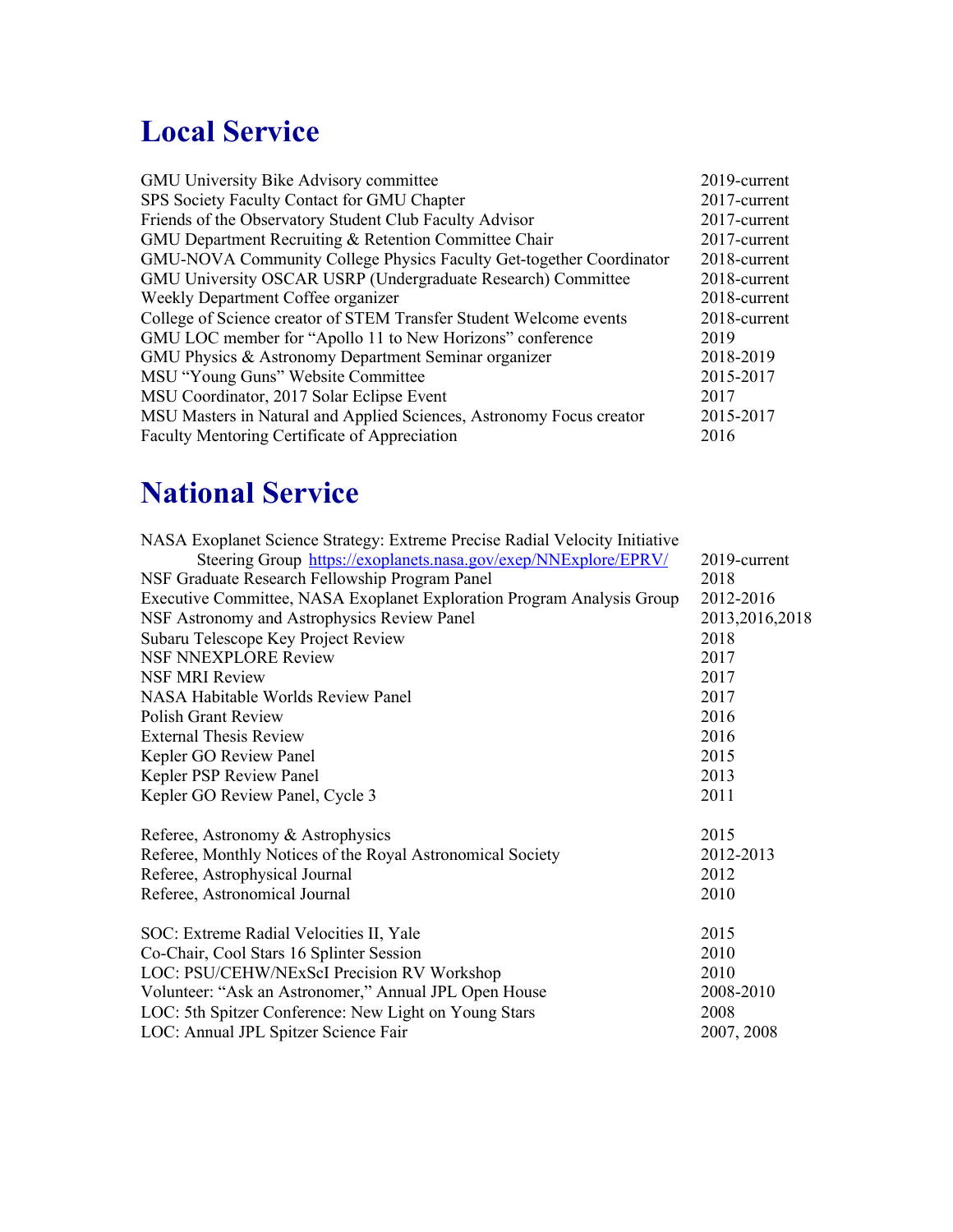# **Major Research Collaborations**

| YSOVAR & CSI 2264 Collaborations                                                    | 2008-current    |
|-------------------------------------------------------------------------------------|-----------------|
| Near-Infrared Radial Velocities Collaboration                                       | 2009-current    |
| PI                                                                                  |                 |
| <b>LSST Stellar Populations Science Collaboration</b>                               | 2011-current    |
| <b>MINERVA</b>                                                                      | 2013-current    |
| Spectrograph Scientist                                                              |                 |
| NASA EarthFinder Probe Mission Concept Study                                        | 2016-current    |
| PI                                                                                  |                 |
| MINERVA-Australis                                                                   | $2016$ -current |
| $Co-PI$                                                                             |                 |
| Sci-STEPS NSF INCLUDES Pilot Study Team                                             | $2016$ -current |
| Former co-Chair, Transfer Student Retention Juncture Team                           |                 |
| NASA HabEx Mission Concept Study Science & Technology Definitions Team 2017-current |                 |
| iSHELL Science Team                                                                 | 2017-current    |
| The KELT Survey Follow-Up Network                                                   | 2017-current    |
| NASA TESS Mission Follow-Up Working Group                                           | 2018-current    |
| HISPEC/MODIUS Science Definition Team                                               | 2019-current    |
| NASA TESS Mission Target Selection Working Group                                    | 2013-2019       |
| Weather on Other Worlds                                                             | 2011-2015       |
| The Palomar Transient Factory Orion Project                                         | 2011-2015       |
| NASA WFIRST Mission Target Selection Working Group                                  | 2017            |
| NASA Spitzer Mission MIPS GTO team                                                  | 2004-2008       |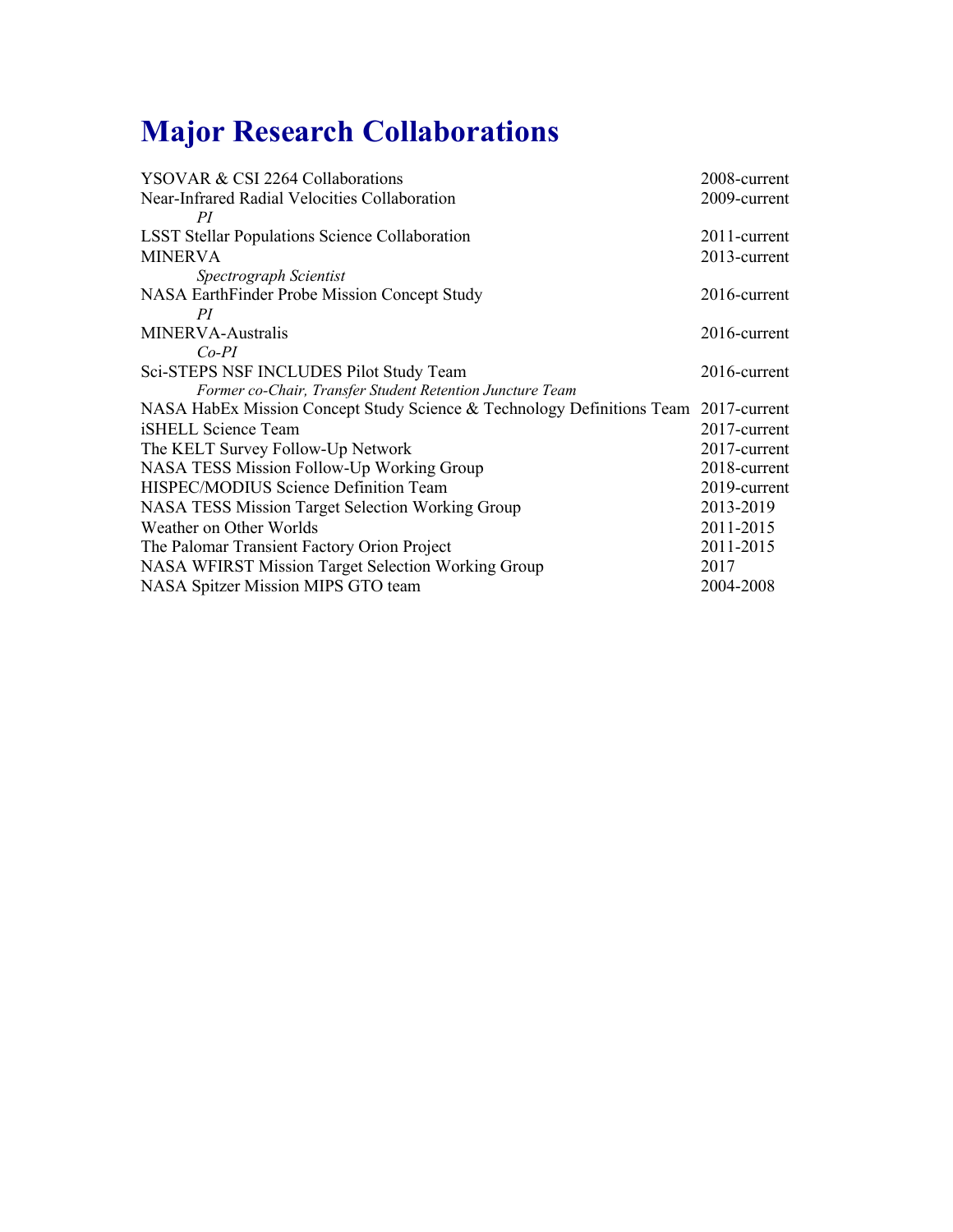### **Refereed Publication Statistics**

*Refereed publications:* 70 *Refereed h-index*: 31 [source: NASA ADS] *Refereed citations:* 2874 all, 402 first author **bold** – 9 refereed first author; **blue** – refereed 12 student paper/second author

### **Refereed Journal Publications - 70**

#### **2019 submitted (and not counted):**

**Plavchan, P., et al., "Newly formed planets within the debris disk of the nearest pre-main sequence star AU Mic," 2019,** *Nature,* **under consideration, favorable referee reports received**

#### **2019:**

Addison, Brett; Wright, Duncan J.; Wittenmyer, Robert A.; Horner, Jonathan; Mengel, Matthew W.; Johns, Daniel; Marti, Connor; Nicholson, Belinda; Soutter, Jack; Bowler, Brendan; Crossfield, Ian; Kane, Stephen R.; Kielkopf, John; Plavchan, Peter; Tinney, C. G.; Zhang, Hui; Clark, Jake T.; Clerte, Mathieu; Eastman, Jason D.; Swift, Jon Bottom, Michael; Muirhead, Philip; McCrady, Nate; Herzig, Erich; Hogstrom, Kristina; Wilson, Maurice; Sliski, David; Johnson, Samson A.; Wright, Jason T.; Johnson, John Asher; Blake, Cullen; Riddle, Reed; Lin, Brian; Cornachione, Matthew; Bedding, Timothy R.; Stello, Dennis; Huber, Daniel; Marsden, Stephen; Carter, Bradley D.; "Minerva-Australis I: Design, Commissioning, & First Photometric Results," 2019, *Proceedings of the Astronomical Society of the Pacific*, in press

#### **Cale, Bryson; Plavchan, Peter; LeBrun, Danny; Gagné, Jonathan; Gao, Peter; Tanner, Angelle; Beichman, Charles; Xeusong-Wang, Sharon; Gaidos, Eric; Teske, Johanna; Ciardi, David; Vasisht, Gautam; Kane, Stephen R.; von Braun, Kaspar; "Precise Radial Velocities of Cool Low Mass Stars with iSHELL," 2019,** *AAS Journals***, in press**

Huber, Daniel; Chaplin, William J.; Chontos, Ashley; Kjeldsen, Hans; Christensen-Dalsgaard, Jørgen; Bedding, Timothy R.; Ball, Warrick; Brahm, Rafael; Espinoza, Nestor; Henning, Thomas; Jordán, Andrés; Sarkis, Paula; Knudstrup, Emil; Albrecht, Simon; Grundahl, Frank; Fredslund Andersen, Mads; Pallé, Pere L.; Crossfield, Ian; Fulton, Benjamin; Howard, Andrew W. Isaacson, Howard T.; Weiss, Lauren M.; Handberg, Rasmus; Lund, Mikkel N.; Serenelli, Aldo M.; Rørsted Mosumgaard, Jakob; Stokholm, Amalie; Bieryla, Allyson; Buchhave, Lars A.; Latham, David W.; Quinn, Samuel N.; Gaidos, Eric; Hirano, Teruyuki; Ricker, George R.; Vanderspek, Roland K.; Seager, Sara; Jenkins, Jon M.; Winn, Joshua N.; Antia, H. M.; Appourchaux, Thierry; Basu, Sarbani; Bell, Keaton J.; Benomar, Othman; Bonanno, Alfio; Buzasi, Derek L.; Campante, Tiago L.; Çelik Orhan, Z.; Corsaro, Enrico; Cunha, Margarida S.; Davies, Guy R.; Deheuvels, Sebastien; Grunblatt, Samuel K.; Hasanzadeh, Amir; Di Mauro, Maria Pia; García, Rafael A.; Gaulme, Patrick; Girardi, Léo; Guzik, Joyce A.; Hon, Marc; Jiang, Chen; Kallinger, Thomas; Kawaler, Steven D.; Kuszlewicz, James S.; Lebreton, Yveline; Li, Tanda; Lucas, Miles; Lundkvist, Mia S.; Mann, Andrew W.; Mathis, Stéphane; Mathur, Savita; Mazumdar, Anwesh; Metcalfe, Travis S.; Miglio, Andrea; Monteiro, Mário J. P. F. G.; Mosser, Benoit; Noll, Anthony; Nsamba, Benard; Ong, Jia Mian Joel; Örtel, S.; Pereira, Filipe; Ranadive,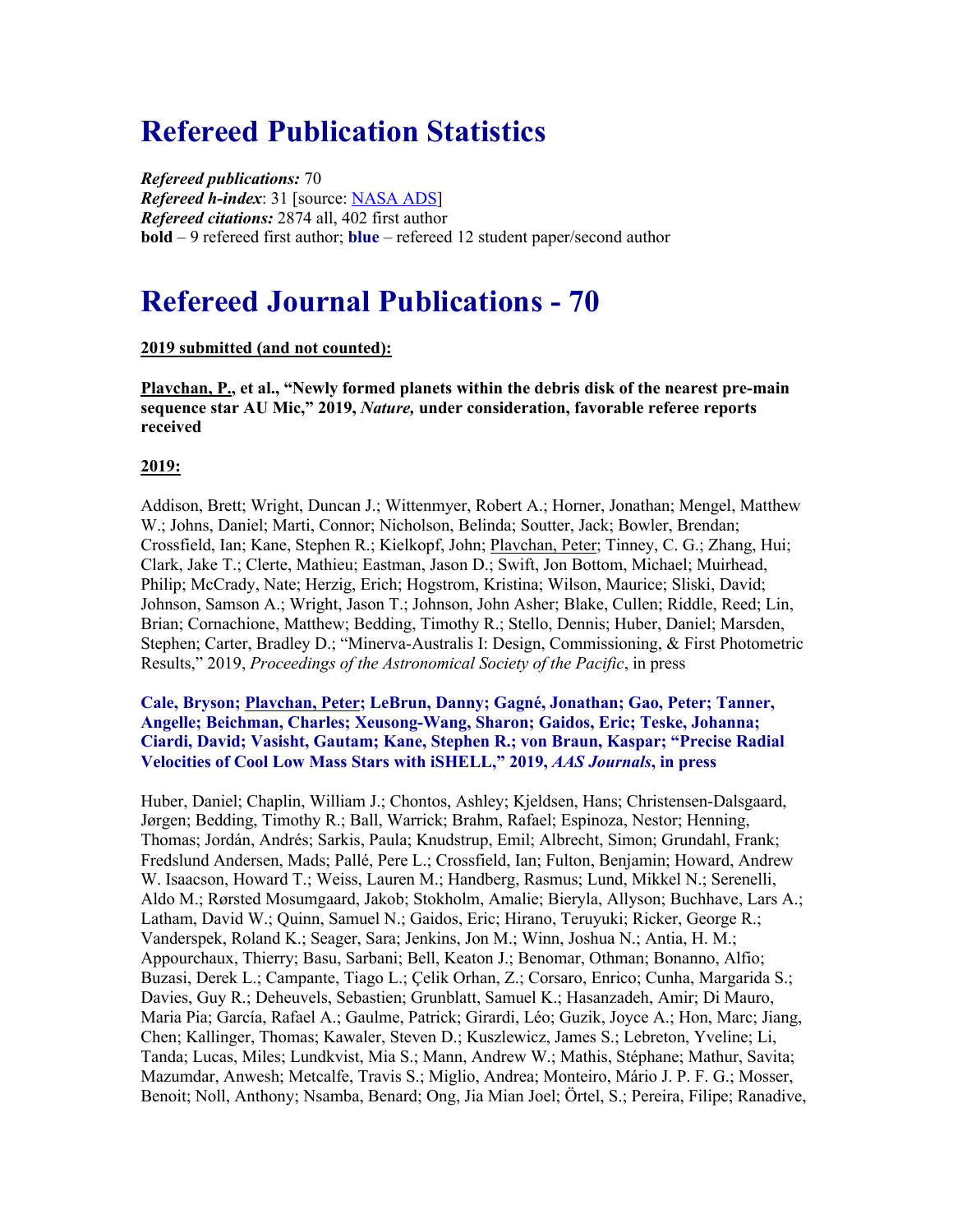Pritesh; Régulo, Clara; Rodrigues, Thaíse S.; Roxburgh, Ian W.; Silva Aguirre, Victor; Smalley, Barry; Schofield, Mathew; Sousa, Sérgio G.; Stassun, Keivan G.; Stello, Dennis; Tayar, Jamie; White, Timothy R.; Verma, Kuldeep; Vrard, Mathieu; Yıldız, M.; Baker, David; Bazot, Michaël; Beichmann, Charles; Bergmann, Christoph; Bugnet, Lisa; Cale, Bryson; Carlino, Roberto; Cartwright, Scott M.; Christiansen, Jessie L.; Ciardi, David R.; Creevey, Orlagh; Dittmann, Jason A.; Do Nascimento, Jose-Dias, Jr.; Van Eylen, Vincent; Fürész, Gabor; Gagné, Jonathan; Gao, Peter; Gazeas, Kosmas; Giddens, Frank; Hall, Oliver J.; Hekker, Saskia; Ireland, Michael J.; Latouf, Natasha; LeBrun, Danny; Levine, Alan M.; Matzko, William; Natinsky, Eva; Page, Emma; Plavchan, Peter; Mansouri-Samani, Masoud; McCauliff, Sean; Mullally, Susan E.; Orenstein, Brendan; Garcia Soto, Aylin; Paegert, Martin; van Saders, Jennifer L.; Schnaible, Chloe; Soderblom, David R.; Szabó, Róbert; Tanner, Angelle; Tinney, C. G.; Teske, Johanna; Thomas, Alexandra; Trampedach, Regner; Wright, Duncan; Yuan, Thomas T.; Zohrabi, Farzaneh; "A Hot Saturn Orbiting an Oscillating Late Subgiant Discovered by TESS," 2019, *Astronomical Journal*, 157, 245

Nielsen, L. D.; Bouchy, F.; Turner, O.; Giles, H.; Mascareño, A. Suárez; Lovis, C.; Marmier, M.; Pepe, F.; Ségransan, D.; Udry, S.; Otegi, J. F.; Ottoni, G.; Stalport, M.; Ricker, G.; Vanderspek, R.; Latham, D. W.; Seager, S.; Winn, J. N.; Jenkins, J. M.; Kane, S. R. Wittenmyer, R. A.; Bowler, B.; Crossfield, I.; Horner, J.; Kielkopf, J.; Morton, T.; Plavchan, P.; Tinney, C. G.; Zhang, Hui; Wright, D. J.; Mengel, M. W.; Clark, J. T.; Okumura, J.; Addison, B.; Caldwell, D. A.; Cartwright, S. M.; Collins, K. A.; Francis, J.; Guerrero, N.; Huang, C. X.; Matthews, E. C.; Pepper, J.; Rose, M.; Villaseñor, J.; Wohler, B.; Stassun, K.; Howell, S.; Ciardi, D.; Gonzales, E.; Matson, R.; Beichman, C.; Schlieder, J.; "A Jovian planet in an eccentric 11.5 day orbit around HD 1397 discovered by TESS," 2019, *Astronomy & Astrophysics*, 623, A100

Stassun, Keivan G.; Oelkers, Ryan J.; Paegert, Martin; Torres, Guillermo; Pepper, Joshua; De Lee, Nathan; Collins, Kevin; Latham, David W.; Muirhead, Philip S.; Chittidi, Jay; Rojas-Ayala, Bárbara; Fleming, Scott W.; Rose, Mark E.; Tenenbaum, Peter; Ting, Eric B.; Kane, Stephen R.; Barclay, Thomas; Bean, Jacob L.; Brassuer, C. E.; Charbonneau, David Ge, Jian; Lissauer, Jack J.; Mann, Andrew W.; McLean, Brian; Mullally, Susan; Narita, Norio; Plavchan, Peter; Ricker, George R.; Sasselov, Dimitar; Seager, S.; Sharma, Sanjib; Shiao, Bernie; Sozzetti, Alessandro; Stello, Dennis; Vanderspek, Roland; Wallace, Geoff; Winn, Joshua N.; "The Revised TESS Input Catalog and Candidate Target List," 2019, *AAS Journals*, in press

Vanderburg, Andrew; Huang, Chelsea X.; Rodriguez, Joseph E.; Becker, Juliette C.; Ricker, George R.; Vanderspek, Roland K.; Latham, David W.; Seager, Sara; Winn, Joshua N.; Jenkins, Jon M.; Addison, Brett; Bieryla, Allyson; Briceño, Cesar; Bowler, Brendan P.; Brown, Timothy M.; Burke, Christopher J.; Burt, Jennifer A.; Caldwell, Douglas A.; Clark, Jake T.; Crossfield, Ian Dittmann, Jason A.; Dynes, Scott; Fulton, Benjamin J.; Guerrero, Natalia; Harbeck, Daniel; Horner, Jonathan; Kane, Stephen R.; Kielkopf, John; Kraus, Adam L.; Kreidberg, Laura; Law, Nicolas; Mann, Andrew W.; Mengel, Matthew W.; Morton, Timothy D.; Okumura, Jack; Pearce, Logan A.; Plavchan, Peter; Quinn, Samuel N.; Rabus, Markus; Rose, Mark E.; Rowden, Pam; Shporer, Avi; Siverd, Robert J.; Smith, Jeffrey C.; Stassun, Keivan; Tinney, C. G.; Wittenmyer, Rob; Wright, Duncan J.; Zhang, Hui; Zhou, George; Ziegler, Carl A.; "TESS Spots a Compact System of Super-Earths around the Naked-Eye Star HR 858," 2019, *Astrophysical Journal Letters*, 881, L19

Wilson, Maurice L.; Eastman, Jason D.; Cornachione, Matthew A.; Wang, Sharon X.; Johnson, Samson A.; Sliski, David H.; Schap, William J., III; Morton, Timothy D.; Johnson, John Asher; McCrady, Nate; Wright, Jason T.; Wittenmyer, Robert A.; Plavchan, Peter; Blake, Cullen H.; Swift, Jonathan J.; Bottom, Michael; Baker, Ashley D.; Barnes, Stuart I.; Berlind, Perry;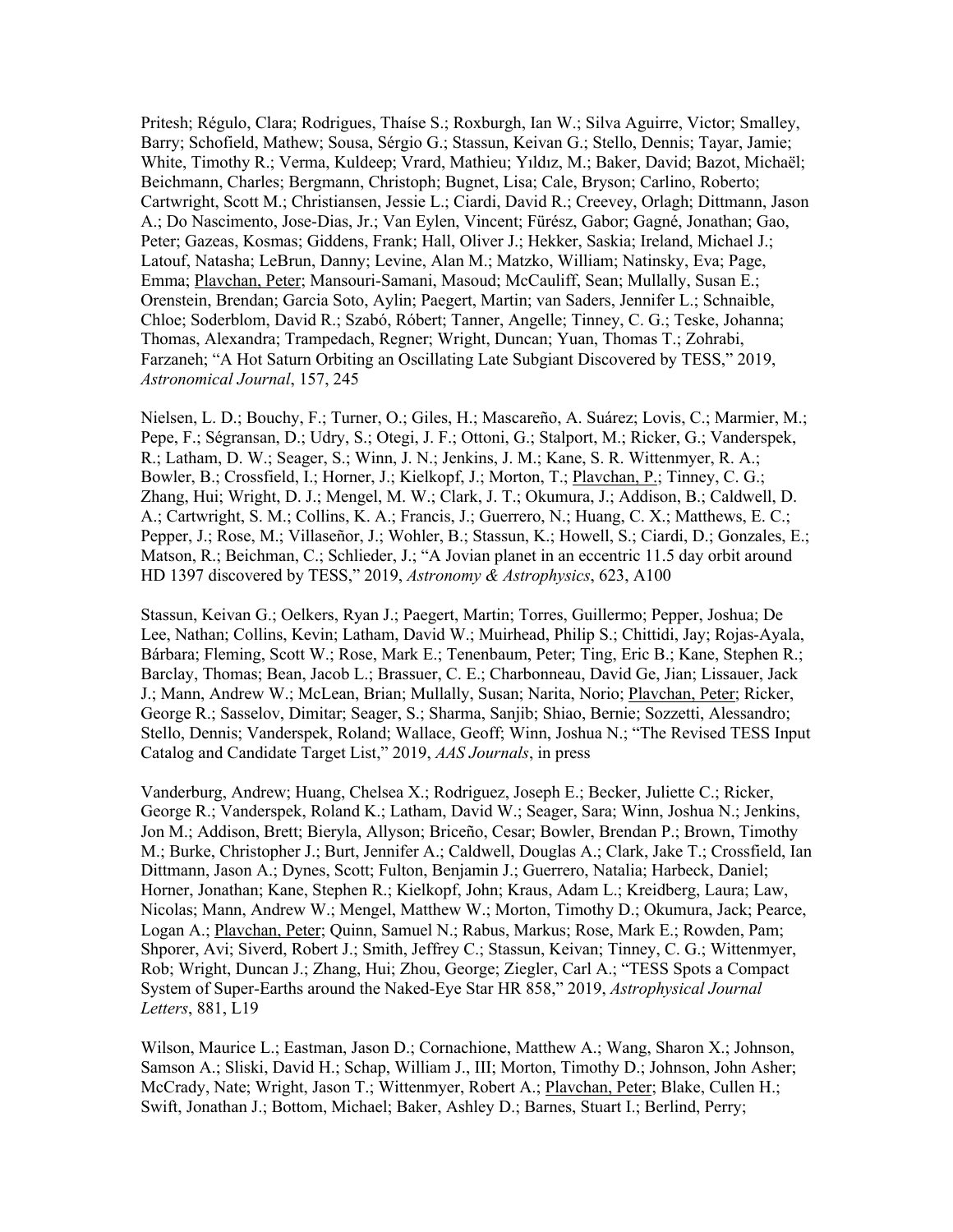Blackhurst, Eric Beatty, Thomas G.; Bolton, Adam S.; Cale, Bryson; Calkins, Michael L.; Colón, Ana; de Vera, Jon; Esquerdo, Gilbert; Falco, Emilio E.; Fortin, Pascal; Garcia-Mejia, Juliana; Geneser, Claire; Gibson, Steven R.; Grell, Gabriel; Groner, Ted; Halverson, Samuel; Hamlin, John; Henderson, M.; Horner, J.; Houghton, Audrey; Janssens, Stefaan; Jonas, Graeme; Jones, Damien; Kirby, Annie; Lawrence, George; Luebbers, Julien Andrew; Muirhead, Philip S.; Myles, Justin; Nava, Chantanelle; Rivera-García, Kevin O.; Reed, Tony; Relles, Howard M.; Riddle, Reed; Robinson, Connor; Chaput de Saintonge, Forest; Sergi, Anthony; "First radial velocity results from the MINiature Exoplanet Radial Velocity Array (MINERVA) ," 2019, *Proceedings of the Astronomical Society of the Pacific*, in press

#### **2018:**

Boyajian, Tabetha. S.; Alonso, Roi; Ammerman, Alex; Armstrong, David; Asensio Ramos, A.; Barkaoui, K.; Beatty, Thomas G.; Benkhaldoun, Z.; Benni, Paul; Bentley, Rory O.; Berdyugin, Andrei; Berdyugina, Svetlana; Bergeron, Serge; Bieryla, Allyson; Blain, Michaela G.; Capetillo Blanco, Alicia; Bodman, Eva H. L.; Boucher, Anne; Bradley, Mark; Brincat, Stephen M. Brink, Thomas G.; Briol, John; Brown, David J. A.; Budaj, J.; Burdanov, A.; Cale, B.; Aznar Carbo, Miguel; Castillo García, R.; Clark, Wendy J.; Clayton, Geoffrey C.; Clem, James L.; Coker, Phillip H.; Cook, Evan M.; Copperwheat, Chris M.; Curtis, J. L.; Cutri, R. M.; Cseh, B.; Cynamon, C. H.; Daniels, Alex J.; Davenport, James R. A.; Deeg, Hans J.; De Lorenzo, Roberto; de Jaeger, Thomas; Desrosiers, Jean-Bruno; Dolan, John; Dowhos, D. J.; Dubois, Franky; Durkee, R.; Dvorak, Shawn; Easley, Lynn; Edwards, N.; Ellis, Tyler G.; Erdelyi, Emery; Ertel, Steve; Farfán, Rafael. G.; Farihi, J.; Filippenko, Alexei V.; Foxell, Emma; Gandolfi, Davide; Garcia, Faustino; Giddens, F.; Gillon, M.; González-Carballo, Juan-Luis; González-Fernández, C.; González Hernández, J. I.; Graham, Keith A.; Greene, Kenton A.; Gregorio, J.; Hallakoun, Na'ama; Hanyecz, Ottó; Harp, G. R.; Henry, Gregory W.; Herrero, E.; Hildbold, Caleb F.; Hinzel, D.; Holgado, G.; Ignácz, Bernadett; Ilyin, Ilya; Ivanov, Valentin D.; Jehin, E.; Jermak, Helen E.; Johnston, Steve; Kafka, S.; Kalup, Csilla; Kardasis, Emmanuel; Kaspi, Shai; Kennedy, Grant M.; Kiefer, F.; Kielty, C. L.; Kessler, Dennis; Kiiskinen, H.; Killestein, T. L.; King, Ronald A.; Kollar, V.; Korhonen, H.; Kotnik, C.; Könyves-Tóth, Réka; Kriskovics, Levente; Krumm, Nathan; Krushinsky, Vadim; Kundra, E.; Lachapelle, Francois-Rene; LaCourse, D.; Lake, P.; Lam, Kristine; Lamb, Gavin P.; Lane, Dave; Lau, Marie Wingyee; Lewin, Pablo; Lintott, Chris; Lisse, Carey; Logie, Ludwig; Longeard, Nicolas; Lopez Villanueva, M.; Whit Ludington, E.; Mainzer, A.; Malo, Lison; Maloney, Chris; Mann, A.; Mantero, A.; Marengo, Massimo; Marchant, Jon; Martínez González, M. J.; Masiero, Joseph R.; Mauerhan, Jon C.; McCormac, James; McNeely, Aaron; Meng, Huan Y. A.; Miller, Mike; Molnar, Lawrence A.; Morales, J. C.; Morris, Brett M.; Muterspaugh, Matthew W.; Nespral, David; Nugent, C. R.; Nugent, Katherine M.; Odasso, A.; O'Keeffe, Derek; Oksanen, A.; O'Meara, John M.; Ordasi, András; Osborn, Hugh; Ott, John J.; Parks, J. R.; Rodriguez Perez, Diego; Petriew, Vance; Pickard, R.; Pál, András; Plavchan, P.; Pollacco, Don; Pozo Nuñez, F.; Pozuelos, F. J.; Rau, Steve; Redfield, Seth; Relles, Howard; Ribas, Ignasi; Richards, Jon; Saario, Joonas L. O.; Safron, Emily J.; Sallai, J. Martin; Sárneczky, Krisztián; Schaefer, Bradley E.; Schumer, Clea F.; Schwartzendruber, Madison; Siegel, Michael H.; Siemion, Andrew P. V.; Simmons, Brooke D.; Simon, Joshua D.; Simón-Díaz, S.; Sitko, Michael L.; Socas-Navarro, Hector; Sódor, Á.; Starkey, Donn; Steele, Iain A.; Stone, Geoff; Strassmeier, Klaus G.; Street, R. A.; Sullivan, Tricia; Suomela, J.; Swift, J. J.; Szabó, Gyula M.; Szabó, Róbert; Szakáts, Róbert; Szalai, Tamás; Tanner, Angelle M.; Toledo-Padrón, B.; Tordai, Tamás; Triaud, Amaury H. M. J.; Turner, Jake D.; Ulowetz, Joseph H.; Urbanik, Marian; Vanaverbeke, Siegfried; Vanderburg, Andrew; Vida, Krisztián; Vietje, Brad P.; Vinkó, József; von Braun, K.; Waagen, Elizabeth O.; Walsh, Dan; Watson, Christopher A.; Weir, R. C.; Wenzel, Klaus; Westendorp Plaza, C.; Williamson, Michael W.; Wright, Jason T.; Wyatt, M. C.; Zheng, WeiKang; Zsidi, Gabriella; "The First Post-Kepler Brightness Dips of KIC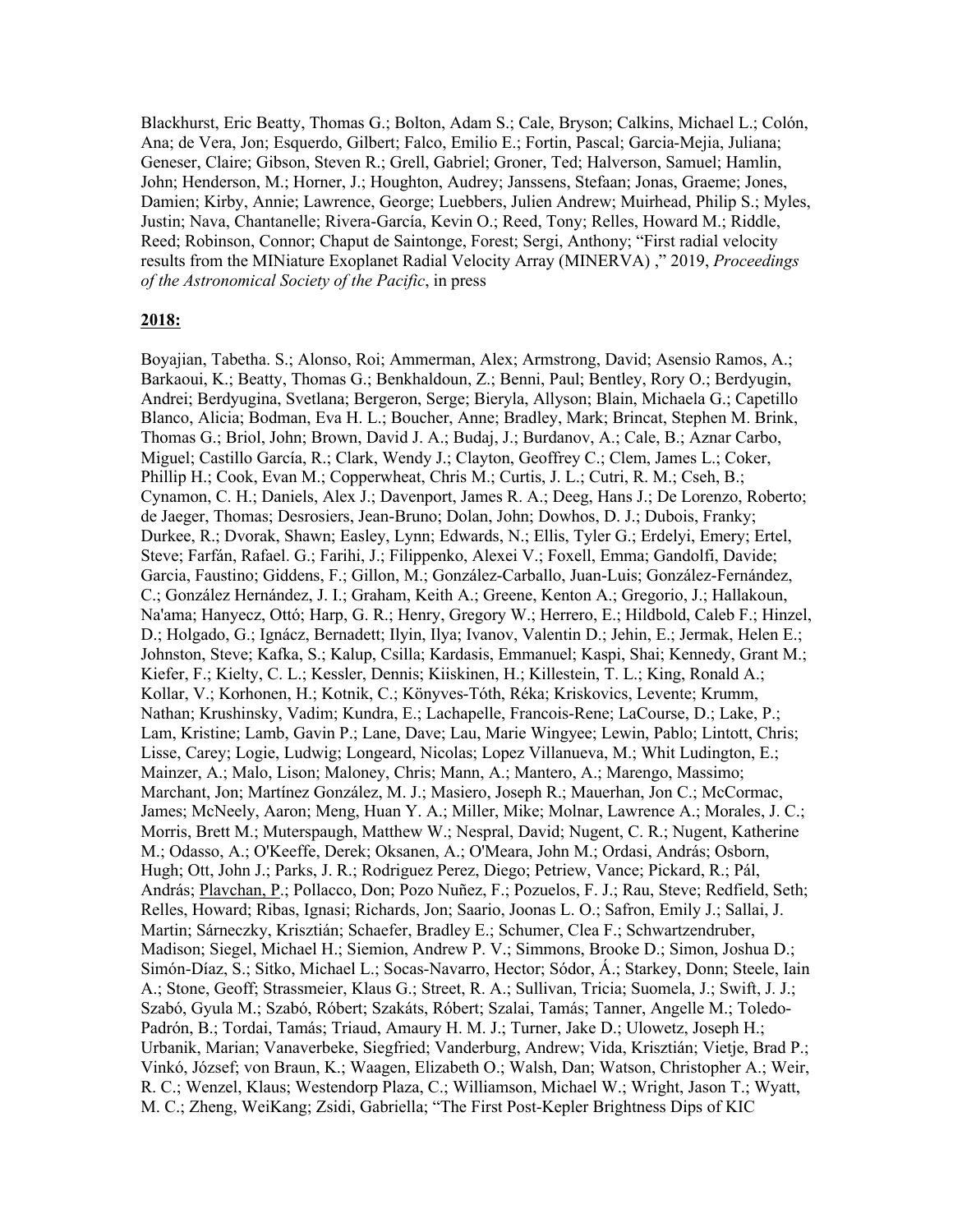Collins, Karen A.; Collins, Kevin I.; Pepper, Joshua; Labadie-Bartz, Jonathan; Stassun, Keivan G.; Gaudi, B. Scott; Bayliss, Daniel; Bento, Joao; COLÓN, Knicole D.; Feliz, Dax; James, David; Johnson, Marshall C.; Kuhn, Rudolf B.; Lund, Michael B.; Penny, Matthew T.; Rodriguez, Joseph E.; Siverd, Robert J.; Stevens, Daniel J.; Yao, Xinyu; Zhou, George Akshay, Mundra; Aldi, Giulio F.; Ashcraft, Cliff; Awiphan, Supachai; Baștürk, Özgür; Baker, David; Beatty, Thomas G.; Benni, Paul; Berlind, Perry; Berriman, G. Bruce; Berta-Thompson, Zach; Bieryla, Allyson; Bozza, Valerio; Calchi Novati, Sebastiano; Calkins, Michael L.; Cann, Jenna M.; Ciardi, David R.; Clark, Ian R.; Cochran, William D.; Cohen, David H.; Conti, Dennis; Crepp, Justin R.; Curtis, Ivan A.; D'Ago, Giuseppe; Diazeguigure, Kenny A.; Dressing, Courtney D.; Dubois, Franky; Ellingson, Erica; Ellis, Tyler G.; Esquerdo, Gilbert A.; Evans, Phil; Friedli, Alison; Fukui, Akihiko; Fulton, Benjamin J.; Gonzales, Erica J.; Good, John C.; Gregorio, Joao; Gumusayak, Tolga; Hancock, Daniel A.; Harada, Caleb K.; Hart, Rhodes; Hintz, Eric G.; Jang-Condell, Hannah; Jeffery, Elizabeth J.; Jensen, Eric L. N.; Jofré, Emiliano; Joner, Michael D.; Kar, Aman; Kasper, David H.; Keten, Burak; Kielkopf, John F.; Komonjinda, Siramas; Kotnik, Cliff; Latham, David W.; Leuquire, Jacob; Lewis, Tiffany R.; Logie, Ludwig; Lowther, Simon J.; Macqueen, Phillip J.; Martin, Trevor J.; Mawet, Dimitri; Mcleod, Kim K.; Murawski, Gabriel; Narita, Norio; Nordhausen, Jim; Oberst, Thomas E.; Odden, Caroline; Panka, Peter A.; Petrucci, Romina; Plavchan, Peter; Quinn, Samuel N.; Rau, Steve; Reed, Phillip A.; Relles, Howard; Renaud, Joe P.; Scarpetta, Gaetano; Sorber, Rebecca L.; Spencer, Alex D.; Spencer, Michelle; Stephens, Denise C.; Stockdale, Chris; Tan, Thiam-Guan; Trueblood, Mark; Trueblood, Patricia; Vanaverbeke, Siegfried; Villanueva, Steven, Jr.; Warner, Elizabeth M.; West, Mary Lou; Yalçınkaya, Selçuk; Yeigh, Rex; Zambelli, Roberto; "The KELT Follow-up Network and Transit False-positive Catalog: Pre-vetted False Positives for TESS," 2018, *Astronomical Journal*, 156, 234

Stassun, Keivan G.; Oelkers, Ryan J.; Pepper, Joshua; Paegert, Martin; De Lee, Nathan; Torres, Guillermo; Latham, David W.; Charpinet, Stéphane; Dressing, Courtney D.; Huber, Daniel; Kane, Stephen R.; Lépine, Sébastien; Mann, Andrew; Muirhead, Philip S.; Rojas-Ayala, Bárbara; Silvotti, Roberto; Fleming, Scott W.; Levine, Al; Plavchan, Peter; "The TESS Input Catalog and Candidate Target List," 2018, *Astronomical Journal,* 156, 102

Wolk, Scott J.; Günther, H. Moritz; Poppenhaeger, Katja; Winston, E.; Rebull, L. M.; Stauffer, J. R.; Gutermuth, R. A.; Cody, A. M.; Hillenbrand, L. A.; Plavchan, P.; Covey, K. R.; Song, Inseok; "YSOVAR: Mid-infrared Variability among YSOs in the Star Formation Region Serpens South," 2018, *Astronomical Journal*, 155, 99

#### **2016:**

Fischer, Debra A.; Anglada-Escude, Guillem; Arriagada, Pamela; Baluev, Roman V.; Bean, Jacob L.; Bouchy, Francois; Buchhave, Lars A.; Carroll, Thorsten; Chakraborty, Abhijit; Crepp, Justin R.; Dawson, Rebekah I.; Diddams, Scott A.; Dumusque, Xavier; Eastman, Jason D.; Endl, Michael; Figueira, Pedro; Ford, Eric B.; Foreman-Mackey, Daniel; Fournier, Paul; Fűrész, Gabor Gaudi, B. Scott; Gregory, Philip C.; Grundahl, Frank; Hatzes, Artie P.; Hébrard, Guillaume; Herrero, Enrique; Hogg, David W.; Howard, Andrew W.; Johnson, John A.; Jorden, Paul; Jurgenson, Colby A.; Latham, David W.; Laughlin, Greg; Loredo, Thomas J.; Lovis, Christophe; Mahadevan, Suvrath; McCracken, Tyler M.; Pepe, Francesco; Perez, Mario; Phillips, David F.; Plavchan, Peter P.; Prato, Lisa; Quirrenbach, Andreas; Reiners, Ansgar; Robertson, Paul; Santos, Nuno C.; Sawyer, David; Segransan, Damien; Sozzetti, Alessandro; Steinmetz, Tilo; Szentgyorgyi, Andrew; Udry, Stéphane; Valenti, Jeff A.; Wang, Sharon X.; Wittenmyer, Robert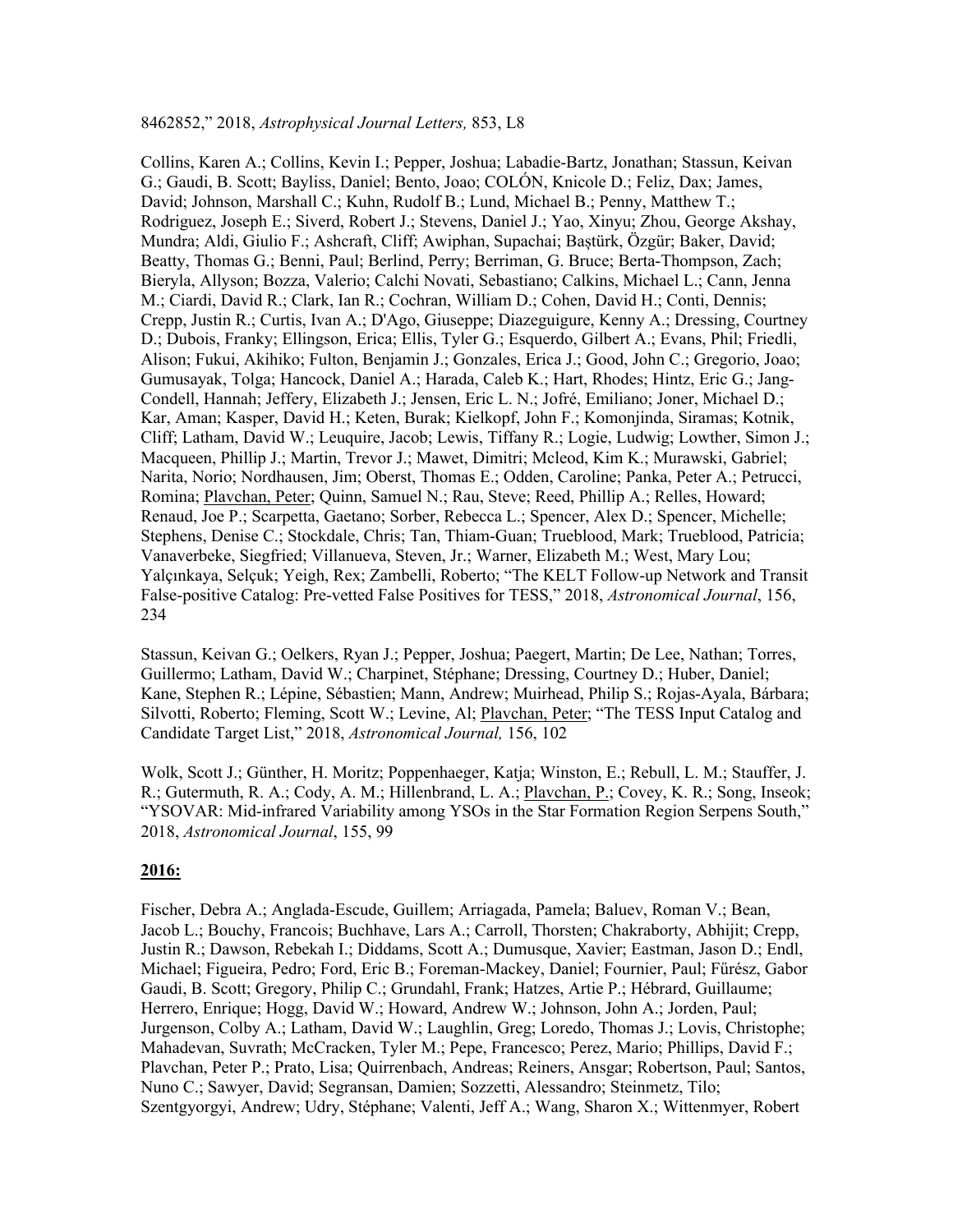A.; Wright, Jason T. Fischer, Debra A.; Anglada-Escude, Guillem; Arriagada, Pamela; Baluev, Roman V.; Bean, Jacob L.; Bouchy, Francois; Buchhave, Lars A.; Carroll, Thorsten; Chakraborty, Abhijit; Crepp, Justin R.; Dawson, Rebekah I.; Diddams, Scott A.; Dumusque, Xavier; Eastman, Jason D.; Endl, Michael; Figueira, Pedro; Ford, Eric B.; Foreman-Mackey, Daniel; Fournier, Paul; Fűrész, Gabor Gaudi, B. Scott; Gregory, Philip C.; Grundahl, Frank; Hatzes, Artie P.; Hébrard, Guillaume; Herrero, Enrique; Hogg, David W.; Howard, Andrew W.; Johnson, John A.; Jorden, Paul; Jurgenson, Colby A.; Latham, David W.; Laughlin, Greg; Loredo, Thomas J.; Lovis, Christophe; Mahadevan, Suvrath; McCracken, Tyler M.; Pepe, Francesco; Perez, Mario; Phillips, David F.; Plavchan, Peter P.; Prato, Lisa; Quirrenbach, Andreas; Reiners, Ansgar; Robertson, Paul; Santos, Nuno C.; Sawyer, David; Segransan, Damien; Sozzetti, Alessandro; Steinmetz, Tilo; Szentgyorgyi, Andrew; Udry, Stéphane; Valenti, Jeff A.; Wang, Sharon X.; Wittenmyer, Robert A.; Wright, Jason T.; "State of the Field: Precision Radial Velocities," 2016, *Publications of the Astronomical Society of the Pacific*, 128, 6001

**Gagné, Jonathan; Plavchan, Peter; Gao, Peter; Anglada-Escude, Guillem; Furlan, Elise; Davison, Cassy; Tanner, Angelle; Henry, Todd J.; Riedel, Adric R.; Brinkworth, Carolyn; Latham, David; Bottom, Michael; White, Russel; Mills, Sean; Beichman, Chas; Johnson, John A.; Ciardi, David R.; Wallace, Kent; Mennesson, Bertrand; von Braun, Kaspar Vasisht, Gautam; Prato, Lisa; Kane, Stephen R.; Mamajek, Eric E.; Walp, Bernie; Crawford, Timothy J.; Rougeot, Raphaël; Geneser, Claire S.; Catanzarite, Joseph; "A High-Precision Near-Infrared Survey for Radial Velocity Variable Low-Mass Stars Using CSHEL and a Methane Gas Cell," 2016,** *Astrophysical Journal***, 822, 40**

**Gao, Peter; Plavchan, P.; Gagné, J.; Furlan, E.; Bottom, M.; Anglada-Escudé, G.; White, R.; Davison, C. L.; Beichman, C.; Brinkworth, C.; Johnson, J.; Ciardi, D.; Wallace, K.; Mennesson, B.; von Braun, K.; Vasisht, G.; Prato, L.; Kane, S. R.; Tanner, A.; Crawford, T. J. Latham, D.; Rougeot, R.; Geneser, C. S.; Catanzarite, J.; "Retrieval of Precise Radial Velocities from Near-Infrared High Resolution Spectra of Low Mass Stars," 2016,**  *Publications of the Astronomical Society of the Pacific***, 128, 4501**

**Gopalan, Giri; Plavchan, Peter; van Eyken, Julian; Ciardi, David; von Braun, Kaspar; Kane, Stephen R.; "Application of the Trend Filtering Algorithm for Photometric Time Series Data," 2016,** *Publications of the Astronomical Society of the Pacific***, 128, 4504**

Krick, J. E.; Ingalls, J.; Carey, S.; von Braun, K.; Kane, S. R.; Ciardi, D.; Plavchan, P.; Wong, I.; Lowrance, P.; "Spitzer IRAC Sparsely Sampled Phase Curve of the Exoplanet WASP-14b," 2016, *Astrophysical Journal*, 824, 27

**Meng, Huan Y. A.; Plavchan, Peter; Rieke, George H.; Cody, Ann Marie; Güth, Tina; Stauffer, John; Covey, Kevin; Carey, Sean; Ciardi, David; Duran-Rojas, Maria C.; Gutermuth, Robert A.; Morales-Calderón, María; Rebull, Luisa M.; Watson, Alan M.; "Photo-reverberation Mapping of a Protoplanetary Accretion Disk around a T Tauri Star ," 2016,** *Astrophysical Journal***, 823, 58**

**Vanderburg, A., Plavchan, P., Johnson, John Asher, Ciardi, David, Swift, Jonathan, & Kane, Stephen, "The Golidlocks Trap: Stellar Activity Masquerading as Habitable Exoplanets," 2016,** *Monthly Notices of the Royal Astronomical Society***, 459, 3565**

Yi, X.; Vahala, K.; Li, J.; Diddams, S.; Ycas, G.; Plavchan, P.; Leifer, S.; Sandhu, J.; Vasisht, G.; Chen, P.; Gao, P.; Gagne, J.; Furlan, E.; Bottom, M.; Martin, E. C.; Fitzgerald, M. P.; Doppmann, G.; Beichman, C.; "Demonstration of a Near-IR Laser Comb for Precision Radial Velocity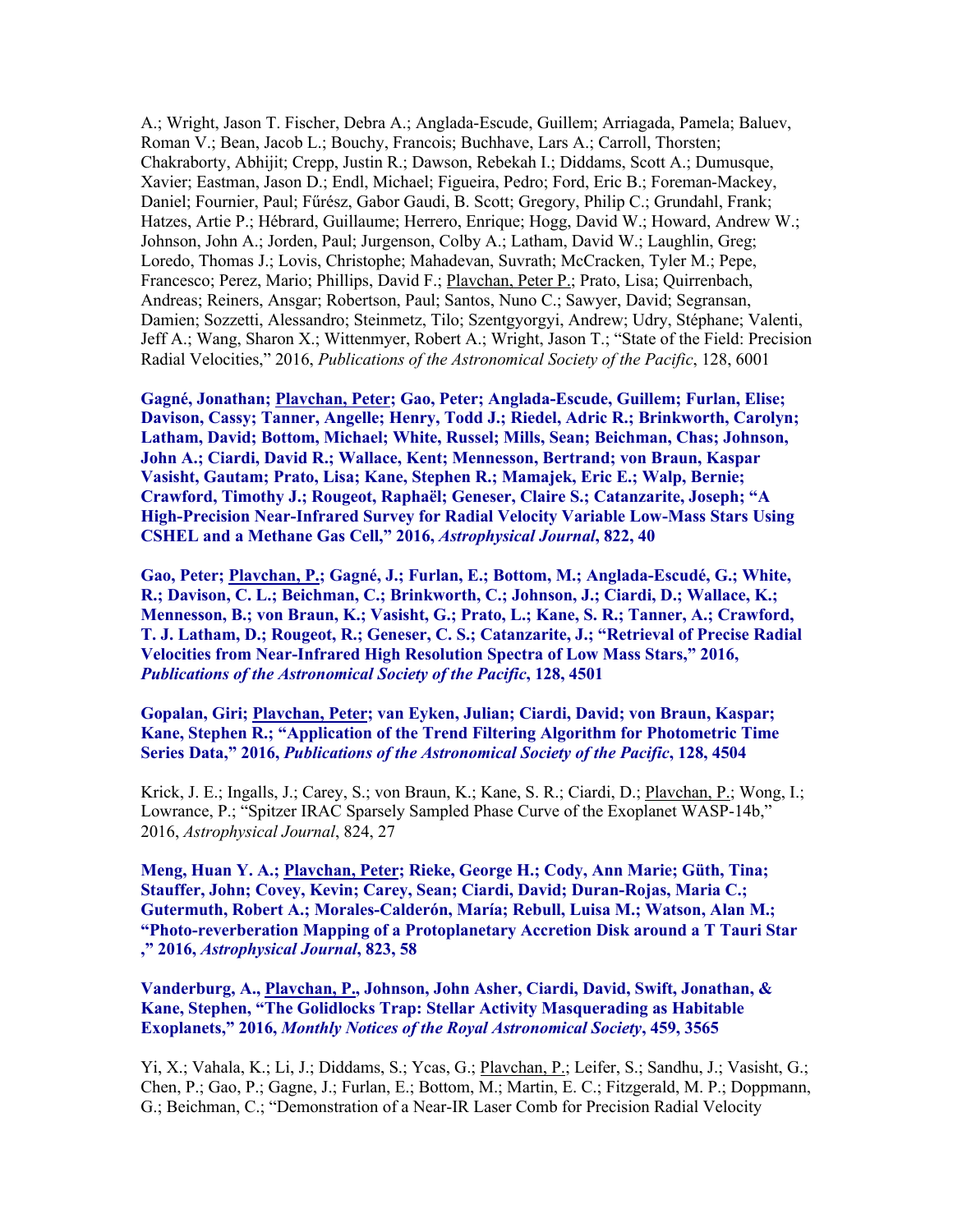Measurements in Astronomy," 2016, *Nature Communications*, 710436

#### **2015:**

Ciardi, David R.; van Eyken, Julian C.; Barnes, Jason W.; Beichman, Charles A.; Carey, Sean J.; Crockett, Christopher J.; Eastman, Jason; Johns-Krull, Christopher M.; Howell, Steve B.; Kane, Stephen R.; . Mclane, Jacob N.; Plavchan, Peter; Prato, L.; Stauffer, John; van Belle, Gerard T.; von Braun, Kaspar; "Confirmation of the Orbital Precession and the Planetary Status of PTFO 8- 8695B: A Jupiter-Mass Planet Orbiting a 3 Myr Old T-Tauri Star," 2015, *Astrophysical Journal*, 809, 42

Metchev, Stanimir A.; Heinze, Aren; Apai, Dániel; Flateau, Davin; Radigan, Jacqueline; Burgasser, Adam; Marley, Mark S.; Artigau, Étienne; Plavchan, Peter; Goldman, Bertrand; "Weather on Other Worlds. II. Survey Results: Spots are Ubiquitous on L and T Dwarfs " 2015, *Astrophysical Journal*, 799, 154

Mullally, F.; Coughlin, Jeffrey L.; Thompson, Susan E.; Rowe, Jason; Burke, Christopher; Latham, David W.; Batalha, Natalie M.; Bryson, Stephen T.; Christiansen, Jessie; Henze, Christopher E.; Ofir, Aviv; Quarles, Billy; Shporer, Avi; Van Eylen, Vincent; Van Laerhoven, Christa; Shah, Yash; Wolfgang, Angie; Chaplin, W. J.; Xie, Ji-Wei; Akeson, Rachel Argabright, Vic; Bachtell, Eric; Barclay, Thomas; Borucki, William J.; Caldwell, Douglas A.; Campbell, Jennifer R.; Catanzarite, Joseph H.; Cochran, William D.; Duren, Riley M.; Fleming, Scott W.; Fraquelli, Dorothy; Girouard, Forrest R.; Haas, Michael R.; Hełminiak, Krzysztof G.; Howell, Steve B.; Huber, Daniel; Larson, Kipp; Gautier, Thomas N., III; Jenkins, Jon M.; Li, Jie; Lissauer, Jack J.; McArthur, Scot; Miller, Chris; Morris, Robert L.; Patil-Sabale, Anima; Plavchan, Peter; Putnam, Dustin; Quintana, Elisa V.; Ramirez, Solange; Silva Aguirre, V.; Seader, Shawn; Smith, Jeffrey C.; Steffen, Jason H.; Stewart, Chris; Stober, Jeremy; Still, Martin; Tenenbaum, Peter; Troeltzsch, John; Twicken, Joseph D.; Zamudio, Khadeejah A.; "Planetary Candidates Observed by Kepler VI: Planet Sample from Q1-Q16 (47 months)," 2015, *Astrophysical Journal Supplement*, 217, 31

#### **Plavchan, P., Chen, Xi, & Pohl, Garrett, "What is the Mass of Alpha Cen B b?" 2015,**  *Astrophysical Journal***, 805, 174**

Poppenhaeger, K.; Cody, A. M.; Covey, K. R.; Günther, H. M.; Hillenbrand, L. A.; Plavchan, P.; Rebull, L. M.; Stauffer, J. R.; Wolk, S. J.; Espaillat, C.; Forbrich, J.; Gutermuth, R. A.; Hora, J. L.; Morales-Calderón, M.; Song, Inseok; "YSOVAR: Mid-infrared Variability of Young Stellar Objects and Their Disks in the Cluster IRAS 20050+2720," 2015, *Astronomical Journal,* 150, 118

Rebull, L. M.; Cody, A. M.; Covey, K. R.; Günther, H. M.; Hillenbrand, L. A.; Plavchan, P.; Poppenhaeger, K.; Stauffer, J. R.; Wolk, S. J.; Gutermuth, R.; Morales-Calderón, M.; Song, I.; Barrado, D.; Bayo, A.; James, D.; Hora, J. L.; Vrba, F. J.; Alves de Oliveira, C.; Bouvier, J.; Carey, S. J. Carpenter, J. M.; Favata, F.; Flaherty, K.; Forbrich, J.; Hernandez, J.; McCaughrean, M. J.; Megeath, S. T.; Micela, G.; Smith, H. A.; Terebey, S.; Turner, N.; Allen, L.; Ardila, D.; Bouy, H.; Guieu, S.; "YSOVAR: Mid-Infrared Variability in NGC 1333," 2015, *Astronomical Journal*, 148, 92

Stauffer, John; Cody, Ann Marie; McGinnis, Pauline; Rebull, Luisa; Hillenbrand, Lynne A.; Turner, Neal J.; Carpenter, John; Plavchan, Peter; Carey, Sean; Terebey, Susan; Morales-Calderón, María; Alencar, Silvia H. P.; Bouvier, Jerome; Venuti, Laura; Hartmann, Lee; Calvet,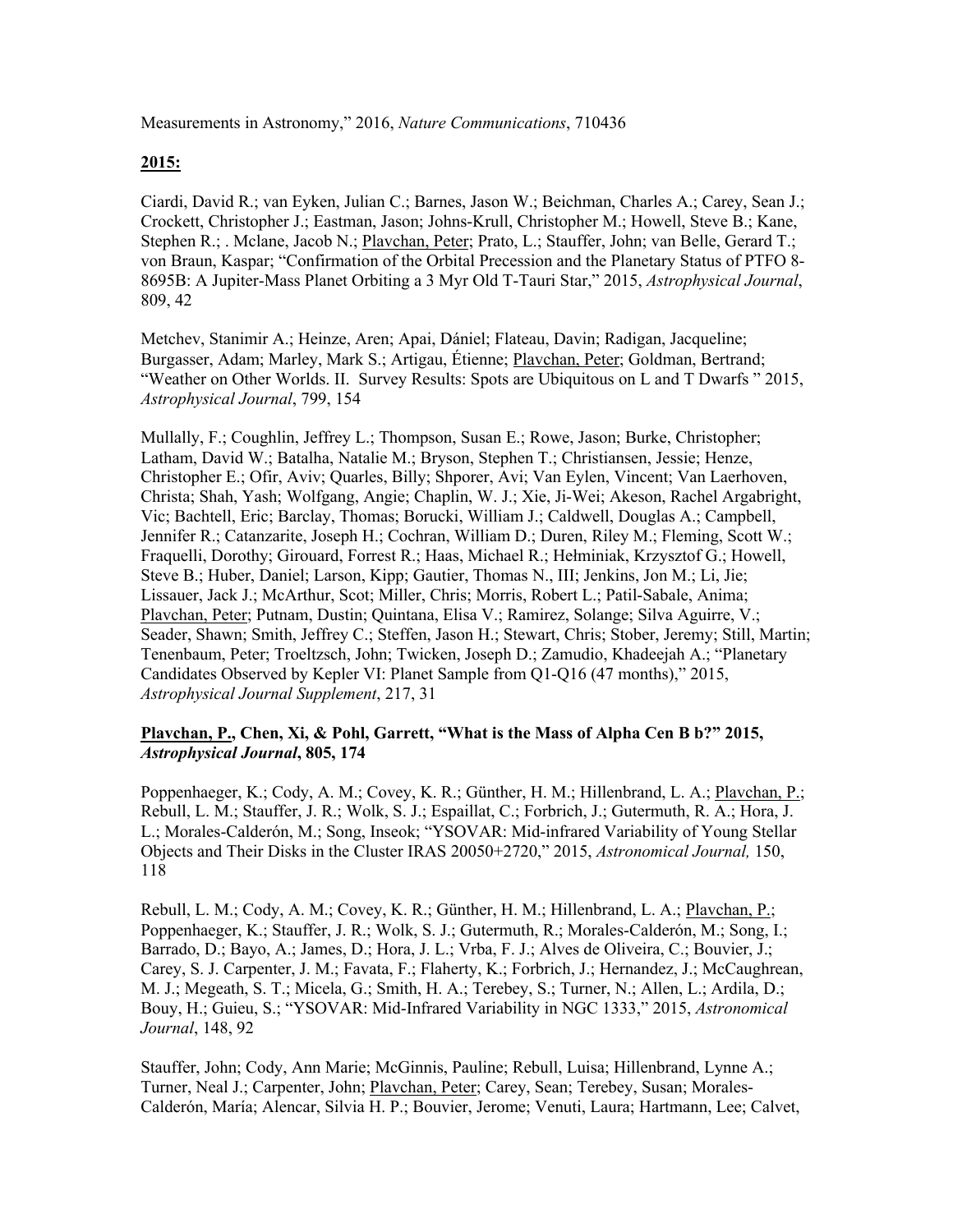Nuria; Micela, Giusi; Flaccomio, Ettore; Song, Inseok; Gutermuth, Rob Barrado, David; Vrba, Frederick J.; Covey, Kevin; Padgett, Debbie; Herbst, William; Gillen, Edward; Lyra, Wladimir; Medeiros Guimaraes, Marcelo; Bouy, Herve; Favata, Fabio; "CSI 2264: Characterizing Young Stars in NGC 2264 with short-duration, periodic flux dips in their light curves," 2015, *Astronomical Journal*, 149, 130

Swift, Jonathan J.; Bottom, Michael; Johnson, John A.; Wright, Jason T.; McCrady, Nate; Wittenmyer, Robert A.; Plavchan, Peter; Riddle, Reed; Muirhead, Philip S.; Herzig, Erich; Myles, Justin; Blake, Cullen H.; Eastman, Jason; Beatty, Thomas G.; Barnes, Stuart I.; Gibson, Steven R.; Lin, Brian; Zhao, Ming; Gardner, Paul; Falco, Emilio Criswell, Stephen; Nava, Chantanelle; Robinson, Connor; Sliski, David H.; Hedrick, Richard; Ivarsen, Kevin; Hjelstrom, Annie; de Vera, Jon; Szentgyorgyi, Andrew; "Miniature Exoplanet Radial Velocity Array (MINERVA) I. Design, Commissioning, and First Science Results," 2015, *JATIS*, 1, 2

Wittenmyer, Robert A.; Johnson, John Asher; Wright, Jason; McCrady, Nate; Swift, Jonathan; Bottom, Michael; Plavchan, Peter; Riddle, Reed; Muirhead, Philip S.; Herzig, Erich; Myles, Justin; Blake, Cullen H.; Eastman, Jason; Beatty, Thomas G.; Lin, Brian; Zhao, Ming; Gardner, Paul; Falco, Emilio; Criswell, Stephen; Nava, Chantanelle Robinson, Connor; Hedrick, Richard; Ivarsen, Kevin; Hjelstrom, Annie; de Vera, Jon; Szentgyorgyi, Andrew; "MINERVA: Small Planets from Small Telescopes," 2015, *Publications of the Korean Astronomical Society*, 30, 665

Wolk, Scott J.; Günther, H. Moritz; Poppenhaeger, Katja; Cody, A. M.; Rebull, L. M.; Forbrich, J.; Gutermuth, R. A.; Hillenbrand, L. A.; Plavchan, P.; Stauffer, J. R.; Covey, K. R.; Song, Inseok; "YSOVAR: Mid-infrared Variability Among YSOs in the Star Formation Region GGD12-15," 2015, *Astronomical Journal*, 150, 145

#### **2014:**

Burgasser, Adam J.; Gillon, Michaël; Faherty, Jacqueline K.; Radigan, Jacqueline; Triaud, Amaury H. M. J.; Plavchan, Peter; Street, Rachel; Jehin, E.; Delrez, L.; Opitom, C.; "A Monitoring Campaign for Luhman 16AB. I. Detection of Resolved Near-Infrared Spectroscopic Variability," 2014, *Astrophysical Journal*, 785, 48

Cody, Ann Marie; Stauffer, John; Baglin, Annie; Micela, Giuseppina; Rebull, Luisa M.; Flaccomio, Ettore; Morales-Calderón, María; Aigrain, Suzanne; Bouvier, Jèrôme; Hillenbrand, Lynne A.; Gutermuth, Robert; Song, Inseok; Turner, Neal; Alencar, Silvia H. P.; Zwintz, Konstanze; Plavchan, Peter; Carpenter, John; Findeisen, Krzysztof; Carey, Sean; Terebey, Susan Hartmann, Lee; Calvet, Nuria; Teixeira, Paula; Vrba, Frederick J.; Wolk, Scott; Covey, Kevin; Poppenhaeger, Katja; Günther, Hans Moritz; Forbrich, Jan; Whitney, Barbara; Affer, Laura; Herbst, William; Hora, Joseph; Barrado, David; Holtzman, Jon; Marchis, Franck; Wood, Kenneth; Medeiros Guimarães, Marcelo; Lillo Box, Jorge; Gillen, Ed; McQuillan, Amy; Espaillat, Catherine; Allen, Lori; D'Alessio, Paola; Favata, Fabio; "CSI 2264: Simultaneous Optical and Infrared Light Curves of Young Disk-Bearing Stars in NGC 2264 with CoRoT and Spitzer– Evidence for Multiple Origins of Variability," 2014, *Astrophysical Journal*, 147, 82

Günther, H. M.; Cody, A. M.; Covey, K. R.; Hillenbrand, L. A.; Plavchan, P.; Poppenhaeger, K.; Rebull, L. M.; Stauffer, J. R.; Wolk, S. J.; Allen, L.; Bayo, A.; Gutermuth, R. A.; Hora, J. L.; Meng, H. Y. A.; Morales-Calderón, M.; Parks, J. R.; Song, Inseok; "YSOVAR: Mid-IR Variability in the Star Forming Region Lynds 1688," 2014, *Astrophysical Journal,* 148, 122

Meng, Huan Y. A.; Su, Kate Y. L.; Rieke, George H.; Stevenson, David J.; Plavchan, Peter;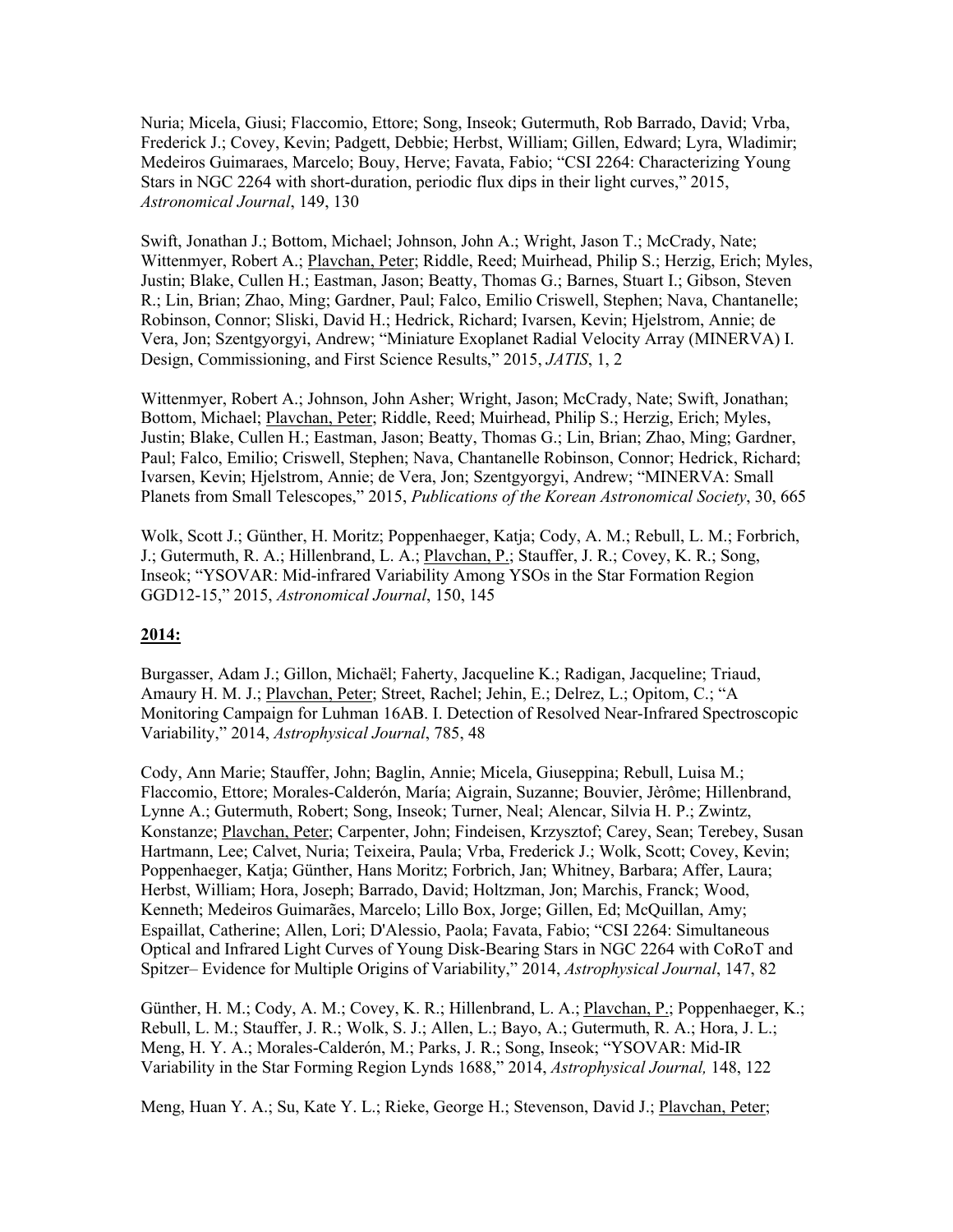Rujopakarn, Wiphu; Lisse, Carey M.; Poshyachinda, Saran; Reichart, Daniel E.; "Large Impacts around a Solar Analog Star in the Era of Terrestrial Planet Formation," 2014, *Science*, 345, 1032

#### **Parks, J.R., Plavchan, P., White, R., & Gee, A.H., "Periodic and Aperiodic Variability in the Molecular Cloud Rho Ophiuchus," 2014,** *Astrophysical Journal Supplement***, 211, 3**

#### **Plavchan, P., Bilinski, C., & Currie, T., "Validation of Kepler Objects of Interest Stellar Parameters from Observed Transit Durations," 2014,** *Publications of the Astronomy Society of the Pacific***, 126, 34**

Rebull, L. M.; Cody, A. M.; Covey, K. R.; Günther, H. M.; Hillenbrand, L. A.; Plavchan, P.; Poppenhaeger, K.; Stauffer, J. R.; Wolk, S. J.; Gutermuth, R.; Morales-Calderón, M.; Song, I.; Barrado, D.; Bayo, A.; James, D.; Hora, J. L.; Vrba, F. J.; Alves de Oliveira, C.; Bouvier, J.; Carey, S. J. Carpenter, J. M.; Favata, F.; Flaherty, K.; Forbrich, J.; Hernandez, J.; McCaughrean, M. J.; Megeath, S. T.; Micela, G.; Smith, H. A.; Terebey, S.; Turner, N.; Allen, L.; Ardila, D.; Bouy, H.; Guieu, S.; "YSOVAR: Long Timescale Variations in the Mid-Infrared," 2014, *Astronomical Journal*, 148, 92

Stauffer, John; Cody, Ann Marie; Baglin, Annie; Alencar, Silvia; Rebull, Luisa; Hillenbrand, Lynne A.; Venuti, Laura; Turner, Neal J.; Carpenter, John; Plavchan, Peter; Findeisen, Krzysztof; Carey, Sean; Terebey, Susan; Morales-Calderón, María; Bouvier, Jerome; Micela, Giusi; Flaccomio, Ettore; Song, Inseok; Gutermuth, Rob; Hartmann, Lee Calvet, Nuria; Whitney, Barbara; Barrado, David; Vrba, Frederick J.; Covey, Kevin; Herbst, William; Furesz, Gabor; Aigrain, Suzanne; Favata, Fabio; "CSI 2264: Characterizing Accretion-Burst Dominated Light Curves for Young Stars in NGC 2264," 2014, *Astrophysical Journal*, 147, 83

#### **2013:**

Akeson, R. L.; Chen, X.; Ciardi, D.; Crane, M.; Good, J.; Harbut, M.; Jackson, E.; Kane, S. R.; Laity, A. C.; Leifer, S.; Lynn, M.; McElroy, D. L.; Papin, M.; Plavchan, P.; Ramírez, S. V.; Rey, R.; von Braun, K.; Wittman, M.; Abajian, M.; Ali, B. Beichman, C.; Beekley, A.; Berriman, G. B.; Berukoff, S.; Bryden, G.; Chan, B.; Groom, S.; Lau, C.; Payne, A. N.; Regelson, M.; Saucedo, M.; Schmitz, M.; Stauffer, J.; Wyatt, P.; Zhang, A.; "The NASA Exoplanet Archive: Data and Tools for Discovering Exoplanets," 2013, *Publications of the Astronomy Society of the Pacific*, 125, 989

Heinze, Aren N.; Metchev, Stanimir; Apai, Daniel; Flateau, Davin; Kurtev, Radostin; Marley, Mark; Radigan, Jacqueline; Burgasser, Adam J.; Artigau, Étienne; Plavchan, Peter; "Weather on Other Worlds I: Detection of Periodic Variability in the L3 Dwarf DENIS-P J1058.7-1548 with Precise Multi-Wavelength Photometry," 2013, *ApJ*, 767, 173

#### **Mighell, K., & Plavchan, P., "Period Error Estimation for the Kepler Eclipsing Binary Catalog," 2013,** *Astronomical Journal***, 145, 148**

**Plavchan, P., Gueth, Tina, Laohakunakorn, N., & Parks R., "The Identification of 92.3 Day Periodic Photometric Variability for YSO YLW 16A ," 2013,** *Astronomy & Astrophysics***, 554, 110**

**Plavchan, P., & Bilinski, C., "Stars Do Not Eat Their Young Planets – Empirical Constraints On Planet Migration Halting Mechanisms," 2013,** *Astrophysical Journal***, 769, 86**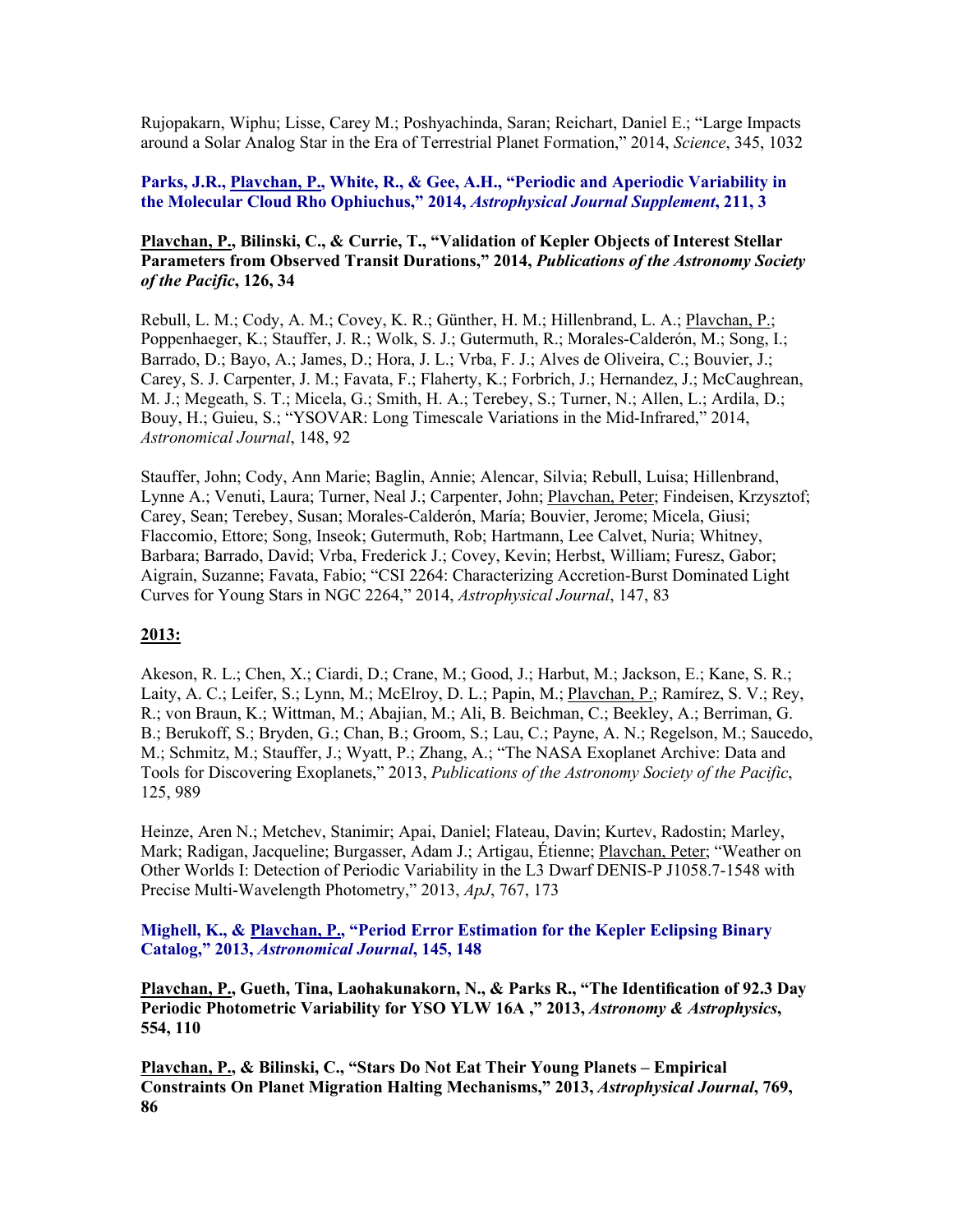#### **2012:**

**Anglada-Escudé, Guillem; Plavchan, Peter; Mills, Sean; Gao, Peter; García-Berríos, Edgardo; Lewis, Nathan S.; Sung, Keeyoon; Ciardi, David; Beichman, Chas; Brinkworth, Carolyn; Johnson, John; Davison, Cassy; White, Russel; Prato, Lisa; "Design and Construction of Absorption Cells for Precision Radial Velocities in the K-band using methane isotopologues," 2012,** *Publications of the Astronomy Society of the Pacific***, 124, 586**

Currie, T.C., Fukagawa, M., Thalmann, C., Matsumura, S., & Plavchan, P., "Direct Detection and Orbit Analysis of HR 8799 bcd From Archival 2005 Keck/NIRC2 Data," 2012, *Astrophysical Journal Letters*, 755, 34

Currie, Thayne; Rodigas, Timothy J.; Debes, John; Plavchan, Peter; Kuchner, Marc; Jang-Condell, Hannah; Wilner, David; Andrews, Sean; Kraus, Adam; Dahm, Scott; Robitaille, Thomas; "Keck/NIRC2 Imaging of the Warper, Asymmetric Debris Disk Around HD 32297," 2012, *Astrophysical Journal*, 757, 28

Faesi, Christopher M.; Covey, Kevin R.; Gutermuth, Robert; Morales─Calderón, Maria; Stauffer, John; Plavchan, Peter; Rebull, Luisa; Song, Inseok; Lloyd, James P.; "Potential Drivers of Midinfrared Variability in Young Stars: Testing physical models with multi-epoch NIR spectra of YSOs in Rho Oph," 2012, *Publications of the Astronomy Society of the Pacific*, 124, 1137

Krist, J., Stapelfeldt, K., Bryden, G., & Plavchan, P., "HST Observations of the HD 202628 Debris Disk," 2012, *Astronomical Journal*, 144, 45

Morales-Calderón, M.; Stauffer, J. R.; Stassun, K. G.; Vrba, F. J.; Prato, L.; Hillenbrand, L. A.; Terebey, S.; Covey, K. R.; Rebull, L. M.; Terndrup, D. M.; Gutermuth, R.; Song, I.; Plavchan, P.; Carpenter, J. M.; Marchis, F.; García, E. V.; Margheim, S.; Luhman, K. L.; Angione, J.; Irwin, J. M.; "YSOVAR: Five Pre-Main-Sequence Eclipsing Binaries in the Orion Nebula Cluster," 2012, *Astrophysical Journal*, 753, 149

van Eyken, Julian C.; Ciardi, David R.; von Braun, Kaspar; Kane, Stephen R.; Plavchan, Peter; Bender, Chad F.; Brown, Timothy M.; Crepp, Justin R.; Fulton, Benjamin J.; Howard, Andrew W.; Howell, Steve B.; Mahadevan, Suvrath; Marcy, Geoffrey W.; Shporer, Avi; Szkody, Paula; Akeson, Rachel L.; Beichman, Charles A.; Boden, Andrew F.; Gelino, Dawn M.; Hoard, D. W. Ramírez, Solange V.; Rebull, Luisa M.; Stauffer, John R.; Bloom, Joshua S.; Cenko, S. Bradley; Kasliwal, Mansi M.; Kulkarni, Shrinivas R.; Law, Nicholas M.; Nugent, Peter E.; Ofek, Eran O.; Poznanski, Dovi; Quimby, Robert M.; Walters, Richard; Grillmair, Carl J.; Laher, Russ; Levitan, David B.; Sesar, Branimir; Surace, Jason A.; "The PTF Orion Project: PTFO 8-8695, a Planetary Candidate Transiting a T-Tauri Star," 2012, *Astrophysical Journal*, 755, 42

#### **2011:**

Ciardi, D., von Braun, K., Bryden, G., van Eyken, J., Howell, S., Kane, S., Plavchan, P., Ramirez, SS, & Stauffer, J., "Characterizing the Variability of Stars with Early-Release Kepler Data," 2011, *Astronomical Journal*, 141, 108.

Golimowski, D. A.; Krist, J. E.; Stapelfeldt, K. R.; Chen, C. H.; Ardila, D. R.; Bryden, G.; Clampin, M.; Ford, H. C.; Illingworth, G. D.; Plavchan, P.; Rieke, G. H.; Su, K. Y. L.; "Hubble and Spitzer Space Telescope Observations of the Debris Disk Around the Nearby K Dwarf HD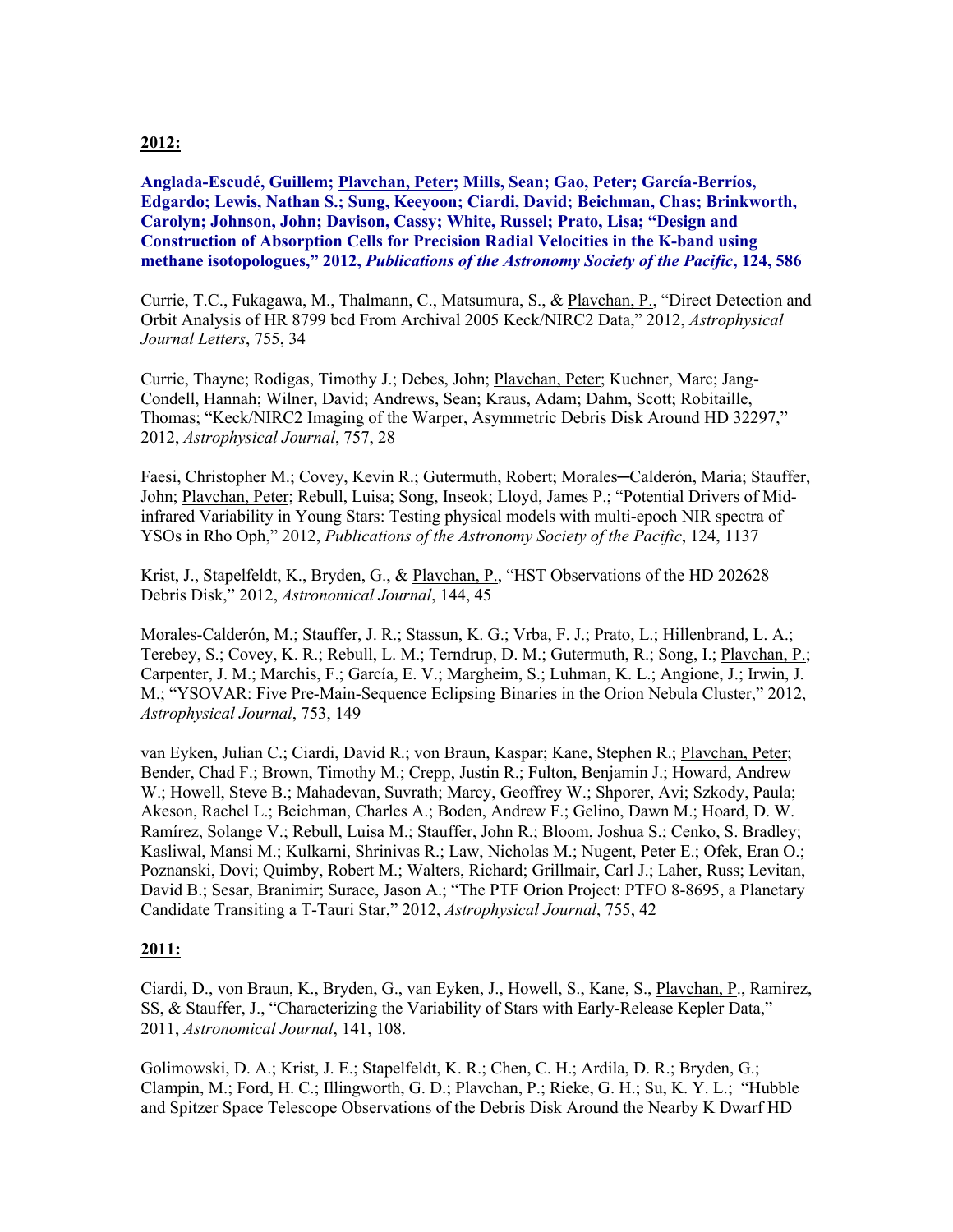92945," 2011, *Astrophysical Journal*, 142, 30

Morales-Calderón, M.; Stauffer, J. R.; Hillenbrand, L. A.; Gutermuth, R.; Song, I.; Rebull, L. M.; Plavchan, P.; Carpenter, J. M.; Whitney, B. A.; Covey, K.; Alves de Oliveira, C.; Winston, E.; McCaughrean, M. J.; Bouvier, J.; Guieu, S.; Vrba, F. J.; Holtzman, J.; Marchis, F.; Hora, J. L.; Wasserman, L. H. Terebey, S.; Megeath, T.; Guinan, E.; Forbrich, J.; Huélamo, N.; Riviere-Marichalar, P.; Barrado, D.; Stapelfeldt, K.; Hernández, J.; Allen, L. E.; Ardila, D. R.; Bayo, A.; Favata, F.; James, D.; Werner, M.; Wood, K.; "YSOVAR: the first sensitive, wide-area, mid-IR photometric monitoring of the ONC," 2011, *Astrophysical Journal*, 733, 50

van Eyken, Julian C.; Ciardi, David R.; Rebull, Luisa M.; Stauffer, John R.; Akeson, Rachel L.; Beichman, Charles A.; Boden, Andrew F.; von Braun, Kaspar; Gelino, Dawn M.; Hoard, D. W.; Howell, Steve B.; Kane, Stephen R.; Plavchan, Peter; Ramírez, Solange V.; Bloom, Joshua S.; Cenko, S. Bradley; Kasliwal, Mansi M.; Kulkarni, Shrinivas R.; Law, Nicholas M.; Nugent, Peter E. Ofek, Eran O.; Poznanski, Dovi; Quimby, Robert M.; Grillmair, Carl J.; Laher, Russ; Levitan, David; Mattingly, Sean; Surace, Jason A. ; "The Palomar Transient Factory Orion Project: Eclipsing Binaries and Young Stellar Objects" 2011, *Astronomical Journal*, 142, 60

#### **2010:**

**Marsh, K.A., Plavchan, P., Kirkpatrick, J.D., Lowrance, P., Cutri, R., & Velusamy, T., "Deep Near-Infrared Imaging of the Rho Oph Cloud Core: Clues to the Origin of the Lowest-Mass Brown Dwarfs," 2010,** *Astrophysical Journal***, 719, 550**

Marsh, K.A., Kirkpatrick, J.D., & Plavchan, P., "A Young Planetary-Mass Object in the Rho Oph Cloud Core," 2010, *Astrophysical Journal*, 709, 158

Sierchio, J.M., Rieke, G.H., Su, K.Y.L., Plavchan, P., Stauffer, J.R., & Gorlova, N.I., "Debris Disks around Solar-Type Stars: Observations of the Pleiades with Spitzer Space Telescope," 2010, *Astrophysical Journal*, 712, 1421

Stauffer, John; Tanner, Angelle M.; Bryden, Geoffrey; Ramirez, Solange; Berriman, Bruce; Ciardi, David R.; Kane, Stephen R.; Mizusawa, Trisha; Payne, Alan; Plavchan, Peter; von Braun, Kaspar; Wyatt, Pamela; Kirkpatrick, J. Davy; "Accurate Coordinates and 2MASS Cross-IDs for (Almost) All Gliese Catalog Stars," 2010, *Publications of the Astronomy Society of the Pacific,* 122, 885

#### **2009:**

Currie, T.C., Lada, C., Plavchan, P., Irwin, J., Kenyon, S., & Muench, A., "The Last Gasp of Gas Giant Planet Formation: A Spitzer Study of the 5 Myr-old Cluster NGC 2362," 2009, *Astrophysical Journal*, 698, 1

Morales, Farisa Y.; Werner, M. W.; Bryden, G.; Plavchan, P.; Stapelfeldt, K. R.; Rieke, G. H.; Su, K. Y. L.; Beichman, C. A.; Chen, C. H.; Grogan, K.; Kenyon, S. J.; Moro-Martin, A.; Wolf, S.; "Mid-IR Spectra of Dust Debris around A and late B type Stars: Asteroid Belt Analogs and Power-Law Dust Distributions," 2009, *Astrophysical Journal*, 699. 1067

**Plavchan, Peter; Werner, M. W.; Chen, C. H.; Stapelfeldt, K. R.; Su, K. Y. L.; Stauffer, J. R.; Song, I.; "New Debris Disks Around Young Solar Analogs Discovered with the Spitzer Space Telescope," 2009,** *Astrophysical Journal***, 698, 1068**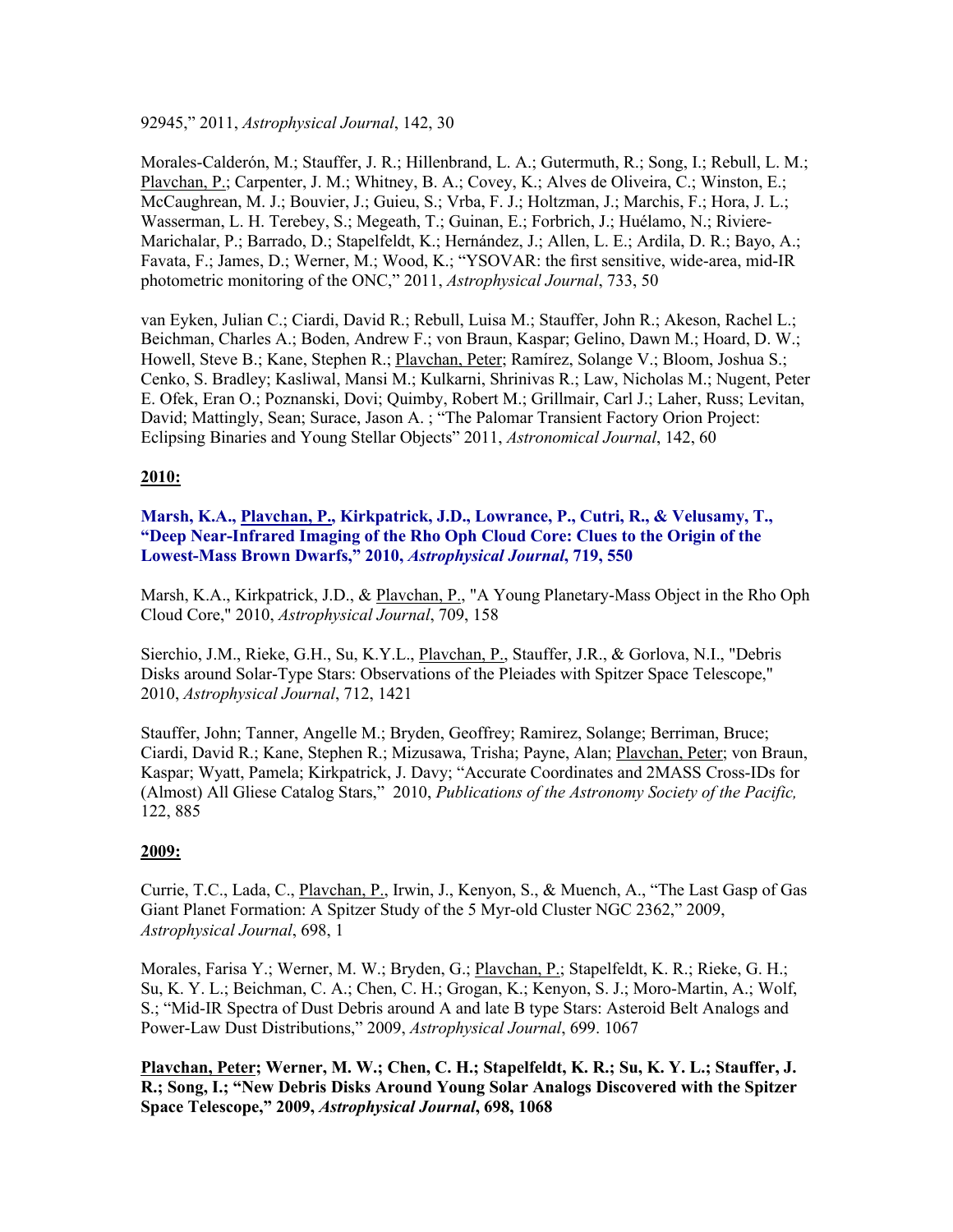Solano, E.; von Braun, K.; Velasco, A.; Ciardi, D. R.; Gutiérrez, R.; McElroy, D. L.; López, M.; Abajian, M.; García, M.; Ali, B.; Sarro, L. M.; Berriman, G. B.; Bryden, G.; Chan, B.; Good, J.; Kane, S. R.; Laity, A. C.; Lau, C.; Payne, A. N.; Plavchan, P.; Ramirez, S.; Schmitz, M.; Stauffer, J. R.; Wyatt, P. L.; Zhang, A.; "The LAEX and NASA Portals for CoRoT Public Data," 2009, *Astronomy and Astrophysics*, 506, 455

#### **2008:**

**Plavchan, P., Gee, Alan H., Stapelfeldt, K., & Becker, A., "The Peculiar Periodic YSO WL 4 in Rho Ophiuchus," 2008,** *Astrophysical Journal Letters***, 684, L37**

**Plavchan P., Jura M., Kirkpatrick D., Cutri R., & Gallagher, S.C., "Near-Infrared Variability in the 2MASS Calibration Fields: A Search for Planetary Transit Candidates,"**  *Astrophysical Journal Supplement***, 2008, 175, 191**

Becker, A. C.; Agol, E.; Silvestri, N. M.; Bochanski, J. J.; Laws, C.; West, A. A.; Basri, G.; Belokurov, V.; Bramich, D. M.; Carpenter, J. M.; Challis, P.; Covey, K. R.; Cutri, R. M.; Evans, N. W.; Fellhauer, M.; Garg, A.; Gilmore, G.; Hewett, P.; Plavchan, P.; Schneider, D. P. Slesnick, C. L.; Vidrih, S.; Walkowicz, L. M.; Zucker, D. B.; "2MASS J01542930+0053266: A New Eclipsing M-Dwarf Binary System," 2008, *Monthly Notices of the Royal Astronomical Society*, 386, 416

**Currie, T.C., Plavchan, P., & Kenyon, S., "A Spitzer Study of Debris Disks In The Young Nearby Cluster NGC 2232: Icy Planets Are Common Around ~ 1.5--3 Solar-Mass Stars", 2008,** *Astrophysical Journal***, 688, 597**

#### **2005:**

**Plavchan P., Jura M., & Lipscy S.J., "Where are the M Dwarf Disks Older Than 10 Million Years?" 2005,** *Astrophysical Journal***, 631,1161.**

#### **2003:**

**Lipscy S.J. & Plavchan P., "Globular Cluster Formation in M82," 2003,** *Astrophysical Journal Letters***, 603, 82**

#### **2002:**

Jura M., Chen C., & Plavchan P., "The Massive Disk around OH 231.8+4.2," 2002, *Astrophysical Journal*, 574, 963

Jura M., Chen C., & Plavchan P., "The Very Slow Wind from the Pulsating Semiregular Red Giant, L2 Puppis," 2002, *Astrophysical Journal*, 569, 964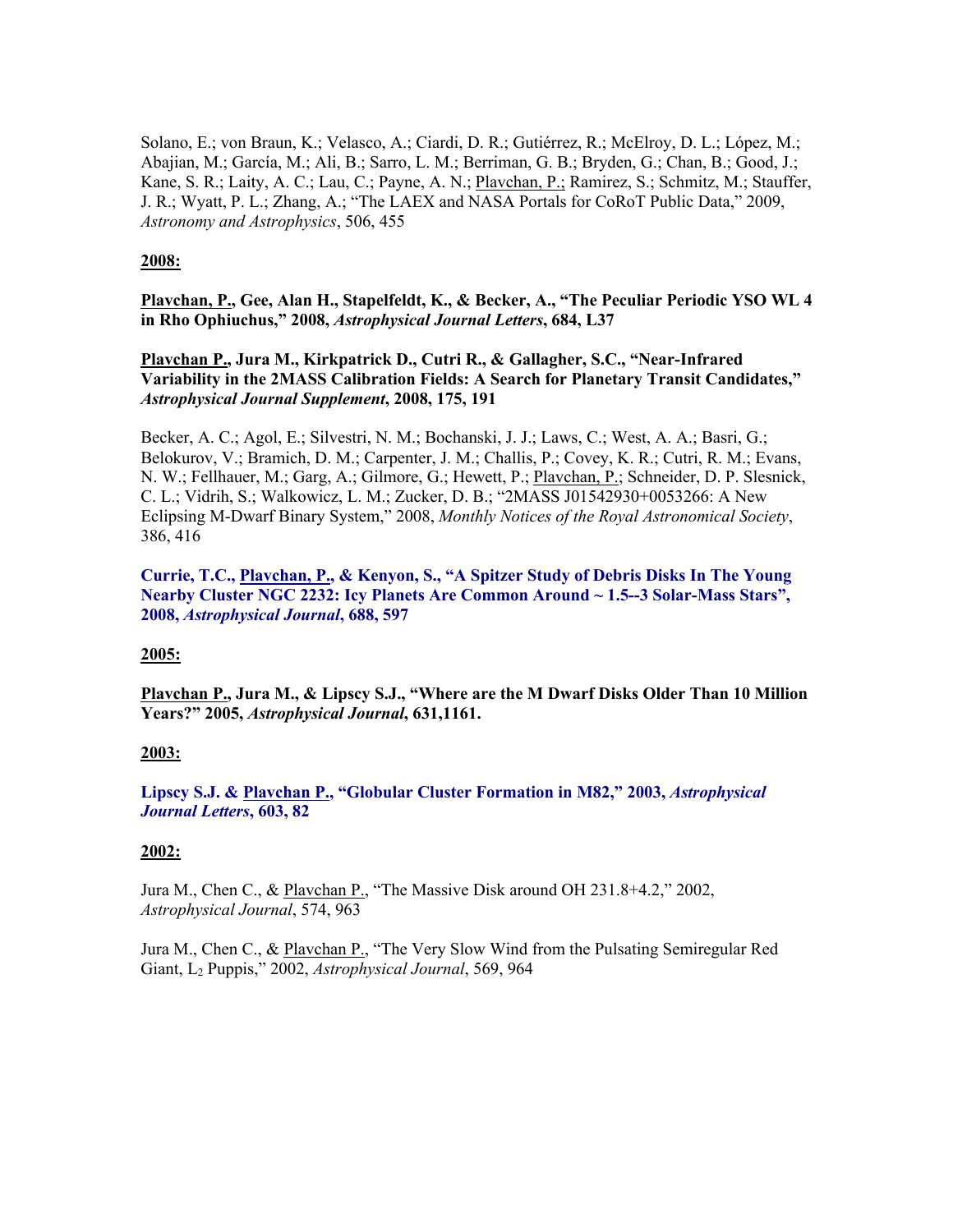### **Non-Refereed Publication Statistics**

*Non-refereed publications:* 34 *Non-refereed citations:* 119 all, 49 first author **bold** – 12 non-refereed first author; **blue** – 4 non-refereed student paper/second author

### **Non-Refereed Publications - 34**

#### **2019:**

Bennett, David; Akeson, Rachel; Alibert, Yann; Anderson, Jay; Bachelet, Etienne; Beaulieu, Jean-Phillipe; Bhattacharya, Aparna; Boss, Alan; Bozza, Valerio; Bryson, Stephen; Buzasi, Derek; Novati, Sebastiano Calchi; Christiansen, Jessie; Domagal-goldman, Shawn D.; Endl, Michael; Fulton, Benjamin J.; Henderson, Calen B.; Gaudi, B. Scott; Johnson, Samson A.; Koshimoto, Naoki Meyer, Michael; Mulders, Gijs D.; Mullally, Susan; Murray-Clay, Ruth; Nataf, David; Nielsen, Eric; Ngo, Henry; Pascucci, Ilaria; Penny, Matthew; Plavchan, Peter; Poleski, Radek; Ranc, Clement; Raymond, Sean N.; Rogers, Leslie; Sahlmann, Johannes; Sahu, Kailash C.; Schlieder, Joshua; Shvartzvald, Yossi; Sozzetti, Alessandro; Street, Rachel; Sumi, Takahiro; Suzuki, Daisuke; Zimmerman, Neil; "Wide-Orbit Exoplanet Demographics," 2019, Astro2020: Decadal Survey on Astronomy and Astrophysics, science white papers, no. 505

Burgasser, Adam; Baraffe, Isabelle; Browning, Matthew; Burrows, Adam; Chabrier, Gilles; Creech-Eakman, Michelle; Demory, Brice; Dieterich, Sergio; Faherty, Jacqueline; Huber, Daniel; Lodieu, Nicolas; Plavchan, Peter; Rich, R. Michael; Saumon, Didier; Stassun, Keivan; Triaud, Amaury; van Belle, Gerard; van Grootel, Valerie; Vos, Johanna M.; Yadav, Rakesh; "Fundamental Physics with Brown Dwarfs: The Mass-Radius Relation," 2019, Astro2020: Decadal Survey on Astronomy and Astrophysics, science white papers, no. 214

Domagal-Goldman, Shawn; Kiang, Nancy Y.; Parenteau, Niki; Kamakolanu, Uma Gayathri; Finster, Kai; Martin-Torres, Javier; Danielache, Sebastian O.; DasSarma, Priya; Tamura, Motohide; Hori, Yasunori; Rugheimer, Sarah; Hartnett, Hilairy E.; Stockwell, Brent R.; Vazan, Allona; Hu, Renyu; Cronin, Leroy; Méndez, Abel; Smith, Harrison B.; Demergasso, Cecilia; Meadows, Victoria S. Blank, David L.; Grenfell, John Lee; Kane, Stephen R.; Gavilan, Lisseth; Tan, George; Plavchan, Peter; Fauchez, Thomas J.; Patty, C. H. Lucas; Telesco, Charles; Shkolnik, Evgenya; Lyons, Timothy W.; Owens, Jeremy D.; López-Morales, Mercedes; Lustig-Yaeger, Jacob; ten Kate, Inge Loes; Banerjee, Soumya; Sohl, Linda E.; Gao, Peter; Lopez, Eric D.; Corkrey, Ross; Molaverdikhani, Karan; Deming, Drake; Dong, Chuanfei; O'Meara, John M.; Kite, Edwin S.; Rogers, Leslie; Robinson, Tyler D.; Tanner, Angelle; Cleaves, H. James, II; Cahoy, Kerri; Walker, Sara Imari; Caldwell, Douglas A.; Dressing, Courtney D.; Ngo, Henry; Cochran, William D.; Cadillo-Quiroz, Hinsby; Blecic, Jasmina; Laine, Pauli; Solmaz, Arif; Ramirez, Kerry L.; Theiling, Bethany P.; Dodson-Robinson, Sarah; Zimmerman, Neil; Line, Michael R.; Marchis, Franck; Redfield, Seth; Pahlevan, Kaveh; Walkowicz, Lucianne M.; Gaudi, B. Scott; Curry, Shannon M.; Pidhorodetska, Daria; Pyo, Tae-Soo; Chopra, Aditya; Hinkel, Natalie; Young, Patrick A.; Angerhausen, Daniel; Apai, Daniel; Arney, Giada; Airapetian, Vladimir S.; Batalha, Natalie M.; Catling, David C.; Cockell, Charles S.; Deitrick, Russell; Del Genio, Anthony; Fisher, Theresa; Fujii, Yuka; Gelino, Dawn M.; Harman, Chester E.; Hegde, Siddharth; Kaçar, Betül; Krissansen-Totten, Joshua; Lenardic, Adrian; Mandt, Kathleen E.; Moore, William B.; Narita, Norio; Olson, Stephanie L.; Pallé, Enric; Rauer, Heike; Reinhard,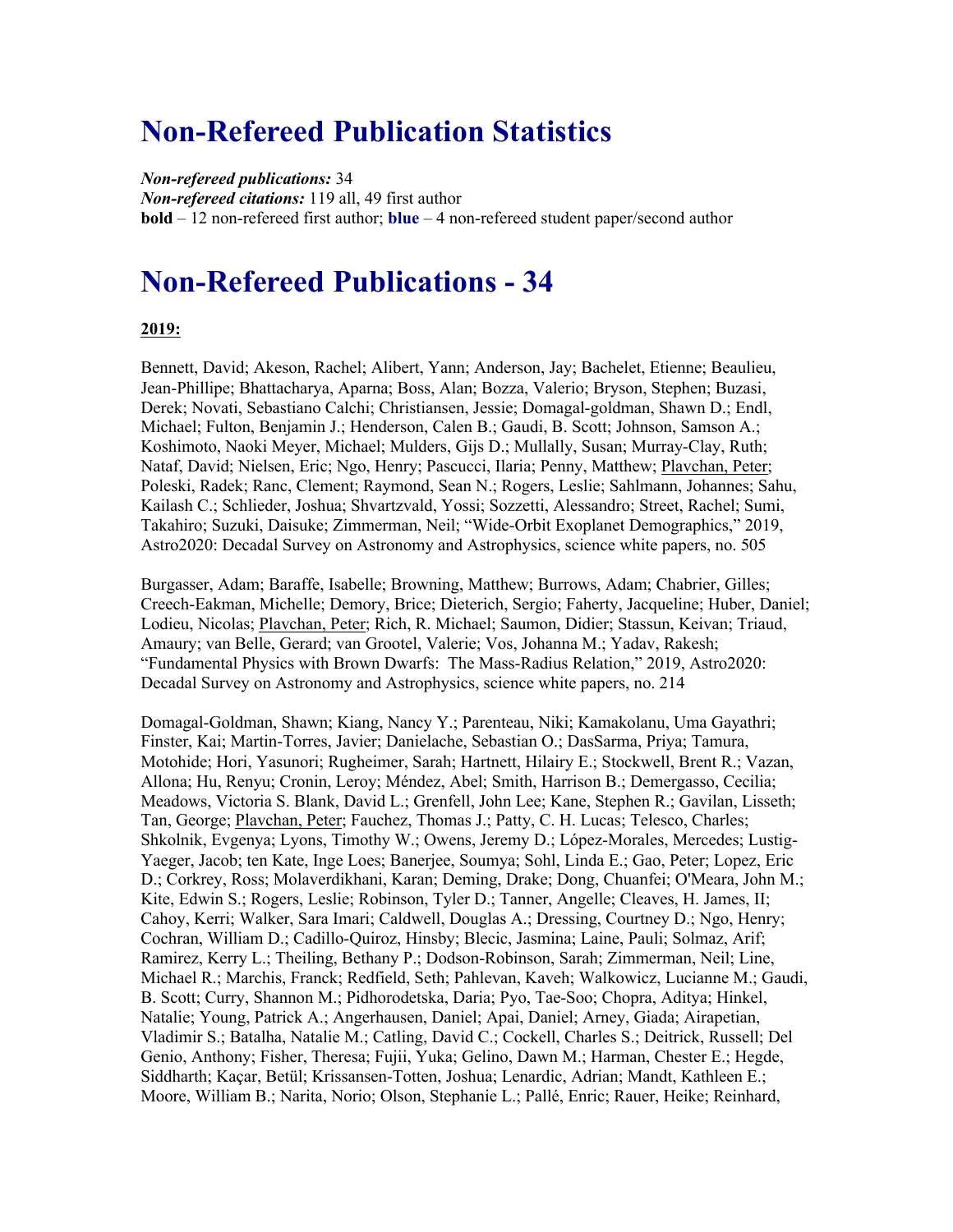Christopher T.; Roberge, Aki; Schneider, Jean; Siegler, Nick; Stapelfeldt, Karl R.; "Life Beyond the Solar System: Remotely Detectable Biosignatures," 2019, Astro2020: Decadal Survey on Astronomy and Astrophysics, science white papers, no. 528

Dressing, C., Stark, C., Plavchan, P., & Lopez, E., "Ground-based Radial Velocity as Critical Support for Future NASA Earth-Finding Missions," 2019, Astro2020: Decadal Survey on Astronomy and Astrophysics, science white papers, no. 268

**Plavchan, P., "Community Endorsement of the National Academies Exoplanet Science Strategy and Astrobiology Strategy for the Search for Life in the Universe Reports," 2019, Astro2020: Decadal Survey on Astronomy and Astrophysics, science white papers, no. 192 [372 endorsers]**

**Plavchan, P., et al., "EarthFinder Probe Mission Concept Study: Characterizing nearby stellar exoplanet systems with Earth-mass analogs for future direct imaging," 2019, NASAselected Probe-class mission concept study white paper report**

Stark, Christopher; Arney, Giada N.; Belikov, Ruslan; Bolcar, Matthew R.; Cady, Eric; Crill, Brendan P.; Domagal-Goldman, Shawn D.; Dulz, Shannon D.; Gaudi, B. Scott; Groff, Tyler D.; Hicks, Brian A.; Kopparapu, Ravi K.; Krist, John E.; Lisman, P. Douglas; Mamajek, Eric E.; Mandell, Avi M.; Mawet, Dimitri; Mazoyer, Johan; McElwain, Michael W.; Mennesson, Bertrand Morgan, Rhonda; N'Diaye, Mamadou; Plavchan, Peter; Pueyo, Laurent; Rauscher, Bernard J.; Riggs, A. J. Eldorado; Roberge, Aki; Robinson, Tyler D.; Ruane, Garreth; Laurent, Kathryn St.; Sirbu, Dan; Soummer, Remi; Savransky, Dmitry; Shaklan, Stuart B.; Stapelfeldt, Karl R.; Zimmerman, Neil T.; "Optimal Architectures and Survey Designs for Maximizing theYields of Direct Imaging Exoplanet Missions," 2019, Astro2020: Decadal Survey on Astronomy and Astrophysics, science white papers, no. 511

#### **2018:**

#### **Cale, Bryson; Plavchan, Peter; Gagné, Jonathan; Gaidos, Eric; Tanner, Angelle; Gao, Peter; "Precise Near-Infrared Radial Velocities with iSHELL," National Academies 2018 Exoplanet Science Strategy white paper, arXiv:1803.04003**

Crass, Jonathan; Bechter, Andrew; Bechter, Eric; Beichman, Charles; Blake, Cullen; Coutts, David; Feger, Tobias; Halverson, Sam; Harris, Robert J.; Jovanovic, Nemanja; Plavchan, Peter; Schwab, Christian; Vasisht, Gautam; Wallace, James K.; Wang, Ji; "The need for single-mode fiber-fed spectrographs," 2018, National Academies 2018 Exoplanet Science Strategy white paper, arXiv:1901.07567

Gaudi, B. Scott; Seager, Sara; Mennesson, Bertrand; Kiessling, Alina; Warfield, Keith; Kuan, Gary; Cahoy, Kerri; Clarke, John T.; Domagal-Goldman, Shawn; Feinberg, Lee; Guyon, Olivier; Kasdin, Jeremy; Mawet, Dimitri; Robinson, Tyler; Rogers, Leslie; Scowen, Paul; Somerville, Rachel; Stapelfeldt, Karl; Stark, Christopher; Stern, Daniel Turnbull, Margaret; Martin, Stefan; Alvarez-Salazar, Oscar; Amini, Rashied; Arnold, William; Balasubramanian, Bala; Baysinger, Mike; Blais, Lindsey; Brooks, Thomas; Calvet, Rob; Cormarkovic, Velibor; Cox, Charlie; Danner, Rolf; Davis, Jacqueline; Dorsett, Lisa; Effinger, Michael; Eng, Ron; Garcia, Jay; Gaskin, Jonathan; Harris, Joby; Howe, Scott; Knight, Brent; Krist, John; Levine, David; Li, Mary; Lisman, Doug; Mandic, Milan; Marchen, Luis; Marrese-Reading, Colleen; McGowen, Jim; Miyaguchi, Andrew; Morgan, Rhonda; Nemati, Bijan; Nikzad, Shouleh; Nissen, Joel; Novicki, Megan; Perrine, Todd; Redding, David; Richards, Michael; Rud, Mike; Scharf, Dan; Serabyn,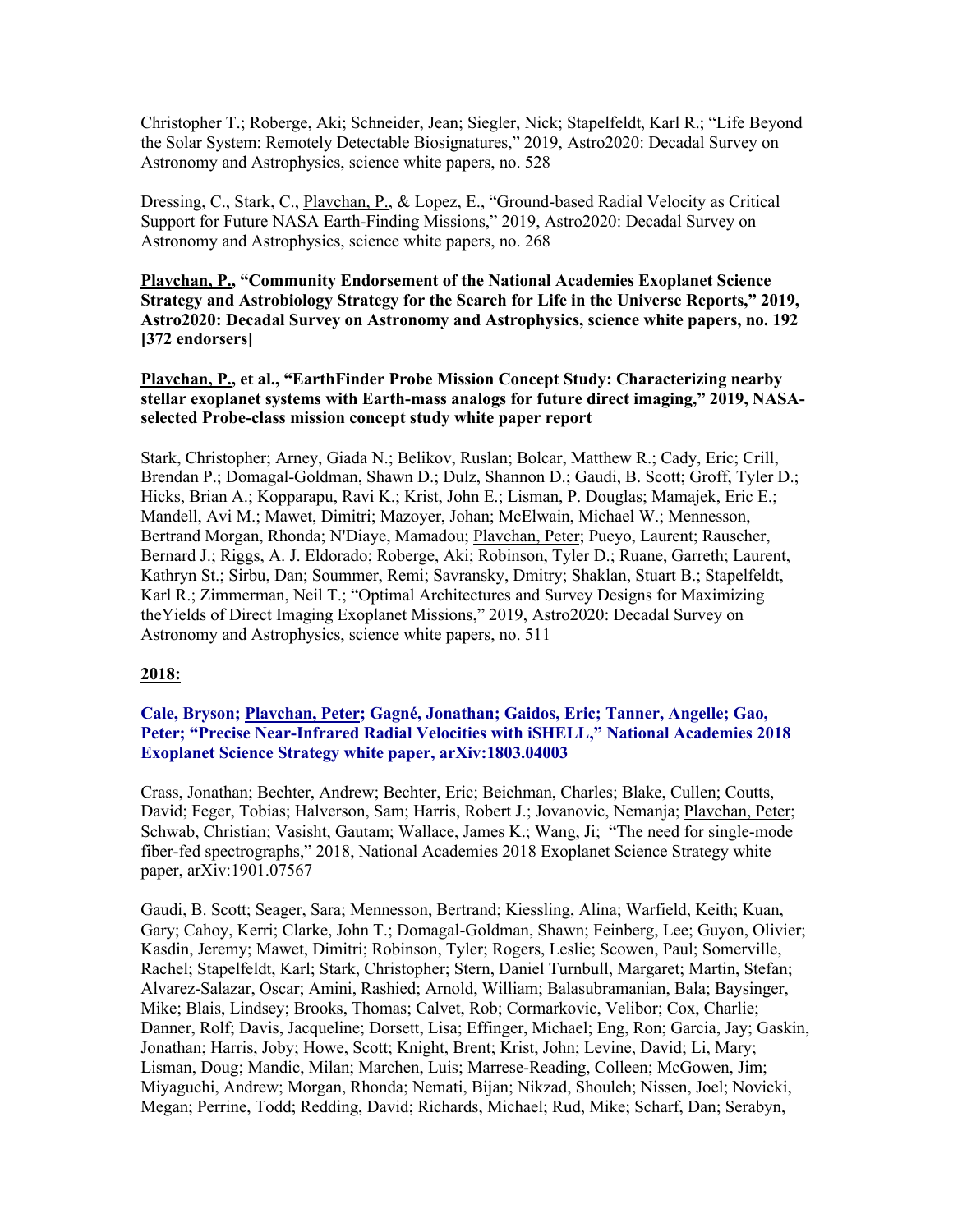Gene; Shaklan, Stuart; Smith, Scott; Stahl, Mark; Stahl, Phil; Tang, Hao; Van Buren, David; Villalvazo, Juan; Warwick, Steve; Webb, David; Wofford, Rush; Woo, Jahning; Wood, Milana; Ziemer, John; Douglas, Ewan; Faramaz, Virginie; Hildebrandt, Sergi; Meshkat, Tiffany; Plavchan, Peter; Ruane, Garreth; Turner, Neal; "The Habitable Exoplanet Observatory (HabEx) Mission Concept Study Interim Report," 2018, NASA-selected Flagship mission concept study white paper report

#### **Plavchan, P., et al., "EarthFinder: A Precise Radial Velocity Probe Mission Concept For the Detection of Earth-Mass Planets Orbiting Sun-like Stars," 2018, Exoplanet Science Strategy white paper, arXiv:1803.03960**

**Steffen, Jason H.; Plavchan, Peter; Brown, Timothy; Ford, Eric B.; Howard, Andrew W.; Jang-Condell, Hannah; Latham, David W.; Lissauer, Jack J.; Nelson, Benjamin E.; Newman, Patrick; Ragozzine, Darin; "The crucial role of ground-based, Doppler measurements for the future of exoplanet science," National Academies 2018 Exoplanet Science Strategy white paper, arXiv:1803.06057**

Wittenmyer, Robert A; Horner, Jonathan; Carter, Brad D; Kane, Stephen R; Plavchan, Peter; Ciardi, David; MINERVA-Australis consortium, the; "Understanding Super-Earths with MINERVA-Australis at USQs Mount Kent Observatory," 2018, peer-reviewed proceedings of the  $17<sup>th</sup>$  Australian Space Research Conference, held at the University of Sydney,  $13-15<sup>th</sup>$ November, 2017, arXiv:1806.09282

#### **2017:**

Apai, Daniel; Cowan, Nicolas; Kopparapu, Ravikumar; Kasper, Markus; Hu, Renyu; Morley, Caroline; Fujii, Yuka; Kane, Stephen; Maley, Mark; del Genio, Anthony; Karalidi, Theodora; Komacek, Thaddeus; Mamajek, Eric; Mandell, Avi; Domagal-Goldman, Shawn; Barman, Travis; Boss, Alan; Breckinridge, James; Crossfield, Ian; Danchi, William Ford, Eric; Iro, Nicolas; Kasting, James; Lowrance, Patrick; Madhusudhan, Nikku; McElwain, Michael; Moore, William; Pascucci, Ilaria; Plavchan, Peter; Roberge, Aki; Schneider, Glenn; Showman, Adam; Turnbull, Margare; "Exploring Other Worlds: Science Questions for Future Direct Imaging Missions (EXOPAG SAG15 Report)," 2017, arXiv 1708.02821

#### **2015:**

Gaudi, B. Scott; Agol, Eric; Apai, Daniel; Bendek, Eduardo; Boss, Alan; Breckinridge, James B.; Ciardi, David R.; Cowan, Nicolas B.; Danchi, William C.; Domagal-Goldman, Shawn; Fortney, Jonathan J.; Greene, Thomas P.; Kaltenegger, Lisa; Kasting, James F.; Leisawitz, David T.; Leger, Alain; Lille, Charles F.; Lisman, Douglas P.; Lo, Amy S.; Malbet, Fabian Mandell, Avi M.; Meadows, Victoria S.; Mennesson, Bertrand; Nemati, Bijan; Plavchan, Peter P.; Rinehart, Stephen A.; Roberge, Aki; Serabyn, Eugene; Shaklan, Stuart B.; Shao, Michael; Stapelfeldt, Karl R.; Stark, Christopher C.; Swain, Mark; Taylor, Stuart F.; Turnbull, Margaret C.; Turner, Neal J.; Turyshev, Slava G.; Unwin, Stephen C.; Walkowicz, Lucianne M; "Exoplanet Exploration Program Analysis Group (ExoPAG) Report to Paul Hertz Regarding Large Mission Concepts to Study for the 2020 Decadal Survey," 2015, Exoplanet Program Analysis Group white paper

**Plavchan, P.; "Project NIRRVS: Precise Near-Infrared Radial Velocity Surveys," 2015, Proceedings of the International Astronomical Union Symposium #314, "Young Stars and Planets Near the Sun," J. H. Kastner, B. Stelzer, & S. A. Metchev, eds.**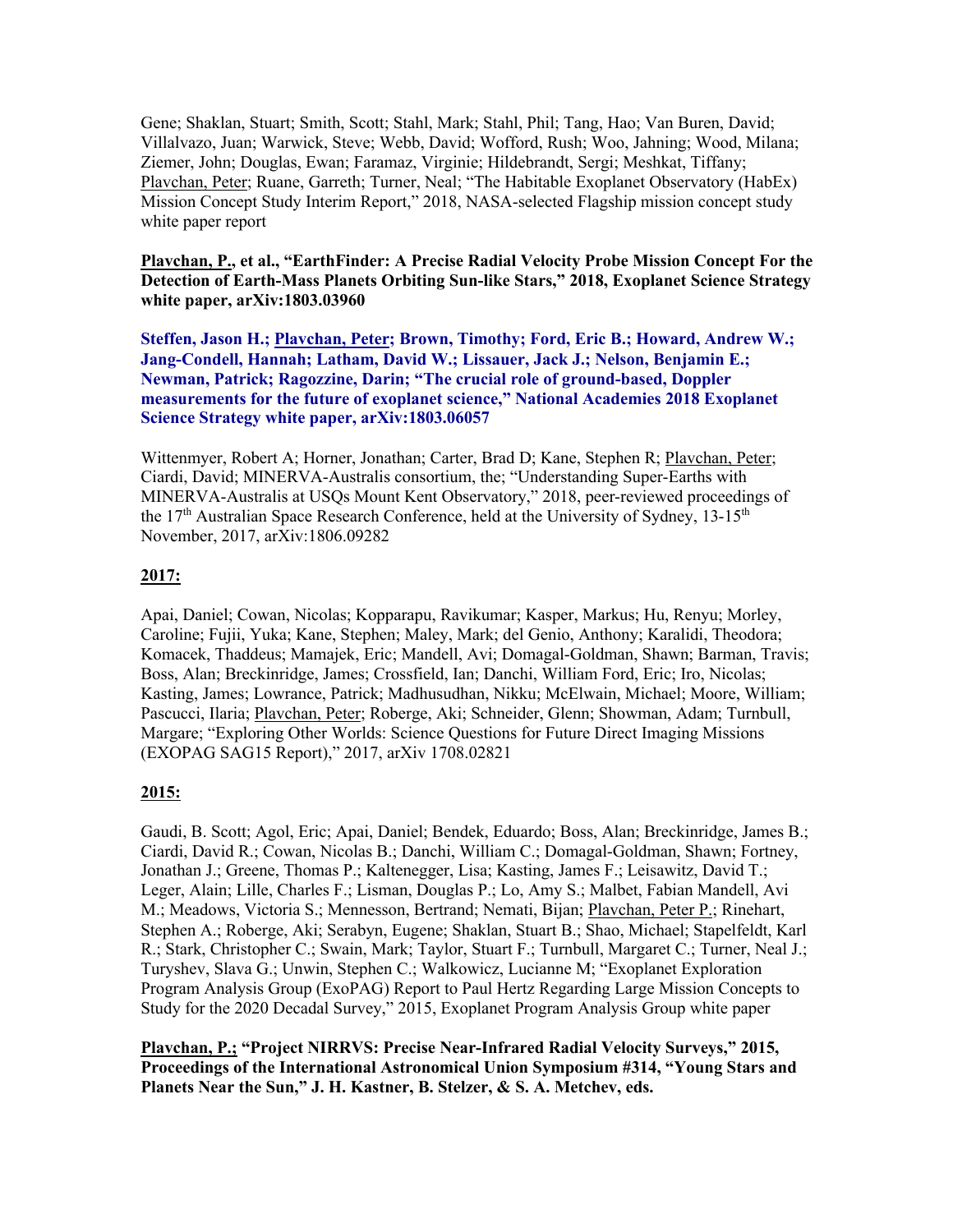**Plavchan, Peter; Latham, Dave; Gaudi, Scott; Crepp, Justin; Dumusque, Xavier; Furesz, Gabor; Vanderburg, Andrew; Blake, Cullen; Fischer, Debra; Prato, Lisa; White, Russel; Makarov, Valeri; Marcy, Geoff; Stapelfeldt, Karl; Haywood, Raphaëlle; Collier-Cameron, Andrew; Quirrenbach, Andreas; Mahadevan, Suvrath; Anglada, Guillem; Muirhead, Philip; "Radial Velocity Prospects Current and Future," 2015, Exoplanet Exploration Program Analysis Group white paper, arXiv 1503.01770**

#### **2014:**

Bottom, Michael; Muirhead, Philip S.; Swift, Jonathan J.; Zhao, Ming; Gardner, Paul; Plavchan, Peter P.; Riddle, Reed L.; Herzig, Erich; Johnson, John A.; Wright, Jason T.; McCrady, Nate; Wittenmyer, Robert A.; "Design, motivation, and on-sky tests of an efficient fiber coupling unit for 1-meter class telescopes.", 2014, SPIE, 9147, 2E

Osterman, Steven N.; Ycas, Gabriel G.; Donaldson, Chelsea; Diddams, Scott A.; Mahadevan, Suvrath; Ramsey, Lawrence W.; Plavchan, Peter P.; "Near field modal noise reduction using annealed optical fiber", 2014, SPIE, 9147, 5C

#### **2013:**

Beichman, Charles; Ciardi, David; Akeson, Rachel; Plavchan, Peter; Howell, Steve; Christiansen, Jesse; Kane, Stephen; Cody, Ann Marie; Stauffer, John; Vasisht, Gautam; Covey, Kevin; "New Uses for the Kepler Telescope: A Survey of the Ecliptic Plane for Transiting Planets and Star Formation," 2013, Kepler contributed white paper

Burgasser, A. J.; Faherty, J.; Beletsky, Y.; Plavchan, P.; Gillon, M.; Radigan, J.; Jehin, E.; Delrez, L.; Opitom, C.; Morrell, N.; Osten, R.; Street, R.; Melis, C.; Triaud, A.; Simcoe, R.; "Luhman 16AB: A Remarkable, Variable L/T Transition Binary 2 pc from the Sun," 2013, Brown Dwarfs Coming of Age Conference Proceedings

**Berriman, B. & Plavchan, P., "How can we use high-performance computing platforms to help dig out new exoplanets?" ISGTW, 4/3/2013, http://www.isgtw.org/feature/how-can-weuse-hpc-platforms-help-dig-out-new-exoplanets**

**Plavchan, Peter P.; Anglada-Escude, G.; White, R.; Gao, P.; Davison, C.; Mills, S.; Beichman, C.; Brinkworth, C.; Johnson, J.; Bottom, M.; Ciardi, D.; Wallace, K.; Mennesson, B.; von Braun, K.; Vasisht, G.; Prato, L.; Kane, S.; Tanner, A.; Walp, B.; Crawford, S. Lin, S. "Precision near-infrared radial velocity instrumentation I: absorption gas cells", 2013, SPIE, in** *Optical Engineering + Applications***, 8864, 1J**

**Plavchan, Peter P.; Bottom, M.; Gao, P.; Wallace, J. K.; Mennesson, B.; Ciardi, D.; Crawford, S.; Lin, S.; Beichman, C.; Brinkworth, C.; Johnson, J.; Davison, C.; White, R.; Anglada-Escude, G.; von Braun, K.; Vasisht, G.; Prato, L.; Kane, S.; Tanner, A.; Walp, B. Mills, S.;"Precision near-infrared radial velocity instrumentation II: noncircular core fiber scrambler", 2013, SPIE, in** *Optical Engineering + Applications***, 8864, 0G**

#### **2011:**

von Braun, K.; Abajian, M.; Beekley, A.; Berriman, G. B.; Bryden, G.; Chan, B.; Ciardi, D. R.; Good, J.; Harbut, M.; Kane, S. R.; Laity, A.; Lau, C.; Lynn, M.; McElroy, D.; Plavchan, P.; Regelson, M.; Rey, R.; Ramirez, S. V.; Stauffer, J.; Zhang, A.; "The NStED Periodogram Service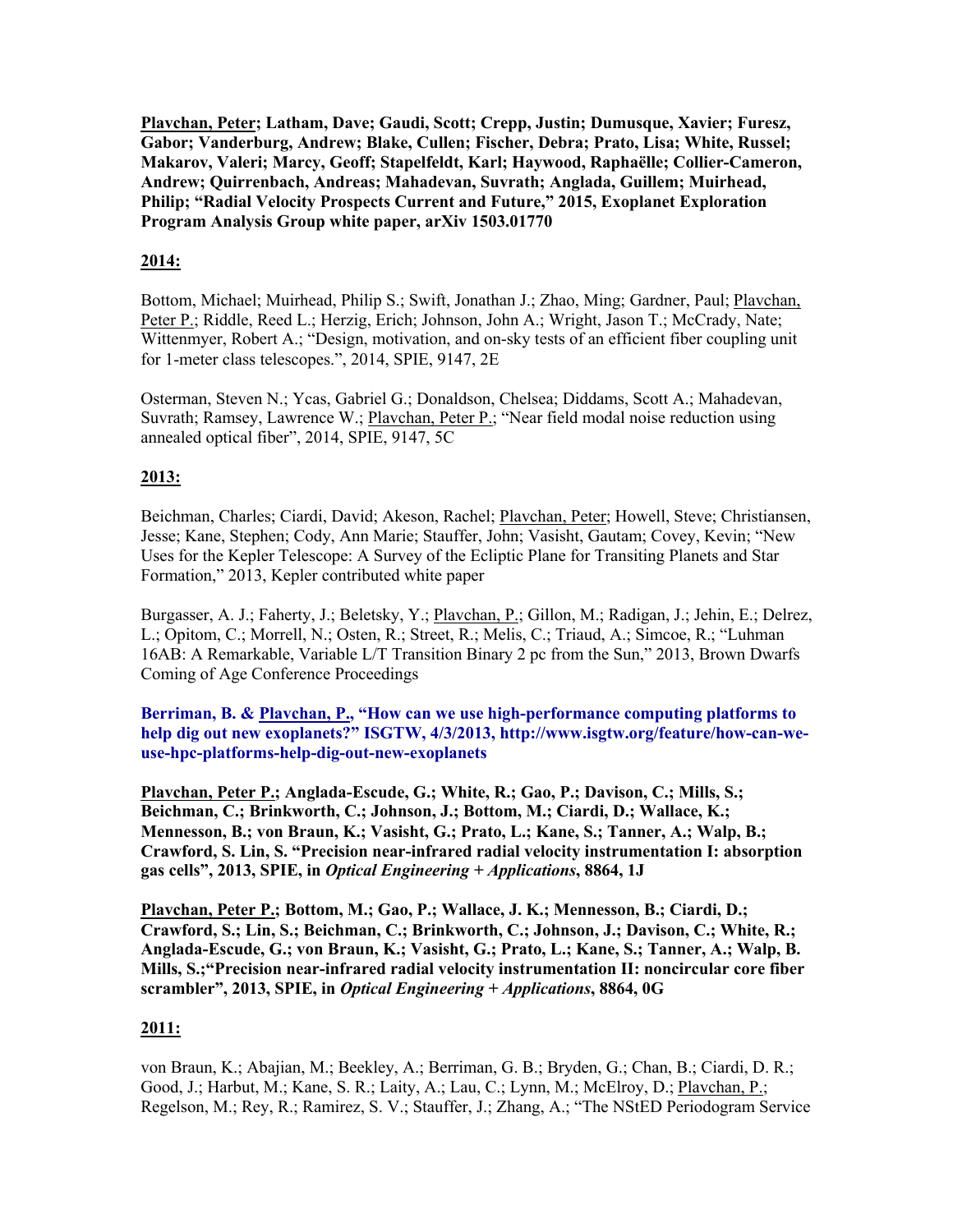and Interface for Public CoRoT Data," 2011, Transiting Planets, Vibrating Stars, and Their Connection, Conference Proceedings of the 2nd CoRoT Symposium, Eds: A. Baglin, M. Deleuil, E. Michel, C. Moutou

#### **2010:**

#### **Covey, K., Plavchan, P., Bastien, F., Flaccomio, E., Flaherty, K., Marsden, S., Morales-Calderon, M., Muzerolle, J., Turner, N., "Young Stars in the Time Domain: A CS16 Splinter Summary," 2010, Cool Stars 16 Conference Proceedings, in press.**

Pascucci, I., Laughlin, G., Gaudi, B. S., Kennedy, G., Luhman, K., Mohanty, S., Birkby, J., Ercolano, B., Plavchan, P., Skemer, A., "Planet Formation Around M-dwarf Stars From Young Disks to Planets", 2010, Cool Stars 16 Conference Proceedings, in press.

Berriman, G. B.; Ciardi, D.; Abajian, M.; Barlow, T.; Bryden, G.; von Braun, K.; Good, J.; Kane, S.; Kong, M.; Laity, A.; Lynn, M.; Elroy, D. M.; Plavchan, P.; Ramirez, S.; Schmitz, M.; Stauffer, J.; Wyatt, P.; Zhang, A.; Goodrich, R.; Mader, J. Tran, H.; Tsubota, M.; Beekley, A.; Berukoff, S.; Chan, B.; Lau, C.; Regelson, M.; Saucedo, M.; Swain, M.; "The NASA Exoplanet Science Institute Archives: KOA and NStED," 2010, Astronomical Data Analysis Software and Systems XIX. Proceedings of a conference held October 4-8, 2009 in Sapporo, Japan. Edited by Yoshihiko Mizumoto, Koh-Ichiro Morita, and Masatoshi Ohishi. ASP Conference Series, Vol. 434. San Francisco: Astronomical Society of the Pacific, 2010., p.119

Berriman, B., Deelman, E., Juve, G., Regelson, M., & Playchan, P., "The Application of Cloud Computing to Astronomy: A Study of Cost and Performance," in *e-Science in Astronomy*, proceedings of the conference held December, 2010, in Brisbane Australia

#### **2008:**

**Plavchan P., Bryden, G., Stapelfeldt, K., Werner, M., Rieke, G., & Lowrance, P., "AU Mic is Not Alone: New M Dwarf Debris Disks," in** *5th Spitzer Conference: New Light on Young Stars: Spitzer's View of Circumstellar Disks***, proceedings of the conference held 26-30 October, 2008, in Pasadena CA**

**Plavchan, P., Gee, Alan H., Stapelfeldt, K., & Becker, A., "The Peculiar Periodic YSO WL 4 in Rho Ophiuchus," in** *15th Cambridge Work Shop on Cool Stars, Stellar Systems and the Sun***, ASP Conference Series, proceedings of the conference held 21-25 July, 2008, in St. Andrews, Scotland. Edited by E. Stempels**

#### **2006:**

**Plavchan P., Jura M., & Lipscy S.J., "Where are the M Dwarf Exo-Zodiacal Disks?" in** *The Spitzer Space Telescope: New Views of the Cosmos,* **ASP Conference Series, Volume 357, proceedings of the conference held 9-12 November, 2004 in Pasadena, California, USA. Edited by L. Armus and W.T. Reach. San Francisco: Astronomical Society of the Pacific, 2006., p.127**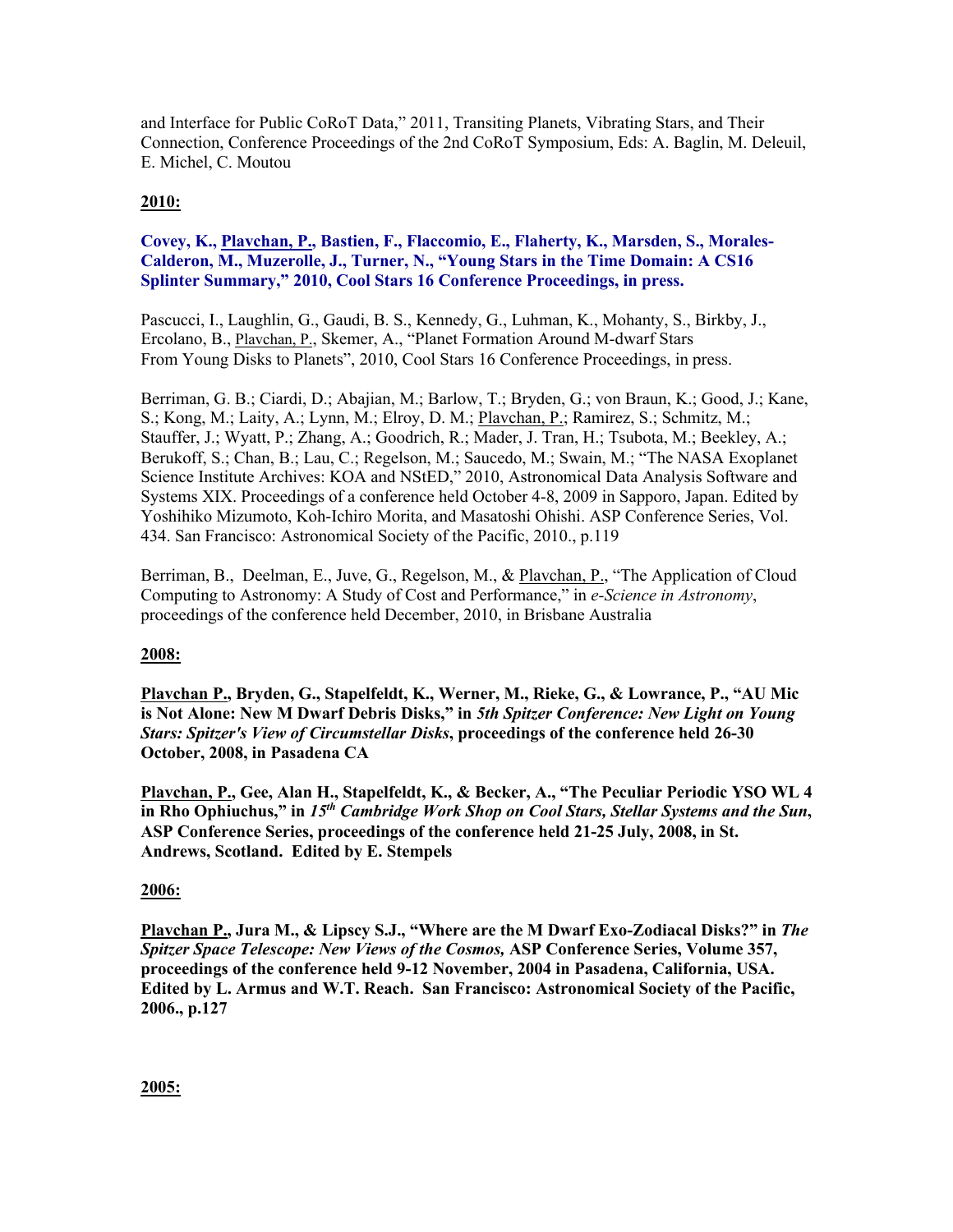**Plavchan, P. & Jura, M., "M Dwarf Transit Survey with the 2MASS Calibration Database" in** *Protostars and Planets V***, Proceedings of the Conference held October 24-28, 2005, in Hilton Waikoloa Village, Hawai'i. LPI Contribution No. 1286, p.8641**

**Plavchan P., Jura M., & Lipscy S.J., "The Case of the Missing Disks," 2005, Press Release presented at the 205th Meeting of the American Astronomical Society, San Diego, CA**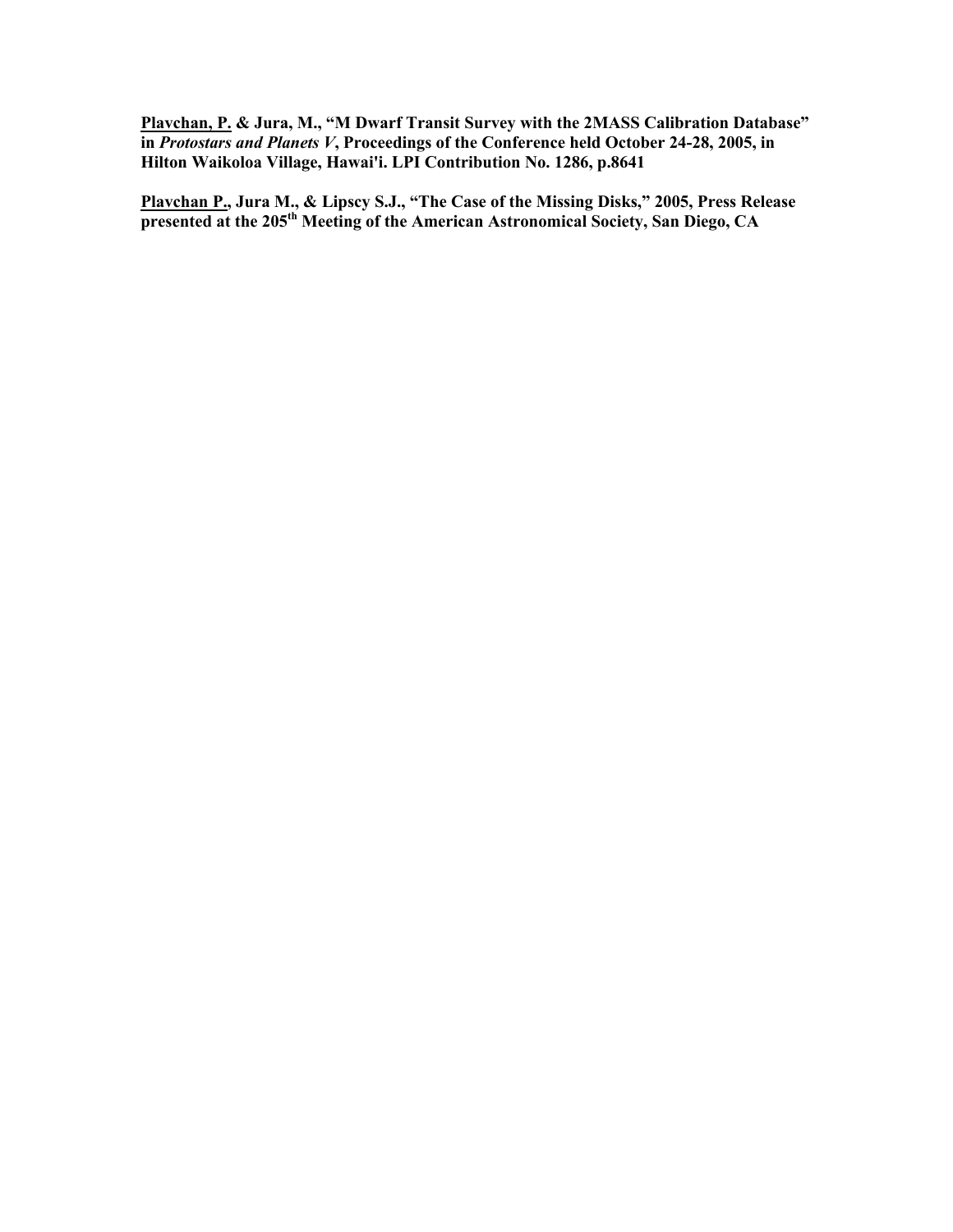# **Invited Talks - 61**

| "What do we need for EPRV?" invited, NASA Exoplanet Science Strategy:          |            |
|--------------------------------------------------------------------------------|------------|
| Extreme Precise Radial Velocity Initiative Working Group                       |            |
| Face to Face Meeting, St Louis                                                 | 2019/06/13 |
| "The Golden Age of Exoplanet Discovery," invited, Evening Under the Stars,     |            |
| George Mason University                                                        | 2019/04/29 |
| "EarthFinder: A NASA-selected Probe Mission Concept Study for input to the     |            |
| 2020 Astrophysics Decadal," invited, Space Astrophysics                        |            |
| Landscape of the 2020s                                                         | 2019/04/02 |
| "EarthFinder: A NASA-selected Probe Mission Concept Study for input to the     |            |
| 2020 Astrophysics Decadal," NASA ExoPAG meeting                                | 2019/01/06 |
| "Freshman Retention Juncture," invited, SciSTEPS team meeting, Vanderbilt      | 2018/12/13 |
| "Simulating Precursor Radial Velocity Surveys for HabEx," invited, HabEx       |            |
| Mission STDT Face-to-Face meeting                                              | 2018/10/18 |
| "Community College to 4 Year Juncture," invited, SciSTEPS team meeting,        |            |
| Vanderbilt                                                                     | 2018/08/16 |
| "EarthFinder: A NASA-selected Probe Mission Concept Study for input to the     |            |
| 2020 Astrophysics Decadal," invited, Sagan Summer                              |            |
| Workshop, Pasadena, CA                                                         | 2018/07/27 |
| "Exoplanet Research at George Mason University," invited,                      |            |
| Chesapeake Bay Area Exoplanet Meeting                                          | 2018/09/07 |
| "The Promise of Precise Radial Velocity Surveys for Exoplanets", invited,      |            |
| Subaru Telescope, NAOJ, Hilo, HI                                               | 2018/07/20 |
| "The Promise of Precise Radial Velocity Surveys for Exoplanets", invited,      |            |
| <b>US Naval Observatory</b>                                                    | 2018/05/10 |
| "Tools for Hunting Exoplanets," invited, Science on the Hill                   |            |
| <b>Congressional Talk Series</b>                                               | 2018/04/19 |
| "The Promise of Precise Radial Velocity Surveys for Exoplanets", invited,      |            |
| Space Telescope Science Institute Seminar                                      | 2018/04/13 |
| "The Promise of Precise Radial Velocity Surveys for Exoplanets", invited,      |            |
| Carnegie DTM Seminar                                                           | 2018/03/01 |
| "The Promise of Precise Radial Velocity Surveys for Exoplanets", invited,      |            |
| NASA Goddard Exoplanets Seminar                                                | 2018/02/06 |
| "Conference Summary," invited, Extreme Precise Radial Velocities III,          |            |
| Penn State                                                                     | 2017/08/17 |
| "Absorption Cells," invited, Extreme Precise Radial Velocities III, Penn State | 2017/08/14 |
| "2017 Solar Eclipse," invited, Rotary Club of Springfield North, Missouri      | 2017/05/16 |
| "The Golden Age of Exoplanet Discovery," invited, George Mason University      |            |
| Physics & Astronomy Department Seminar                                         | 2017/03/27 |
| "The Golden Age of Exoplanet Discovery," invited, Kansas City Astronomical     |            |
| Society, Missouri                                                              | 2017/03/25 |
| "The Golden Age of Exoplanet Discovery," invited, College of Charleston        |            |
| Physics & Astronomy Department Seminar                                         | 2017/02/21 |
| "The Golden Age of Exoplanet Discovery," invited, UT Dallas                    |            |
| Physics & Astronomy Department Seminar                                         | 2017/02/08 |
| "The Golden Age of Exoplanet Discovery," invited, St Louis Astronomical        |            |
| Society, Missouri                                                              | 2017/01/20 |
| "Overview of Coming IR PRV Machines," invited, NASA TESS mission science       |            |
| team meeting, MIT                                                              | 2016/12/09 |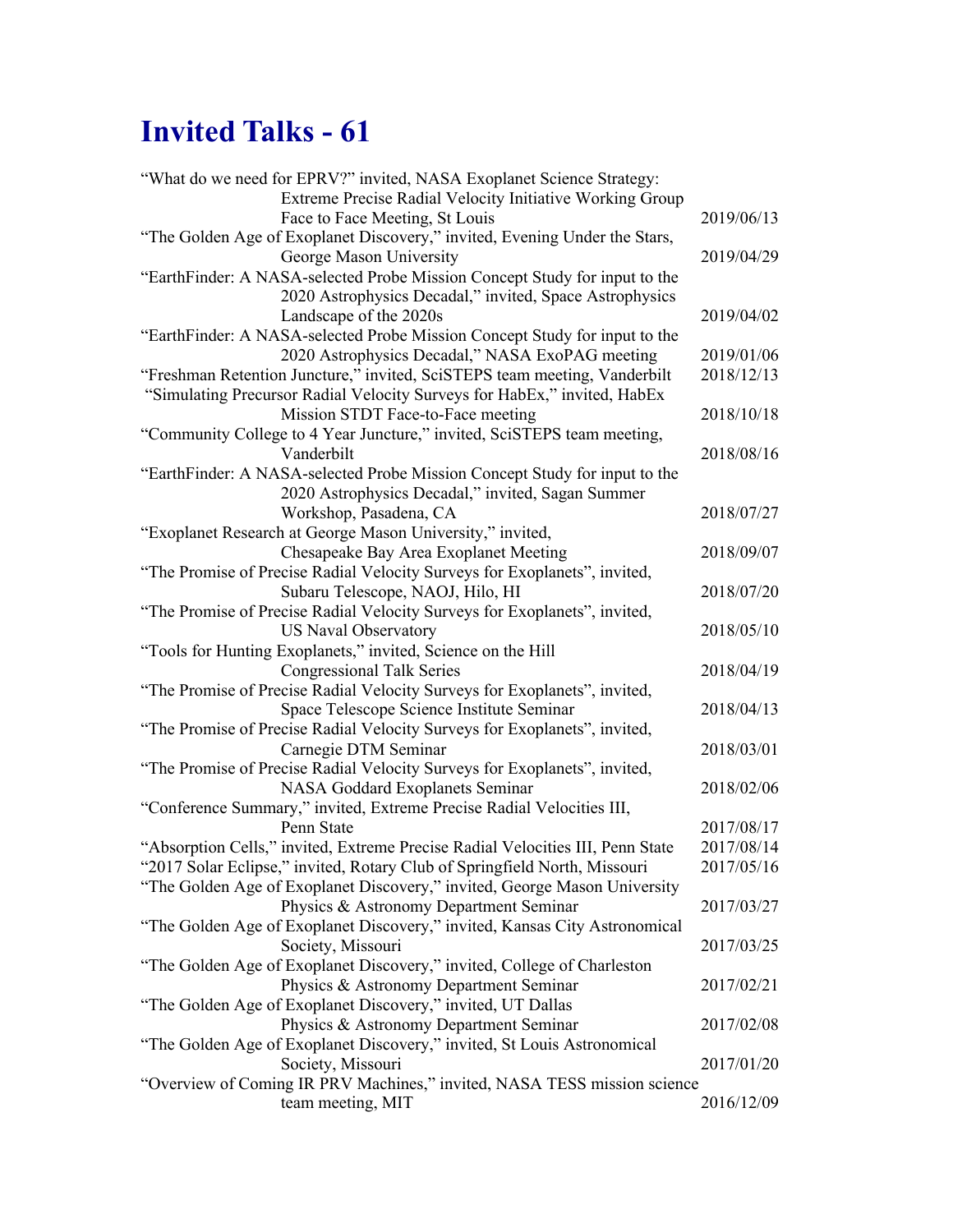| "Plans for Evaluating the Impact of Precursor RV Observations," invited, HabEx<br>Science and Technology Definition Team Meeting, New |            |
|---------------------------------------------------------------------------------------------------------------------------------------|------------|
| Haven, CT                                                                                                                             | 2016/11/10 |
| "The Golden Age of Exoplanet Discovery," invited, The Library Center,                                                                 |            |
| Armchair Lecture Series, Springfield, Missouri<br>"The Golden Age of Exoplanet Discovery," invited, Springfield Astronomical          | 2016/10/26 |
| Society, Missouri                                                                                                                     | 2016/09/27 |
| "Astrostatistics: The intersection of Astronomy and Math," invited, MSU Math                                                          |            |
| <b>Student Association</b>                                                                                                            | 2016/09/26 |
| "Bears In The Know Luncheon Series: Exoplanets," invited, MSU                                                                         | 2016/09/22 |
| "Approaching the Stellar Astrophysical Limits to Exoplanet Detection: Getting                                                         |            |
| to 10 cm/s," invited, Aspen Center for Physics                                                                                        | 2016/08/29 |
| "The Promise of Multi-Wavelength Precise Radial Velocity Surveys for                                                                  |            |
| Exoplanets," invited, NASA Goddard, Maryland                                                                                          | 2016/06/20 |
| "The Promise of Multi-Wavelength Precise Radial Velocity Surveys for                                                                  |            |
| Exoplanets," invited, NASA JPL, Pasadena, CA                                                                                          | 2016/05/19 |
| "The Golden Age of Exoplanet Discovery," invited, Astrobiology Symposium                                                              |            |
| University of Missouri, St Louis                                                                                                      | 2016/04/08 |
| "Precise Radial Velocities and other Exoplanet Science Initiatives," invited,                                                         |            |
| Truman State University Colloquium                                                                                                    | 2016/02/19 |
| "Project NIRRVS: Precise Near Infrared Radial Velocity Surveys of Low-Mass                                                            |            |
| M Dwarfs," invited colloquium, Penn State University                                                                                  | 2015/11/16 |
| "Finding Exoplanets with the Radial Velocity Method," invited colloquium,                                                             |            |
| University of Missouri, Kansas City                                                                                                   | 2015/11/06 |
| "The Golden Age of Exoplanets," invited, CNAS Public Lecture Series,                                                                  |            |
| Missouri State University                                                                                                             | 2015/10/13 |
| "The Golden Age of Exoplanets," invited, Ozark Maker Faire, Springfield, MO                                                           | 2015/08/29 |
| "The Golden Age of Exoplanets," invited Banquet keynote, Missouri Spacegrant                                                          |            |
| <b>Consortium Annual Meeting</b>                                                                                                      | 2015/04/24 |
| "Precise Radial Velocities and other Exoplanet Science Initiatives," Origins                                                          |            |
| Seminar, invited, University of Arizona                                                                                               | 2015/03/19 |
| "Precise Radial Velocities and other techniques for the detection of exoplanets,"                                                     |            |
| invited, University of Missouri, Columbia                                                                                             | 2015/02/23 |
| "Precise Radial Velocities and other techniques for the detection of exoplanets,"                                                     |            |
| invited, Missouri State University                                                                                                    | 2015/02/05 |
| "NASA Exo-PAG Radial Velocity Study Analysis Group," invited, Exo-PAG11 2015/01/03                                                    |            |
| "Project NIRRVS: Precise Near-Infrared Radial Velocity Survey," invited,                                                              |            |
| University of Missouri, St Louis                                                                                                      | 2014/11/07 |
| "Project NIRRVS: Precise Near-Infrared Radial Velocity Survey," invited,                                                              |            |
| Missouri State University                                                                                                             | 2014/04/15 |
| "Project NIRRVS: Precise Near-Infrared Radial Velocity Survey," invited,                                                              |            |
| Tel Aviv University, Israel                                                                                                           | 2014/03/19 |
| "Investigation of Kepler Objects of Interest Stellar Parameters from Observed                                                         |            |
| Transit Durations," invited, Tel Aviv University, Israel                                                                              | 2014/03/18 |
| "Project NIRRVS: Precise Near-Infrared Radial Velocity Survey," invited,                                                              |            |
| Weizmann Institute, Israel                                                                                                            | 2014/03/17 |
| "NASA Exo-PAG Radial Velocity Study Analysis Group," invited, Exo-PAG 9                                                               | 2014/01/04 |
| "NASA Exo-PAG Radial Velocity Study Analysis Group," invited, Exo-PAG 8                                                               | 2013/10/05 |
| "NASA Exo-PAG Radial Velocity Study Analysis Group," invited, Exo-PAG 7                                                               | 2013/01/05 |
| "Radial Velocity Surveys," invited, How to Find Out Nearest Neighbors,                                                                |            |
| Lorentz Center Workshop, Leiden, Netherlands                                                                                          | 2012/10/22 |
|                                                                                                                                       |            |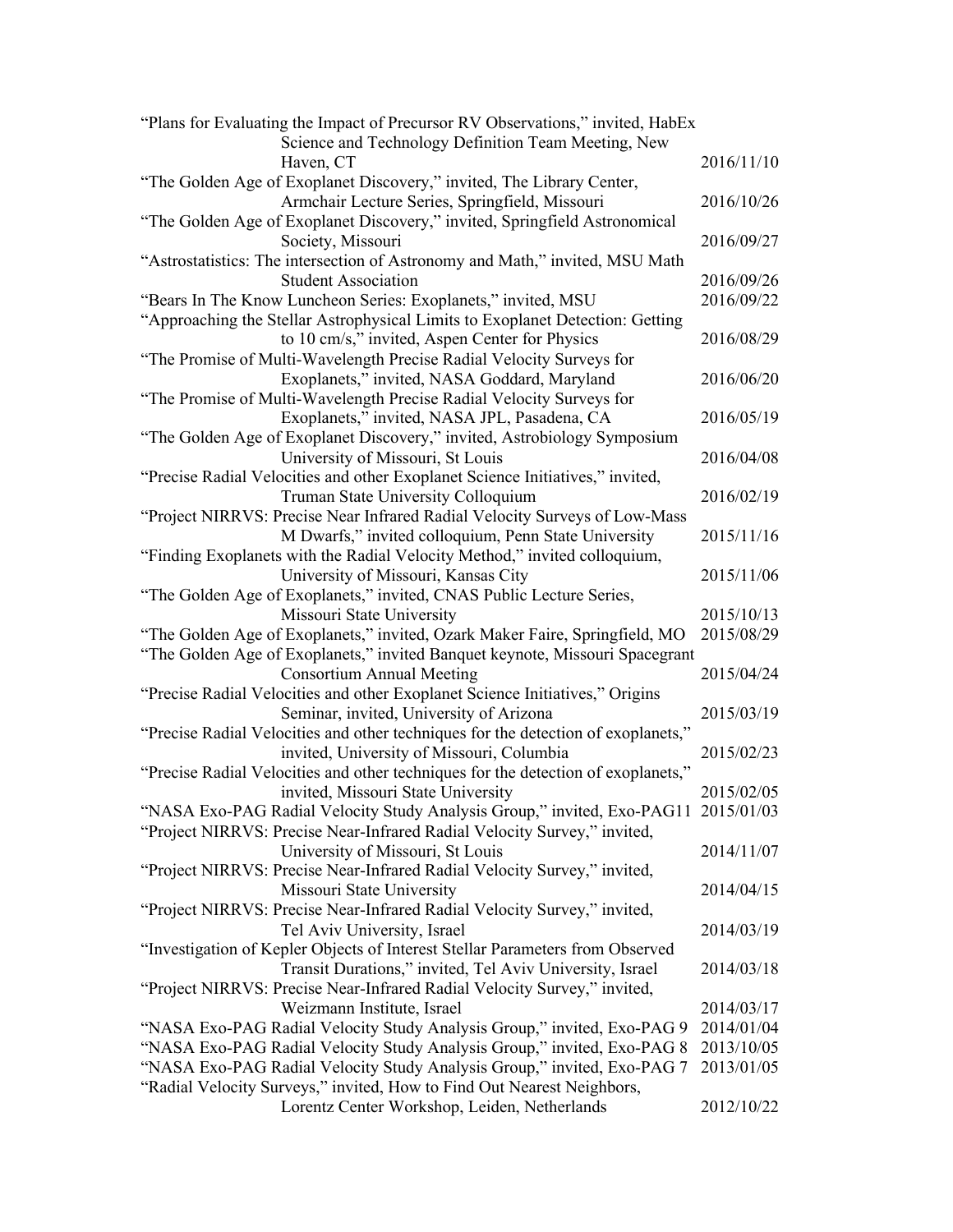| "NASA Exo-PAG Radial Velocity Study Analysis Group," invited, Exo-PAG 6    | 2012/10/14 |  |
|----------------------------------------------------------------------------|------------|--|
| "NIRSPEC Upgrade Design Study," invited, Keck Science Steering Committee   |            |  |
| "The Quest for Exoplanets," invited, Physics Colloquium, RIT               |            |  |
| "The Hunt for Exoplanets," invited, Capital Area Amateur Astronomers,      |            |  |
| Michigan                                                                   | 2012/05/02 |  |
| "New Near-IR Techniques for Precision Radial Velocities," invited,         |            |  |
| Georgia State University colloquium                                        | 2011/11/29 |  |
| "Exploiting the Variability of Young Stars," invited, Greater IPAC Science |            |  |
| Symposium, Caltech                                                         | 2010/05/11 |  |
| "Young Stars in the Time Domain," invited, Carnegie DTM                    |            |  |
| "Detecting Transiting Planets – CoRoT and Systematic Sources of Error in   |            |  |
| Time-Series Data," invited, AY 218 Lecture, Caltech                        | 2009/05/19 |  |
| "Detecting Transiting Planets - Systematic Sources of Error in Time-Series |            |  |
| Data and Period-Finding Algorithms," invited, Greater                      |            |  |
| <b>IPAC Technology Symposium, Caltech</b>                                  | 2009/05/14 |  |
|                                                                            |            |  |

# **Contributed Talks - 56**

| "Newly Formed Planets within the Debris Disk of a Pre-main-sequence Star,"             |            |
|----------------------------------------------------------------------------------------|------------|
| contributed, Extreme Solar Systems IV, Reykjavik, Iceland                              | 2019/08/19 |
| "Precise Near-Infrared Radial Velocities with iSHELL," contributed, Extreme            |            |
| Precise Radial Velocities IV, Grindelwald, Switzerland                                 | 2019/03/20 |
| "EarthFinder: A NASA-selected Probe Mission Concept Study for input to the             |            |
| 2020 Astrophysics Decadal," contributed, 233 <sup>rd</sup> meeting of                  |            |
| the American Astronomical Society, Seattle, WA                                         | 2019/01/09 |
| "EarthFinder: A Probe Mission Concept Study for the Precise Radial Velocity            |            |
| Detection of Earth-Mass Exoplanets," contributed, 42 <sup>nd</sup>                     |            |
| COSPAR Scientific Assembly, Pasadena, CA                                               | 2019/07/14 |
| "Precise Radial Velocities with iSHELL update," contributed, NASA IRTF                 |            |
| Future Directions Workshop, Biodome II, AZ                                             | 2018/02/13 |
| "EarthFinder," contributed, Extreme Precise Radial Velocities III, Penn State          | 2017/08/16 |
| "StarSIM 2.0," contributed, Extreme Precise Radial Velocities III, Penn State          | 2017/08/16 |
| "iSHELL," contributed, Extreme Precise Radial Velocities III, Penn State               | 2017/08/15 |
| "EarthFinder," contributed, "Exoplanet Science with Small Telescopes:                  |            |
| Precise Radial Velocities Conference," U Penn                                          | 2017/04/24 |
| "MICRONERVA," contributed, "Exoplanet Science with Small Telescopes:                   |            |
| Precise Radial Velocities Conference," U Penn                                          | 2017/04/24 |
| "Discovery of A Jovian Planet Candidate Around AU Mic," contributed, 229 <sup>th</sup> |            |
| meeting of the American Astronomical Society, Grapevine,                               |            |
| TX                                                                                     | 2017/01/06 |
| "The Promise of Multi-Wavelength Precise Radial Velocity Surveys for                   |            |
| Exoplanets," contributed, Caltech IPAC, Pasadena, CA                                   | 2016/06/08 |
| "The Latest Results from Project NIRRVS: Precise Near Infrared Radial Velocity         |            |
| Surveys," contributed, $227th$ meeting of the American                                 |            |
| Astronomical Society, Kissimmee, FL                                                    | 2016/01/06 |
| "Precise Near-Infrared Radial Velocities with CSHELL, iSHELL and                       |            |
| MINERVA-RED," contributed, Pathways to Habitable                                       |            |
| Exoplanets II, Bern, Switzerland                                                       | 2015/07/15 |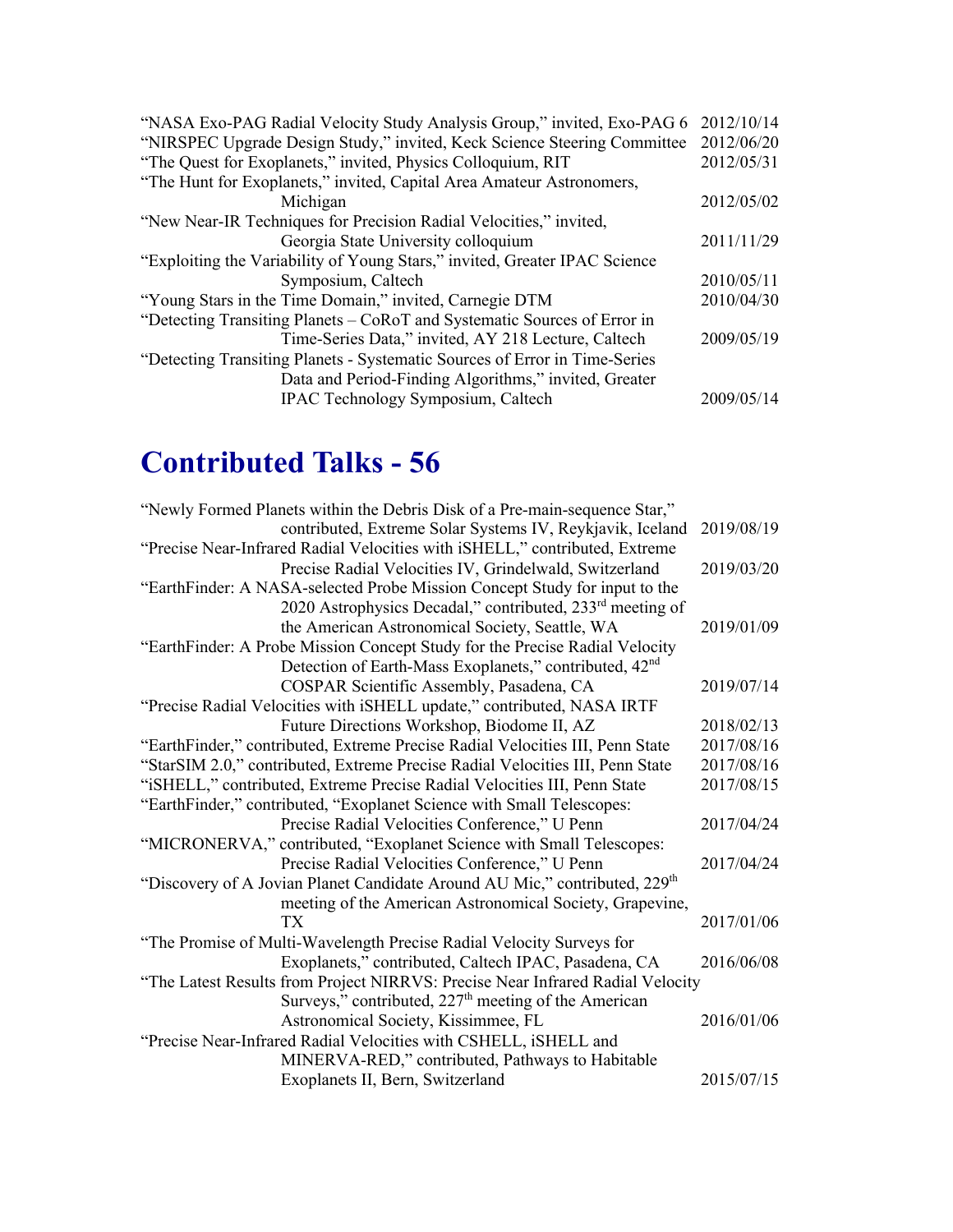| "Precise Radial Velocities and other Exoplanet Science Initiatives," contributed,<br>Mid-American Regional Astrophysics Conference | 2015/04/17 |
|------------------------------------------------------------------------------------------------------------------------------------|------------|
| "Project NIRRVS: Precise Near-Infrared Radial Velocity Survey," contributed,                                                       |            |
| Greater IPAC Science Symposium, Caltech                                                                                            | 2014/03/27 |
| "Precise Near-Infrared Radial Velocities," contributed, 223rd Meeting of the                                                       |            |
| American Astronomical Society, Washington, DC                                                                                      | 2014/01/09 |
| "Investigation of Kepler Objects of Interest Stellar Parameters from Observed                                                      |            |
| Transit Durations," contributed, Kepler Science Conference                                                                         |            |
| 2, NASA Ames, CA                                                                                                                   | 2013/11/05 |
| "Precision Near-Infrared Radial Velocity Instrumentation II: Non-circular Core                                                     |            |
| Fiber Scrambler," SPIE, contributed, San Diego, CA                                                                                 | 2013/08/27 |
| "Precision Near-Infrared Radial Velocity Instrumentation and Exoplanet                                                             |            |
| Survey," contributed, 221st Meeting of the American                                                                                |            |
| Astronomical Society, Long Beach, CA                                                                                               | 2013/01/07 |
| "Precision Near-Infrared Radial Velocities," contributed, JPL, Astrophysics                                                        |            |
| Science Fair                                                                                                                       | 2012/11/19 |
| "Near-Infrared Precision Radial Velocities Update," contributed, Greater IPAC                                                      |            |
| Science Symposium, Caltech                                                                                                         | 2012/03/19 |
| "Time Series Data Sets and Tools at the NASA Exoplanet Archive,"                                                                   |            |
| contributed, Caltech Time Domain Forum                                                                                             | 2012/02/09 |
| "A Concept for an Extremely Large Telescope in Space," contributed, JPL                                                            |            |
|                                                                                                                                    |            |
| CubeSat Symposium                                                                                                                  | 2011/08/15 |
| "Near-Infrared Radial Velocities," contributed, Greater IPAC Science                                                               |            |
| Symposium, Caltech                                                                                                                 | 2011/05/11 |
| "Near-Infrared Radial Velocities," contributed, Exploring Strange New Worlds:                                                      |            |
| From Giant Planets to Super Earths, Flagstaff, AZ                                                                                  | 2011/05/06 |
| "Young Stars in the Time Domain," Space Telescope Science Institute, Star                                                          |            |
| and Planet Formation Journal Club                                                                                                  | 2010/12/13 |
| "Near-Infrared Radial Velocities with NIRSPEC," contributed, Keck Science                                                          |            |
| Meeting, UC Berkeley                                                                                                               | 2010/10/16 |
| "The Future of Near-Infrared Radial Velocities," JPL Exoplanet Program                                                             |            |
| Planning Retreat, Ventura, CA                                                                                                      | 2010/09/22 |
| "M Dwarf Debris Disks," contributed, Cool Stars 16, Seattle, WA                                                                    | 2010/08/29 |
| "The Future of Near-Infrared Radial Velocities," contributed, Astronomy of                                                         |            |
| Exoplanets with Precise Radial Velocities, Penn State, PA                                                                          | 2010/08/19 |
| "Adding a LASER Frequency Comb to NIRSPEC," Keck Science Meeting,                                                                  |            |
| Caltech                                                                                                                            | 2009/09/21 |
| "New M Dwarf Debris Disks Discovered with the Spitzer Space Telescope,"                                                            |            |
| 214th Meeting of the American Astronomical Society,                                                                                |            |
| Pasadena, CA                                                                                                                       | 2009/06/11 |
| "New M Dwarf Debris Disks," University of Arizona                                                                                  | 2009/01/23 |
| "New M Dwarf Debris Disks," Greater IPAC Science Symposium, Caltech                                                                | 2009/01/22 |
| "MIPS Discovery of New M Dwarf Debris Disks," Spitzer Science Fair, JPL                                                            | 2008/10/21 |
| "M Dwarf Disks," Cool Stars 15, St Andrews, Scotland                                                                               | 2008/07/24 |
| "Unveiling Disks Around M Dwarfs," Stars and Brown Dwarfs Lunch Talk,                                                              |            |
| Caltech                                                                                                                            | 2008/04/25 |
| "Unveiling Disks Around M Dwarfs," Exoplanet Science Seminar, JPL                                                                  | 2008/04/24 |
| "The Peculiar Periodic YSO WL4 in Rho Ophiuchus," Caltech-Carnegie                                                                 |            |
| Postdoc Retreat                                                                                                                    | 2008/04/14 |
| "The Peculiar Periodic YSO WL4," Disk Workshop, Caltech                                                                            | 2008/03/20 |
|                                                                                                                                    |            |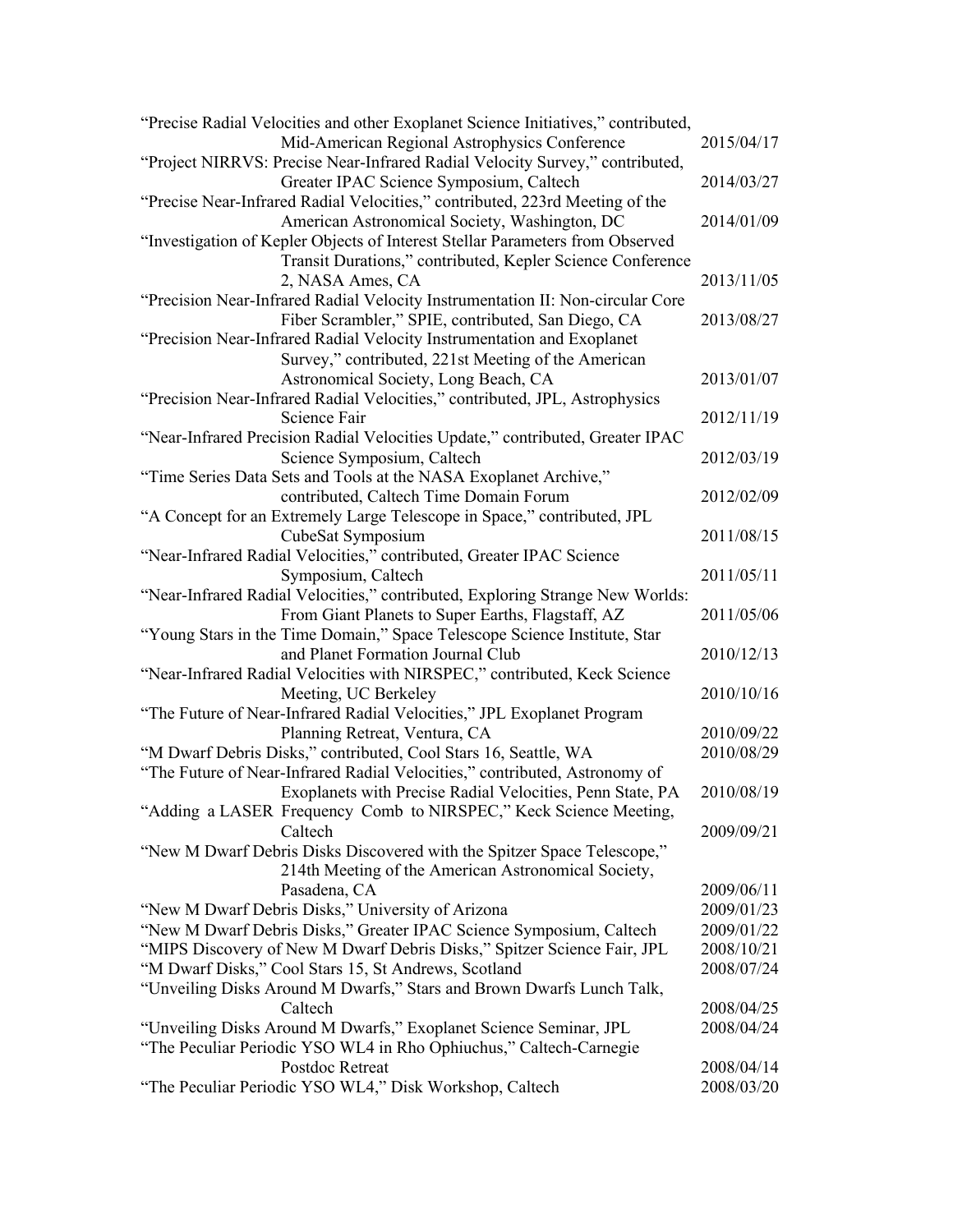| "The Peculiar Periodic YSO WL4," Exoplanet Science And Technology Fair,              |            |
|--------------------------------------------------------------------------------------|------------|
| JPL.                                                                                 | 2008/02/22 |
| "The Peculiar Periodic YSO WL4 in Rho Ophiuchus," 211 <sup>th</sup> Meeting of the   |            |
| American Astronomical Society, Austin TX                                             | 2008/01/11 |
| "Unveiling Disks Around M Dwarfs," CfA Journal Club, Harvard                         | 2007/10/03 |
| "New Debris Disks Around Young Solar Analogs Discovered With The Spitzer             |            |
| Space Telescope," IAU Symposium No. 249, Suzhou, China 2007/10/26                    |            |
| "Prospecting for Transits in 2MASS and Other Surveys," NAOJ, Mitaka, Japan           | 2007/10/15 |
| "Prospecting for Transits in 2MASS and Other Surveys," Michelson Science             |            |
| Center Workshop, NASA Ames                                                           | 2007/07/27 |
| "New Spitzer Debris Disks Around Young Solar Analogs," Spitzer Science               |            |
| Fair, JPL                                                                            | 2007/05/22 |
| "M Dwarf Planetary Systems," Caltech-Carnegie Postdoc Retreat                        | 2007/04/10 |
| "M Dwarf Planetary Systems," Monday Lunch Talks, JPL                                 | 2007/02/26 |
| "M Dwarf Planetary Systems: A Transit Search with the 2MASS Calibration              |            |
| Database," 209 <sup>th</sup> Meeting of the American Astronomical                    |            |
| Society, Seattle, WA                                                                 | 2007/01/10 |
| "A Transit Search with the 2MASS Calibration Database," IPAC Science                 |            |
| Seminar                                                                              | 2006/10/03 |
| "Highlights from Protostars and Planets V," Journal Club, UCLA                       | 2005/11/29 |
| "An M Dwarf Transit Search using the 2MASS Calibration Fields," Solar,               |            |
| Stellar and Planetary Sciences Seminar, CfA, Harvard                                 | 2005/11/21 |
| "An Odyssey of Near-Infrared Variability: The 2MASS Calibration Fields,"             |            |
| Journal Club, UCLA                                                                   | 2005/11/08 |
| "See SPOT Run: The Spitzer Observation Planning Tool," Journal Club, UCLA 2003/11/04 |            |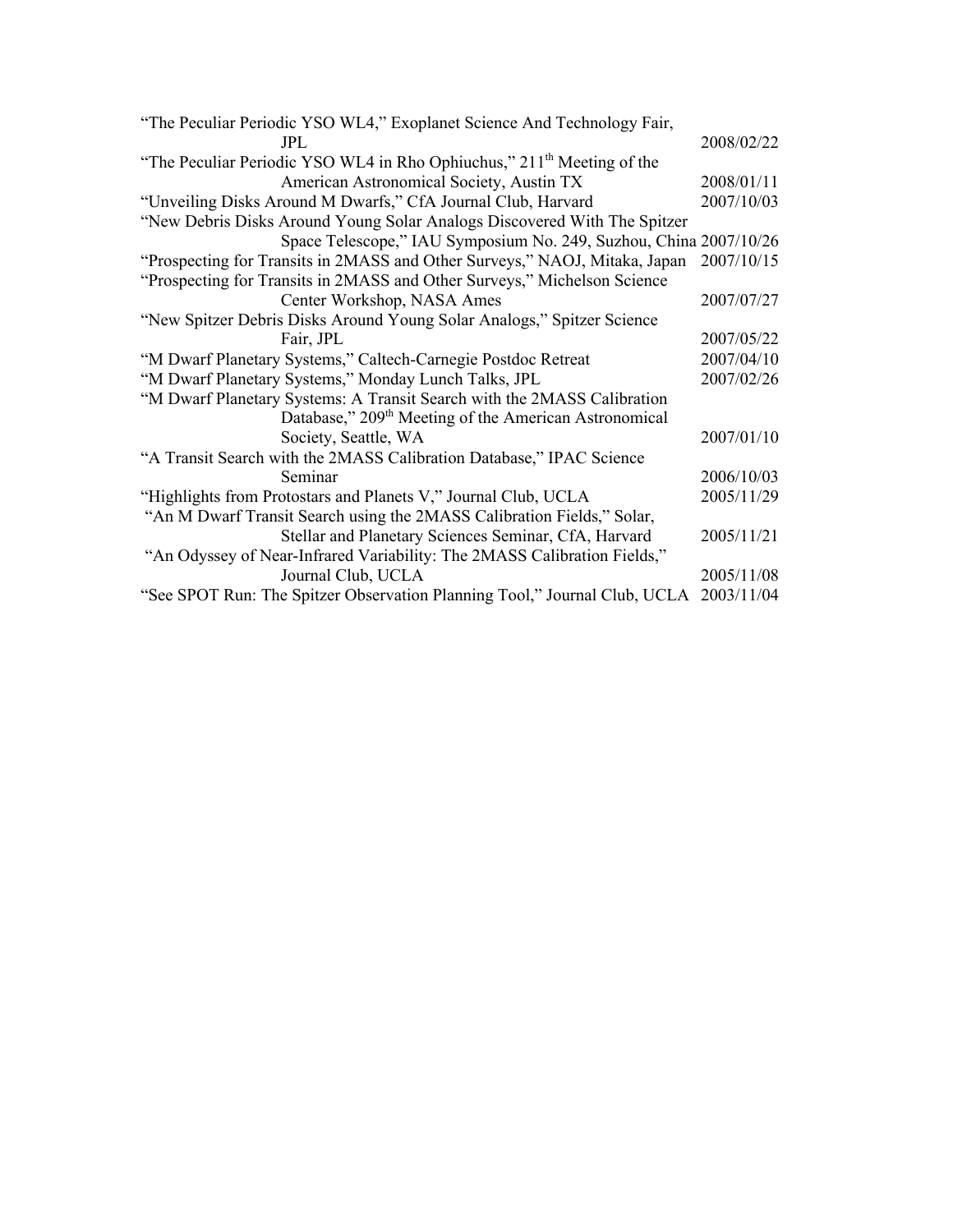# **Courses Taught**

**Bold** = New course I created

#### George Mason University:

| 2019 Fall   | <b>ASTR 602</b>            | Methods of Observational Astronomy             |
|-------------|----------------------------|------------------------------------------------|
|             |                            | Cross-listed with ASTR 402                     |
| 2019 Fall   | <b>PHYS 408</b>            | Senior Research                                |
| 2019 Fall   | <b>ASTR 402</b>            | Methods of Observational Astronomy             |
|             |                            | Senior Lab and Capstone Course                 |
| 2019 Fall   | <b>ASTR 112</b>            | Introductory Astronomy Lab: The Solar System   |
| 2019 Spring | <b>PHYS 796</b>            | Directed Reading and Research                  |
| 2019 Spring | <b>PHYS 703</b>            | Department Seminar                             |
| 2019 Spring | <b>PHYS 408</b>            | Senior Research                                |
| 2019 Spring | <b>ASTR 124 / ASTR 390</b> | <b>Introduction to Observational Astronomy</b> |
| 2018 Fall   | <b>PHYS 796</b>            | Directed Reading and Research                  |
| 2018 Fall   | <b>PHYS 703</b>            | Department Seminar                             |
| 2018 Fall   | <b>ASTR 602</b>            | Methods of Observational Astronomy             |
|             |                            | Cross-listed with ASTR 402                     |
| 2018 Fall   | <b>ASTR 402</b>            | Methods of Observational Astronomy             |
|             |                            | Senior Lab and Capstone Course                 |
| 2018 Spring | <b>ASTR 620 / ASTR 590</b> | <b>Exoplanets</b>                              |
| 2018 Spring | <b>ASTR 420 / ASTR 390</b> | <b>Exoplanets</b>                              |
| 2018 Spring | <b>PHYS 408</b>            | Senior Research                                |
| 2017 Fall   | <b>PHYS 796</b>            | Directed Reading and Research                  |
| 2017 Fall   | <b>ASTR 602</b>            | Methods of Observational Astronomy             |
|             |                            | Cross-listed with ASTR 402                     |
| 2017 Fall   | <b>ASTR 402</b>            | Methods of Observational Astronomy             |
|             |                            | Senior Lab and Capstone Course                 |
| 2017 Fall   | <b>ASTR 112</b>            | Introductory Astronomy Lab: The Solar System   |
|             |                            |                                                |

#### Missouri State University:

| 2017 Spring      | <b>AST 698</b>       | <b>Astronomy Seminar</b>       |
|------------------|----------------------|--------------------------------|
| 2017 Spring      | <b>AST 398</b>       | <b>Astronomy Seminar</b>       |
| 2017 Spring      | PHY 386/486          | Senior Thesis Research         |
| 2017 Spring      | AST 113 (2 lectures) | Modern Astronomy               |
| <b>2016 Fall</b> | <b>AST 613</b>       | <b>Exoplanets</b>              |
| 2016 Fall        | PHY 386/486          | Senior Thesis Research         |
| <b>2016 Fall</b> | <b>AST 112</b>       | Life in the Universe           |
| 2016 Spring      | PHY 386/486          | <b>Senior Thesis Research</b>  |
| 2016 Spring      | <b>AST 115H</b>      | Basic Astronomy                |
| 2016 Spring      | <b>AST 113</b>       | Modern Astronomy               |
| 2015 Fall        | PHY 386/486          | Senior Thesis Research         |
| 2015 Fall        | <b>AST 311</b>       | <b>Astronomical Techniques</b> |
| 2015 Fall        | <b>AST 113</b>       | Modern Astronomy               |
| 2015 Spring      | PHY 386/486          | Senior Thesis Research         |
| 2015 Spring      | <b>AST 114</b>       | Survey of Astronomy            |
| 2014 Fall        | <b>PHY 386</b>       | Senior Thesis Research         |